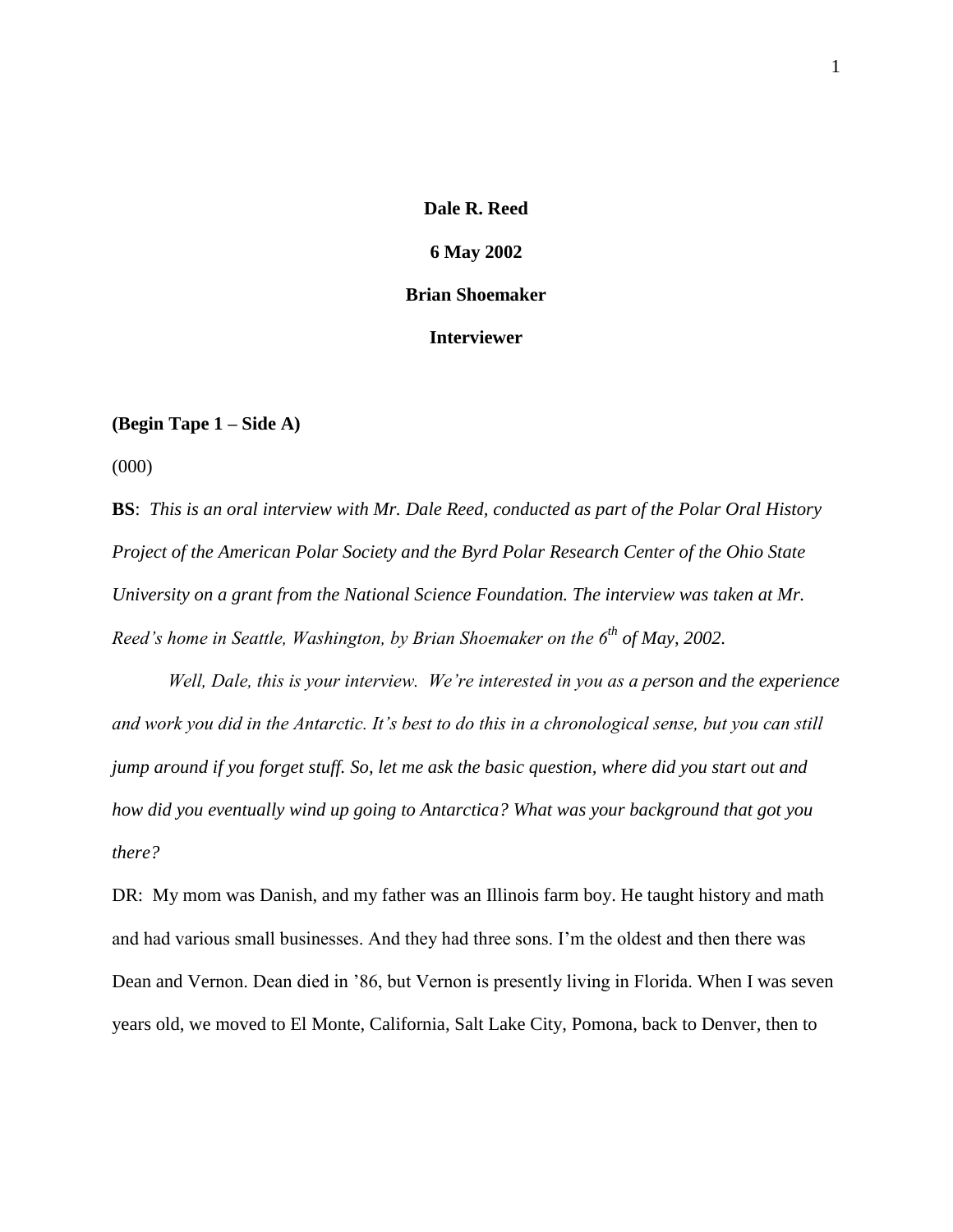Wheatridge where I graduated from high school. So, I think I got my urge to travel and see from Dad and my biking background from Denmark.

**BS**: *You were a vagabond, sounds like. What did your Dad do that moved him around so much?* DR: He didn't *have* to move. He just kept moving. His reason for moving, he told us, was to look for good schools for his boys because he got really disgusted with the school system. That's why he quit teaching. He actually married one of his students. My Mom was the prettiest student in his high school class at West High School.

Dad wanted to be an engineer. He couldn't because they couldn't afford engineering school, so I, being his oldest son, became the engineer. I got my Bachelor"s in EE from Boulder, University of Colorado, in 1957, and I got a Master's in 1965.

**BS**: *Let me ask a question. Boulder has developed into one of the premiere polar research centers in the United States, if you like. Was there any indication of that when you were there?* DR: Not that I know of. I was in the Engineering School and it was pretty separate in those days. I assume Behrendt was in the Geology Department.

**BS**: *He was a geologist with USGS and he moved up there after he retired. But, he was down in Denver at USGS. They have several different institutes up there devoted to polar research today. So, I asked you that question because I wondered when all of this kind of got started.* 

DR: Well, my junior year – summertime between my junior and senior year in college – I came out here to Seattle to work for Boeing, and they had me on a drawing table. And it was a large bull pen. When I graduated from the university, there was no way I wanted to come back here and work in a big aerospace bull pen. So, I was really happy to hear . . . see, NBS was right there in Boulder, too. And some of the guys were working out at the NBS and they spread the word throughout the university, the engineering department, that they were looking for people.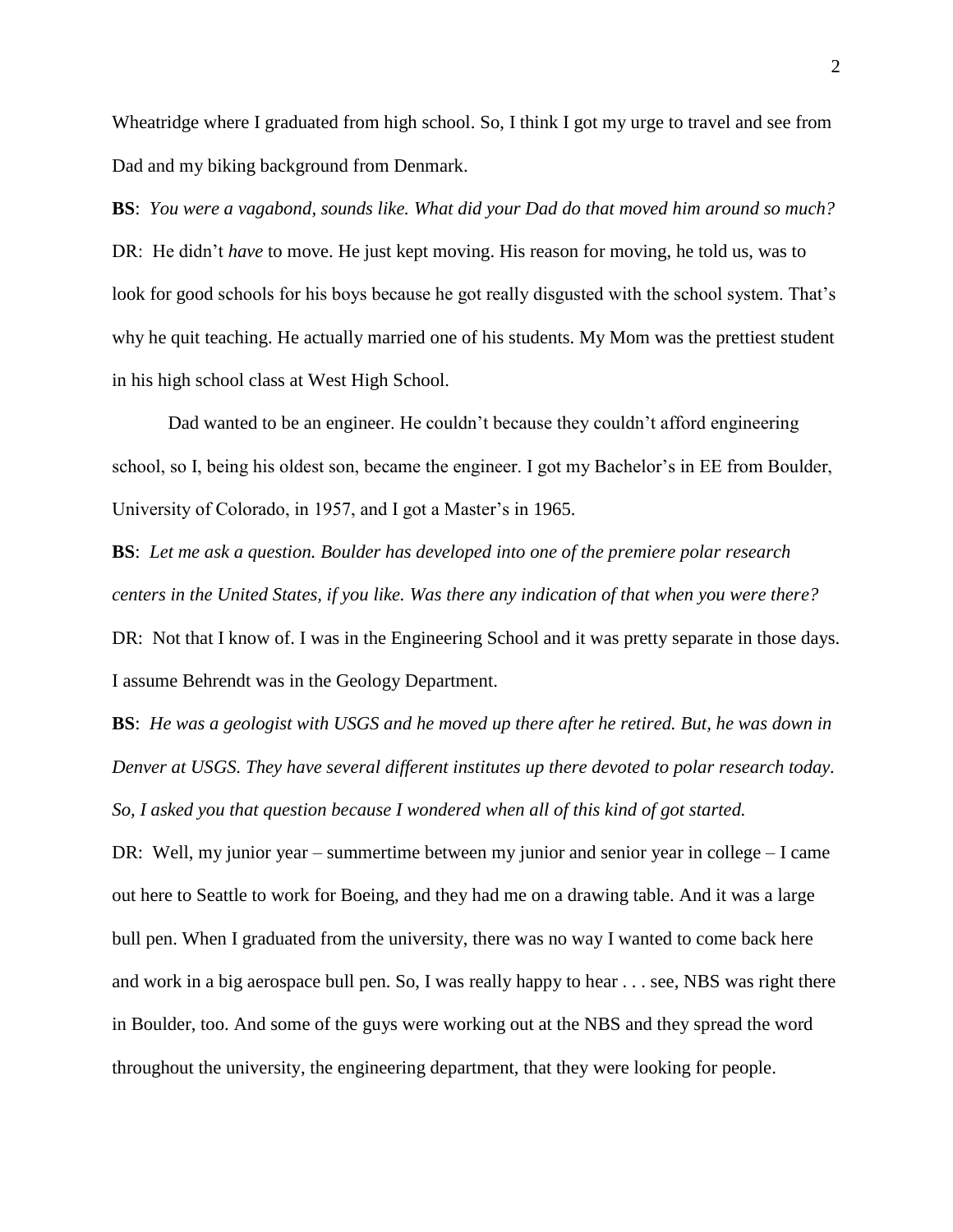**BS**: *So, NBS was there then.*

DR: National Bureau of Standards, National Institute of ... something else. It's got other names now.

**BS**: *Did you know Stephen Barnes?*

DR: Yes. Oh, yes. I saw him just a couple of years ago. He was into HAM radio.

**BS**: *I interviewed him. He's in his 80s. Very healthy.* 

(50)

DR: Well, yeah. I was surprised he's that old. When I saw him a couple of years ago, he didn't look like he was almost 80.

**BS**: *Did you know Allen Shapley there?*

DR: I know the name.

**BS**: *He wound up being the deputy for IGY. He was with the National Bureau of Standards, and he moved out there and he got the Center funded there.*

DR: It was all sort of a hotbed of ...

**BS**: *So, you did have some people who had the focus of polar stuff at the National Bureau of Standards*.

DR: Yeah. And I'd always had . . . in electrical engineering, I wasn't interested so much in circuits and building stuff. I did those things, too, as a kid. But, it was more the electromagnetics and that"s, of course, the kind of stuff they were doing in the Antarctic. So, it was kind of a natural fit.

I ought to give a little bit of history maybe first, before we get into details of the Antarctic. After I got my degrees and two trips to the Antarctic, I continued working at NBS for a year. And at the very end, I"ll mention that I worked on the *USS Eltanin* Antarctic research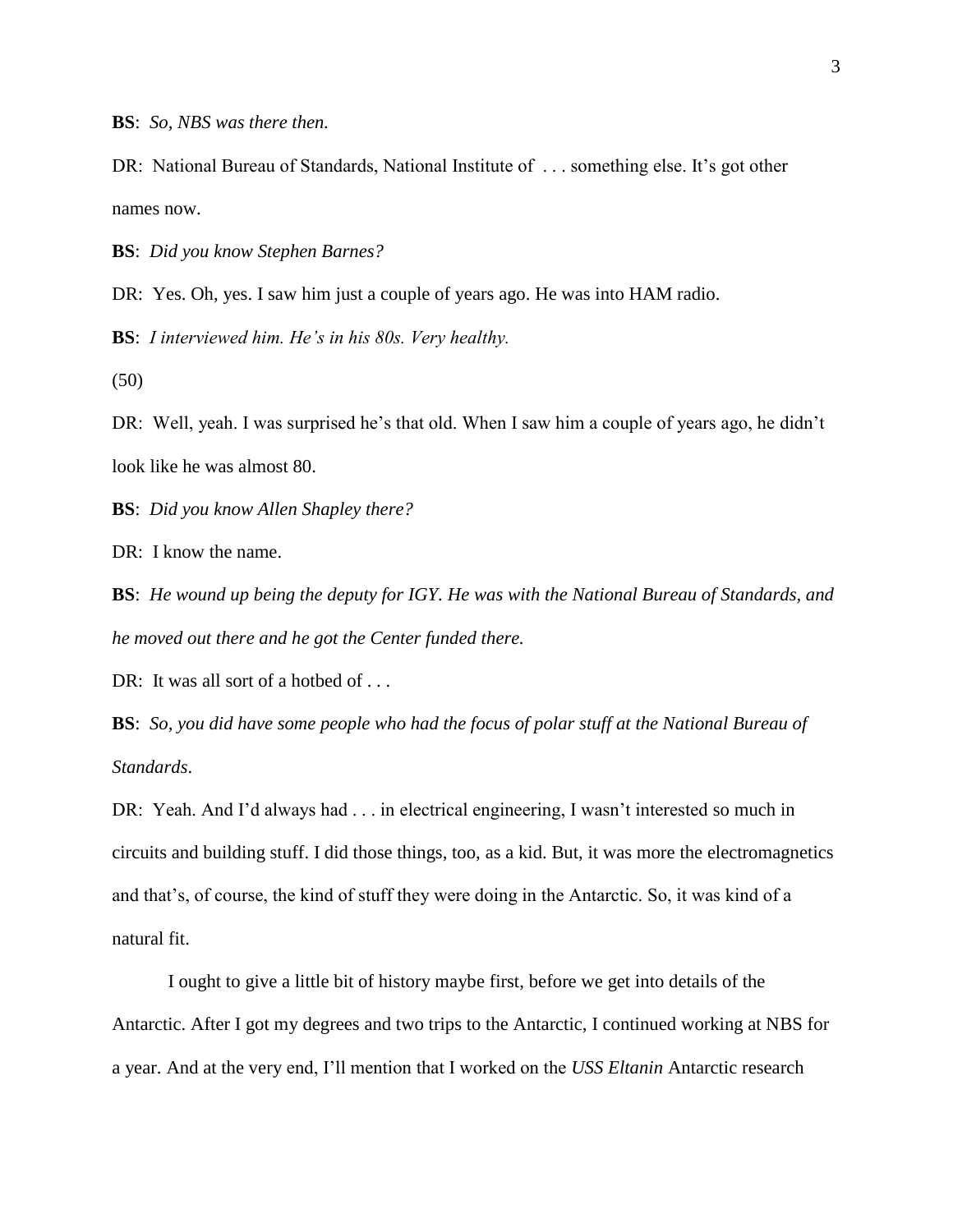vessel and so on. But, Katy and I got married. There"s a stone house right in the mouth of Boulder Canyon that I owned and that's where we got married - #1, Canyon Park, in 1962. And then NBS sent me to Tern Island in the french Frigate *Shoals*, and I told them I"d done my field work and they said, "No, you hadn't," so I quit, went back to school and got my Master's and eventually Katy and I came here. And I worked 30 years at Boeing – first in Aerospace and then Commercial Airplanes.

In Aerospace, I worked on satellite antennas, AWACs, and helped protect the nukes against the Nuclear EMP threat. I was test director of various sites. We had tests in South Dakota, Missouri, Montana where we used big helicopters. The Army flew them around carrying simulators.

# **BS**: *These were contract operations through Boeing for the government?*

DR: That's right. Then I toured LORAN sites in Yap Island, Iwo Jima, Marcus Island and then did testing in China Lake, and Mississippi, and so on. Then, I applied the modeling code that we developed to analyze the nuclear EMP in aerospace systems – I call it a sword to a plowshare – to protect the commercial airplanes against induced lightning. And I was responsible for protecting the 777 against lightning threats. So, this is all electromagnetics.

And so this is what I did in the Antarctic and one of the reasons Boeing hired me to come out here. They knew I had done these things. Because we buried antennas, right? The Minuteman sites were buried antennas, which is what Irene Peden did in the Antarctic. The data that they gathered I used in various . . . well, just to analyze the electromagnetic pulse threat on the buried missiles, you had to use the same equations, you know.

**BS**: *When you go after basic research, you never know how its going to be used.* DR: Exactly.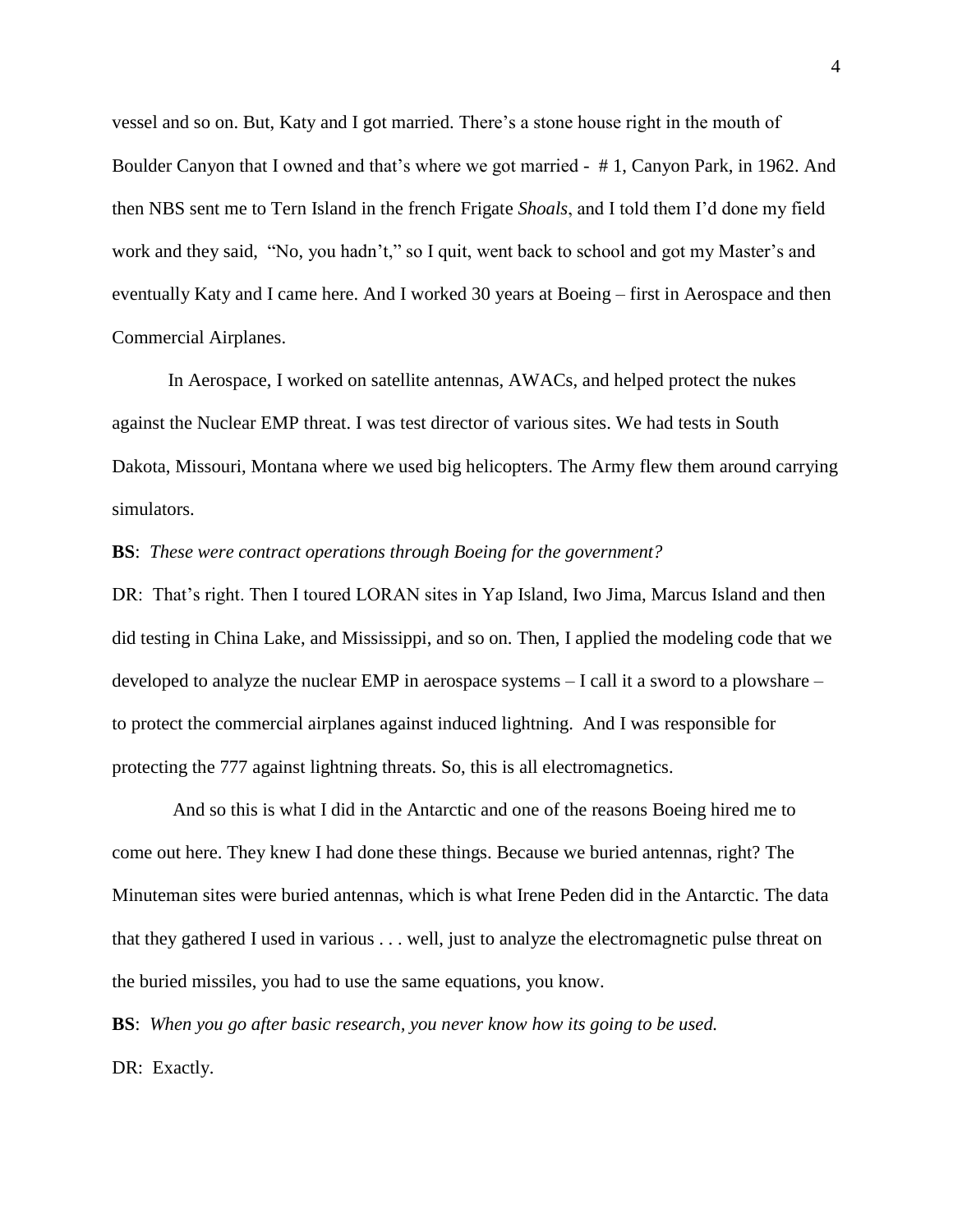**BS**: *A lot of people are critical of it, but some of those basic things, all of a sudden, hey, we can do something with this.*

DR: But you're wondering why I'd want to go, it's just that I've always been interested in that field – the electromagnetic field.

**BS**: *So, you were interested in the science.*

DR: Now, my first year in the Antarctic was . . . well, I graduated in '57, in engineering and then trained at the National Bureau of Standards. All I had to do was bicycle another mile and a half to get to the NBA in Boulder, to train to go to the Antarctic.

**BS**: *What did you do to train?*

(100)

DR: Well, we had an ionosphere station that looked very much like the one we had in the Antarctic. It had a machine there and it had a large antenna – 90 ft. tall – triangular shaped antenna.

**BS**: *What kind of station was this?*

DR: You send energy up to the ionosphere. It's a rawinsonde, I think that's what it's called. **BS**: *Yes.*

DR: And it reflects and it comes back down and you get a photographic recording of the height and the densities, the critical frequencies – we had to scale all this by hand. So, we had to train so we could tell where the e-layers and the absorbing layers and all of that. And, of course, this was the IGY, so these measurements were being made all over the world and then could be correlated. This was before satellites, see, so this and the VLF that I"ll talk about – very low frequency – are all ways of understanding the outer ionosphere regions of our atmosphere.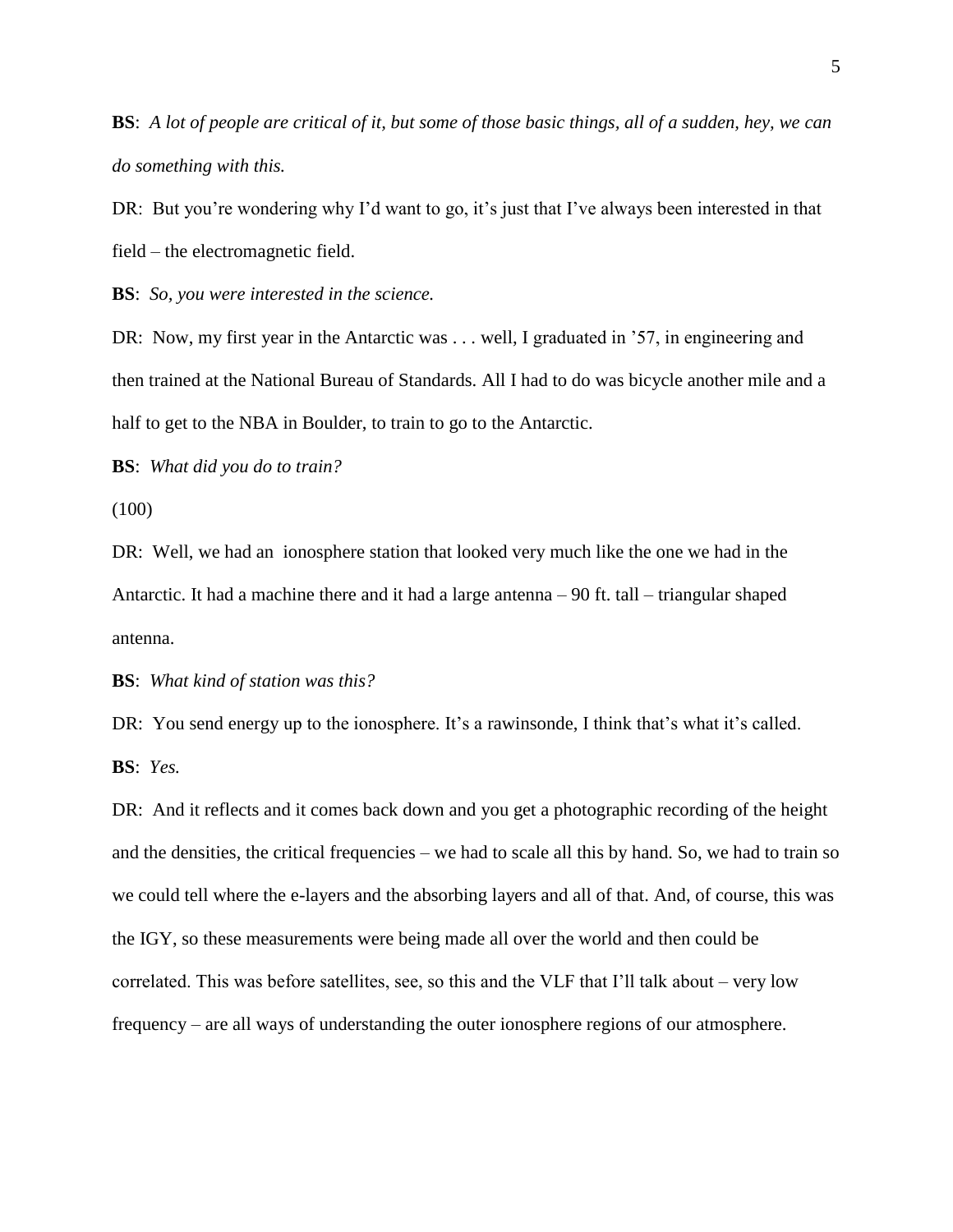**BS**: *So, your training was with exactly the same equipment that you would be using in the Antarctic, eventually. At this point, that you were planning to use in Antarctica.*

DR: My first station was at Ellsworth, and actually I did this ionospheric work at both stations. At Ellsworth and then later at Byrd Station. I was in Deepfreeze III, but the people in Deepfreeze II, set up the station and Skidmore and I don"t remember the other guy"s name, had a very difficult time setting it up because they didn"t have any wiring schematics and there was a big kind of a goof off. But, once we got there, it was working pretty good, which was kind of the plan because we spent a whole year during IGY gathering, as far as I know, good data. **BS**: *Let me back you up a little bit, back to Boulder here. You're working there at Boulder by yourself on this stuff, or with others who were going to go down there to other stations?*

DR: There was about a dozen of us. There was the guy at Wilkes, South Pole, Little America – Jim Sherwin, I could probably name them all. But, there was about a dozen of us training for Deepfreeze III.

**BS**: *If you could name some of them, it would be handy for me because I network to get hold of these guys, or are they on this paper?*

DR: No, they're not.

**BS**: *Do you know who was at Wilkes?*

DR: Allison . . . Bill Allison and Don Evans. I think they were at Wilkes. There were two of us at each site. Sherwin was at Little America – Jim Sherwin.

**BS**: *South Pole?*

DR: Oliver Cromwell Morris III. I think they only had one fellow there and I'm going to mention him later because he was on a traverse. And at my station, there was me and Louie Semprebon. Now we"re talking about Ellsworth. There was another Jim. What other stations do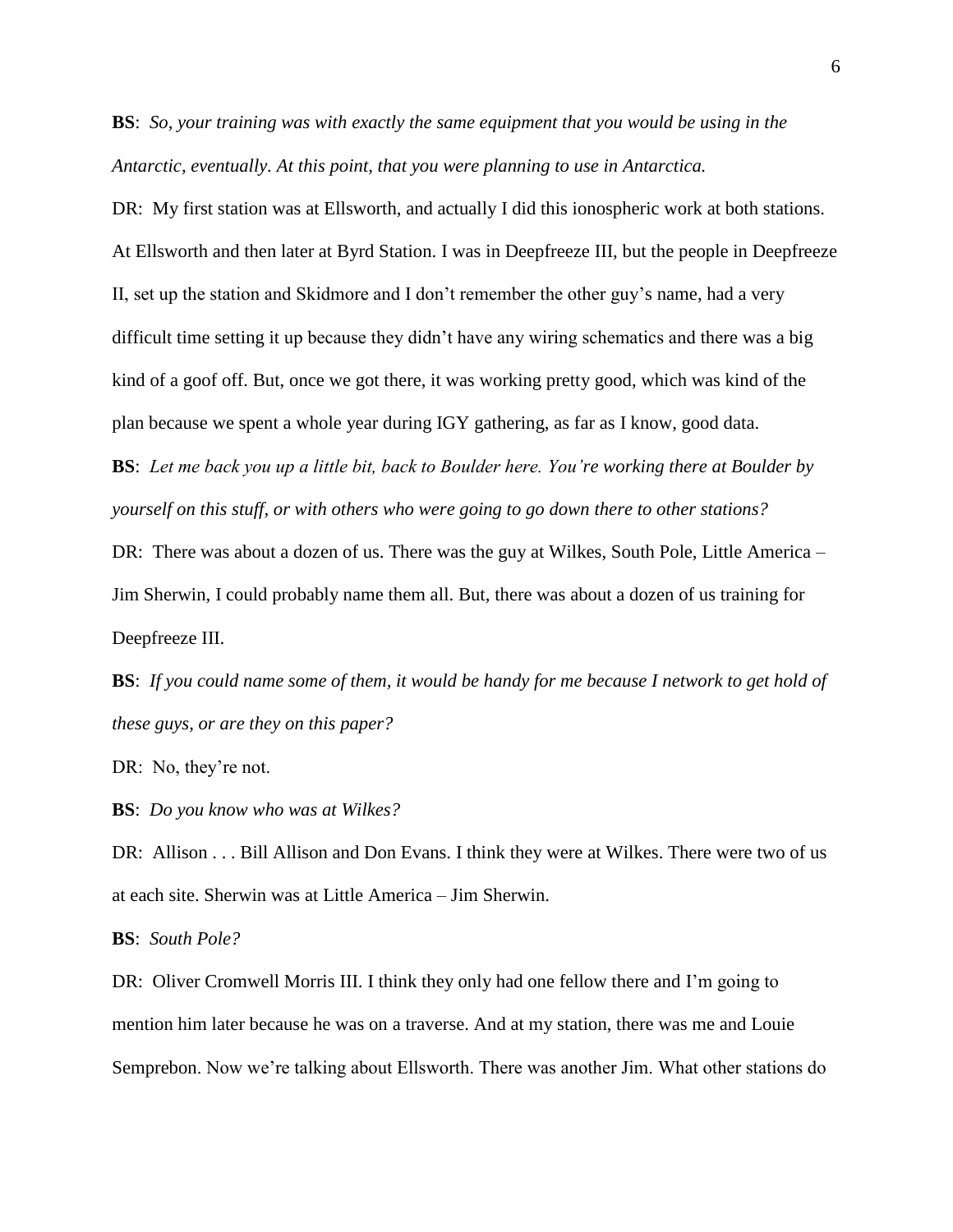we need here? May have been another one at Little America. I can"t think of his name right now – from Brown University.

**BS**: *That's a start for me.* 

DR: Byrd Station, there was me and . . . now we're talking about Deepfreeze IV, and I don't think they called it Deepfreeze V. I think they called it something else.

**BS**: *Deepfreeze, '60-'61.* 

DR: At Byrd, there was Freddie Iverson – a Dane and I ran that. He did barely speak . . . there were a lot of funny stories, but we won"t have time today to hear about that.

**BS**: *And that was in '60 what?*

DR: Well, that would have been '60. Most of it would be '60. It would be '59-'60, '61. **BS**: *OK, so basically what you're telling me is that you had the same research with the rawinsonde type work going on at all the stations during IGY.*

DR: Yes.

**BS**: *Was the work coordinated?*

DR: Oh yeah, but you know in those days, you couldn't coordinate like you can now because it was all using the ionosphere. You could see the sun spots. I used to take sun shots. You"d see them coming around and I"d tell them, "Hey, you"d better get the traffic out because we"re going to be down for a while here." Of course, the ionosondes are a big pain for the radio guys because – well, you were down there – every fifteen minutes, and then on the hour. Then there was a special day when you'd have them every 5 minutes.

**BS**: *When I was Commander at McMurdo, I'd send a plane load of people north to Christchurch, and as soon as they went over the horizon, we didn't have a line of sight and we didn't have any communication. And I didn't know if they made it safely or not for two weeks.*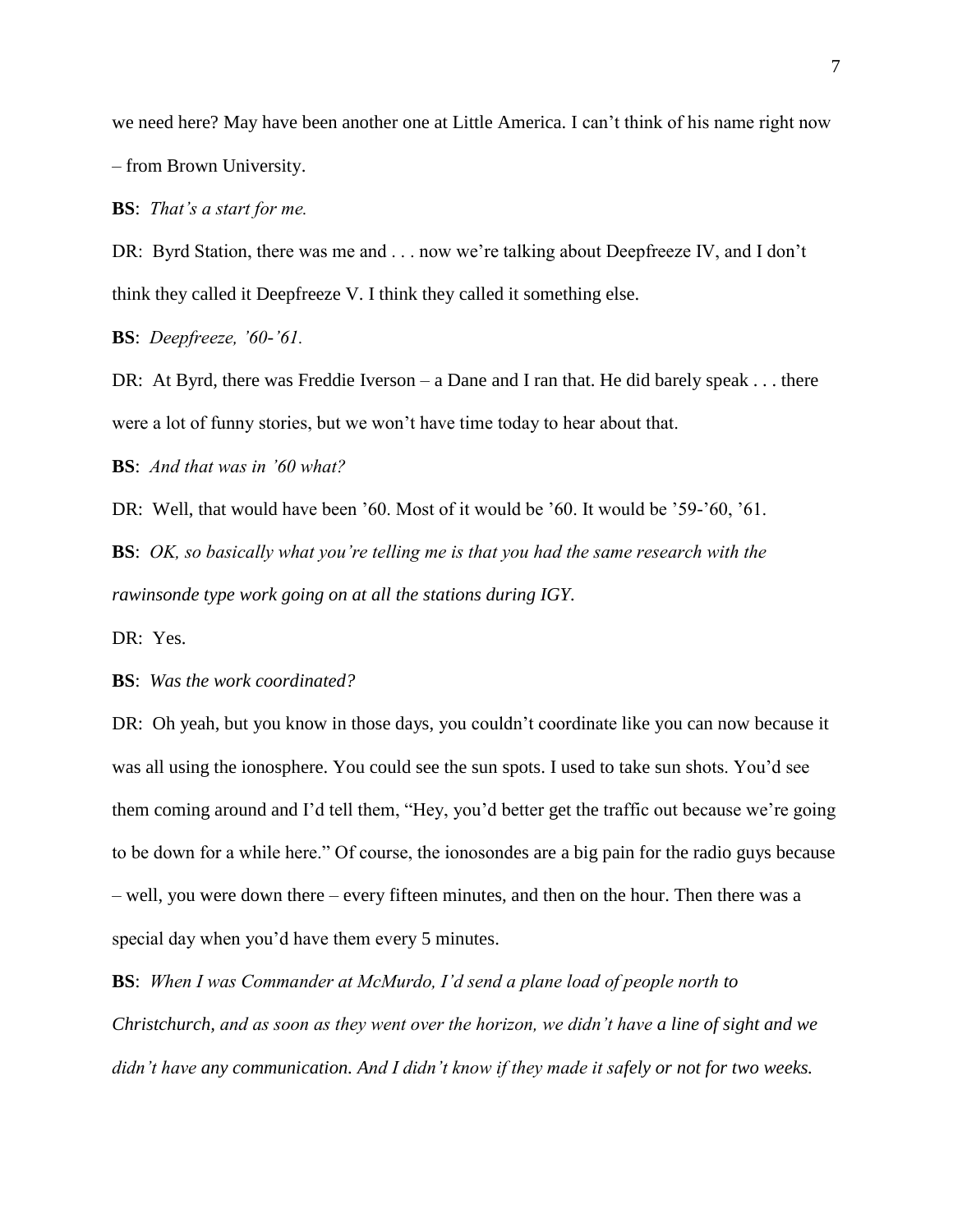*And it was really uncomfortable for me. That's a big long stretch of ocean. You didn't know whether to call rescue in Christchurch. Nobody talked to us. But, anyway . . . that's when they got the first satellite receptors. URC123 Air Force and we used the Less-9 satellite, the President's satellite. We got a channel on his satellite.*

DR: C-123, I saw it on the web yesterday because I was going to mention it here, later, after the Antarctic . . . well, I did some tests for NBS – I already mentioned it – on Tern Island. It was the Johnson Island test and we flew in and out of there – it was C-123s. They were terribly noisy! **BS**: *It was better than what we had! We had coms for 6 hours a day, it was a Figure 8 at 150 degrees west over the Pacific. It was a Less-9 satellite, environmental labs in Cambridge satellite. But, it was the President's satellite. Anyway, let's back you up again. I want to get you from Boulder to Antarctica and find out something about your route and what you did.* 

*First of all, was their any other training before you left home? Survival training?*

DR: Oh, yeah. We went back to Washington, D.C. where we met Crary.

**BS**: *Did you go to the Skyline Conference?*

DR: Yeah, and there was a real funny guy. English guy, he's written books. I can't remember his name.

**BS**: *Charles Swizzenbank. "Alien in Antarctica," was his first book.*

DR: The main thing of interest was that that was the first time we met some of those people we were going to winter-over with. This was not Admiral Byrd. This was the US Govt picking people from here, there, and the next thing and throwing them all into a pot to winter-over for a year. And there were some pretty weird . . . well, I guess we were all pretty weird. That's an interesting part of the whole trip.

**BS**: *You met some historic guys there, didn't you? Swizzenbank . . .*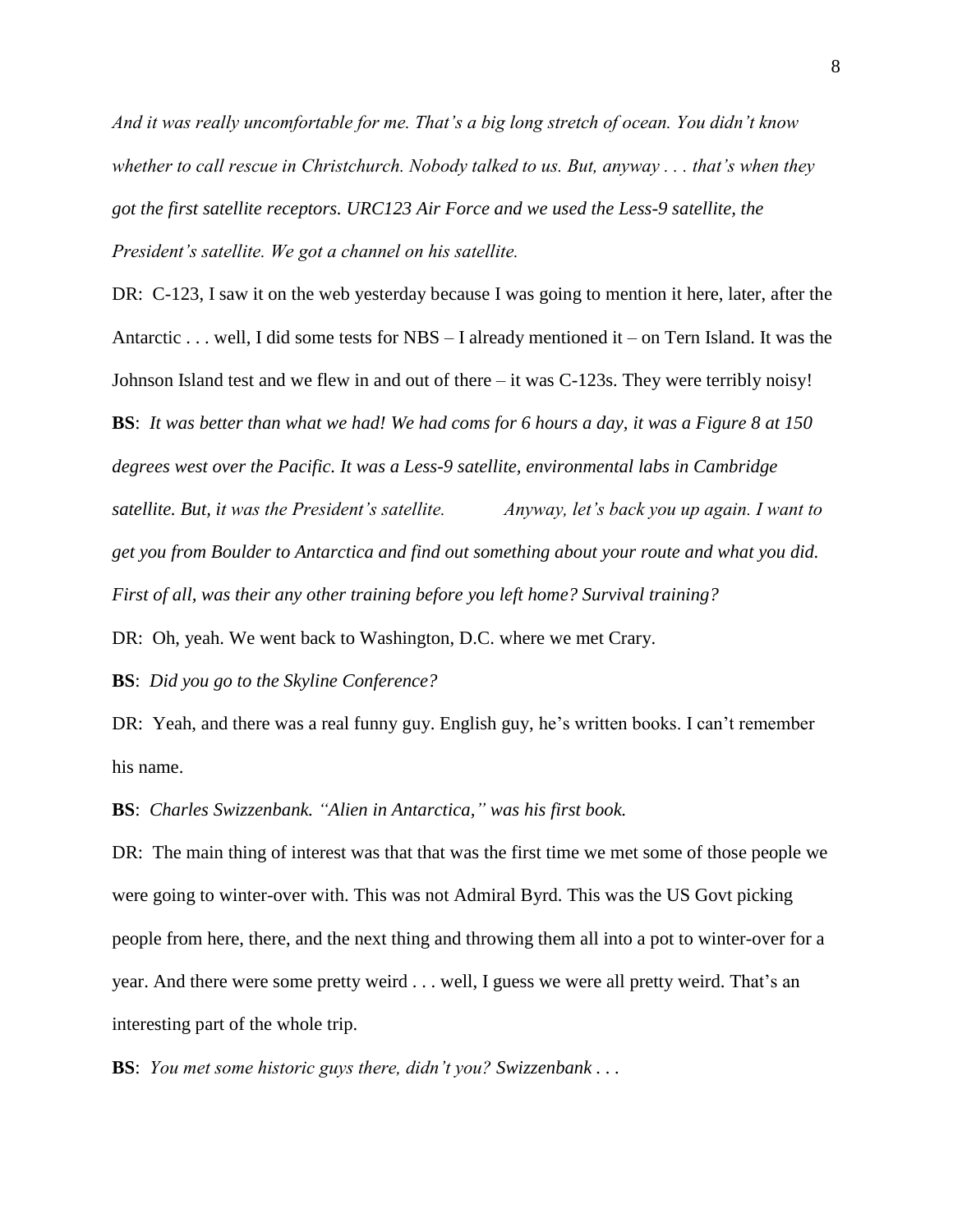DR: Certainly him. Everybody remembered Swizzenbank.

**BS**: *Well, he went back to 1948. Everybody remembered him.* 

DR: And then another training . . . I was about a week at Berkeley, because in the Antarctic, I

also ran a cosmic ray station for Brode at Berkeley. There"s a lot about him on the web still.

**BS**: *Is he still doing that?*

DR: I saw the station operating there and then they tore it apart and shipped it down. And when I got back down there, I built it in a Jamesway hut and we"ll probably talk about that.

**BS**: *Now, who was the principal investigator on this?*

DR: Dr. Robert B. Brode. University of California at Berkeley. Cosmic rays.

**BS**: *And that was at Ellsworth and you operated that . . .*

DR: Well, I built it. I'll probably come to that in just a minute. We don't want to get too much out of order. My training was mainly in Washington, DC, California and at Boulder. Of course, one of the reasons I had always assumed I was chosen was because I was a skier and a mountain hiker.

Now, as to how we got down there, we left Norfolk on the  $27<sup>th</sup>$  of November, 1957, on the *Wyandot*, to Dakar, French West Africa. And as we went across the Atlantic Ocean, I operated a Precision Depth Recorder for Columbia University Lamont Laboratories and as far as I know, that was the first time. I think we were mapping that mid-Atlantic range one of the first times. At least, everybody seemed to be really interested. I was up in the bridge. It was dark up there, red lights and it was so exciting. Here I was a 22-year-old kid, hardly ever been anywhere. And you'd send a ping out and it wasn't working right. So, you couldn't tell which 600 meters, or fathoms I guess it was, on. It was changing fast. You could see those mountains going like this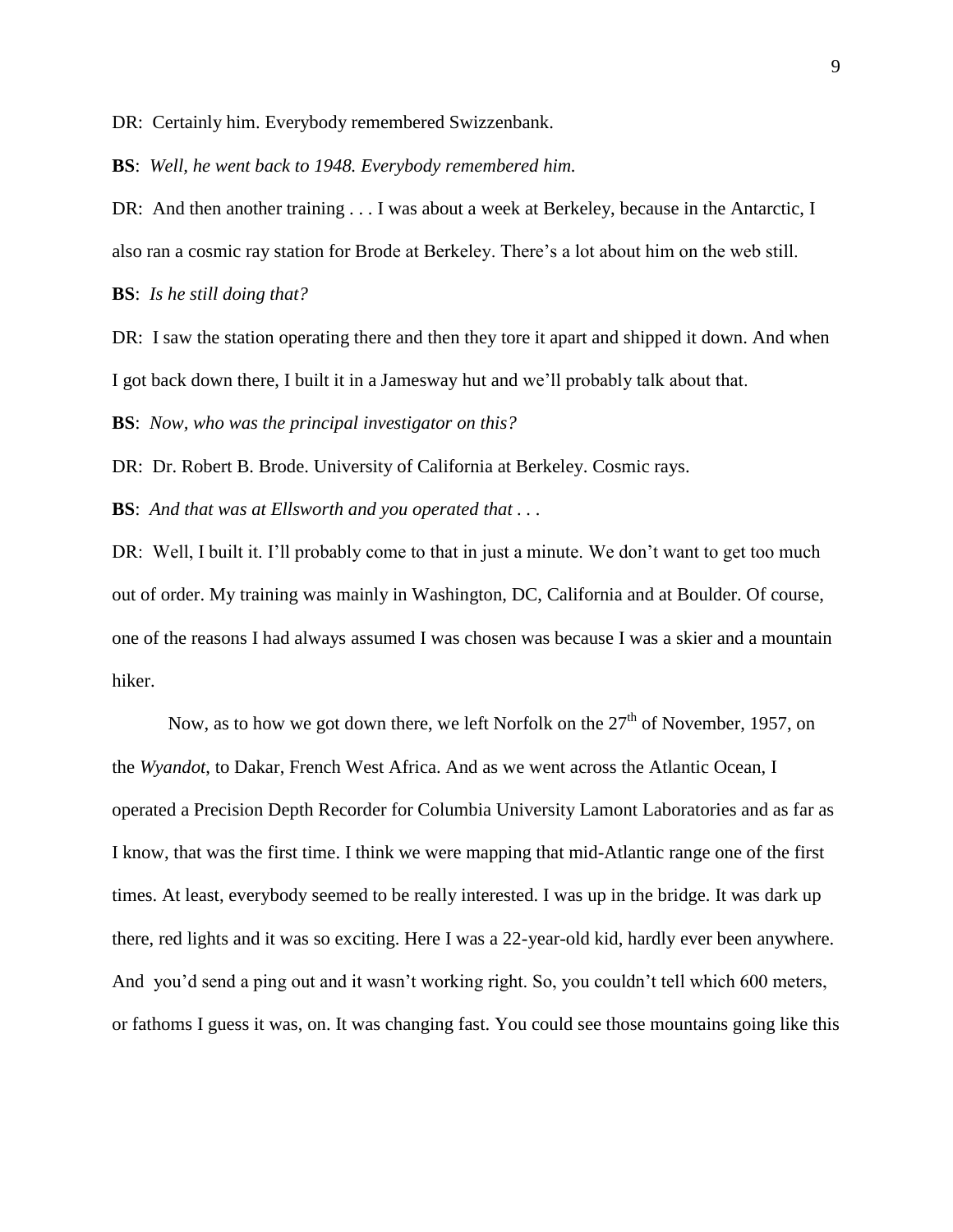and so you had to count – 1000, 2000, 3000 until you"d hear the reflection, then you could write it down on the chart.

**BS**: *You did this by hand.*

DR: Oh yeah. Well, I can remember other people would do it for me because I couldn't do it 24 hours a day.

BS: *What did you go to Dakar for?*

DR: This was on the way to the Antarctic, to go to Dakar, French West Africa for a couple of days, and that"s where we met the *Westwind*. And then we went across the Equator. And that was an interesting experience to me, too, because, like I said, I was just a kid and I had a pretty idealistic view of human nature and we"d been teaching courses – our scientific leader was teaching whatever – the IGY – and I was teaching the sliderule to the Navy guys about the ionosphere and all that, and we were all a happy family.

And then we started to go across the Equator. Then they beat the tar out of us! I mean, Brennan, who was grey-haired already, couldn"t sit for a week. He was bleeding and it was just a little thing for me. I had to shave my hair and they cut all my goatee off. They said I was impersonating a goat, and all of that. That was no big deal, but I didn"t realize how vicious these friendly Navy guys. . . well, it wasn't just the Navy, it was human nature, and I learned a lot about that crossing the Equator.

**BS**: *They do it on commercial ships. They do it . . .*

DR: I don't think so. I don't think they beat people on a commercial ship...

**BS**: I don't mean cruise ships.

DR: No.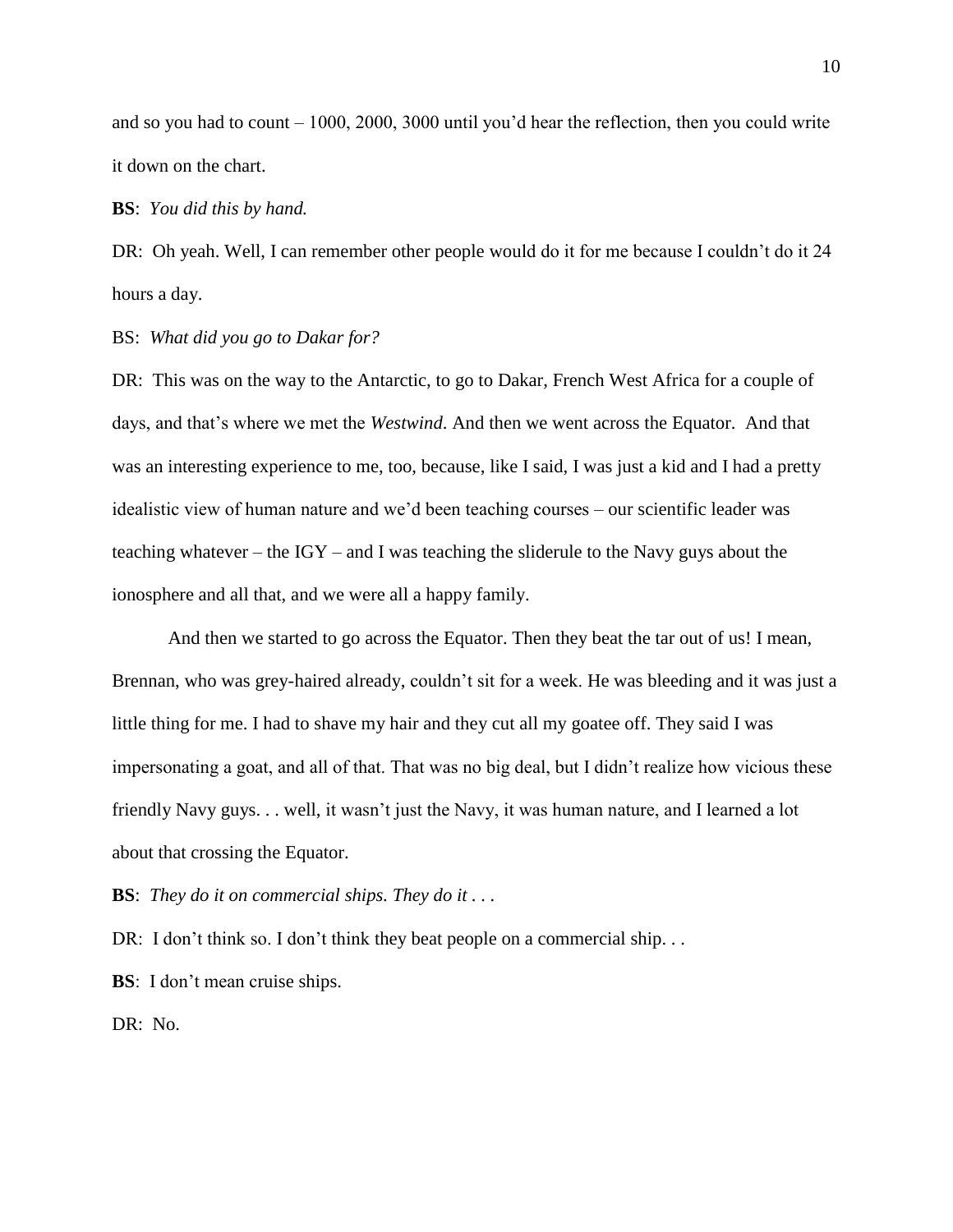**BS**: *The old commercial ships. That's all pretty much gone away, but we had initiations on the cruise ships. We dunked everybody in a tub of ice water and they came out of there, man . . . But, they all had to get that certificate.*

DR: Crawling through that tube of garbage and grease. I don't know if they'd do that. It was hard to get all that washed off. They had black soot in there.

**BS**: *We didn't do that.*

DR: You"d see people taking a shower afterwards, their rear ends were just bleeding and it was hurting.

# **BS**: *They finally had some lawsuits and you had to agree to go through. And they had somebody carefully watching us. It's calmed down.*

DR: Well, you wanted to hear about the good ol' days. So, then we got to Cape Town, on the  $22<sup>nd</sup>$  of September, and I hiked up to Table Mountain. I was a hiker, and I was going to come down that tramway or cable car, but it was too windy. So, I had to hike down and I met a couple of schoolteachers there from Rhodesia, and John Pirrit, who was our glaciologist that I had taken a liking to. The four of us were together and I"d invited them all to Christmas dinner. We had Christmas dinner and then they had a little Hillman-Minx station wagon and they took us out to the beach and I can remember the moonlight, and it was just a wonderful experience.

Then, we went through the screaming 60s and the serious 50s or whatever it was called. And the icebreaker . . . we couldn't go on deck because the landing craft were breaking loose. But, you could look out the port hole and you could see the icebreaker disappear, the waves were so big, that was something else. Then it calmed down and I remember standing on the bow of the *Wyandot* with Commander Schlossbach*.*

*BS: Ike Schlossbach*. *So, you knew Ike Schlossbach.*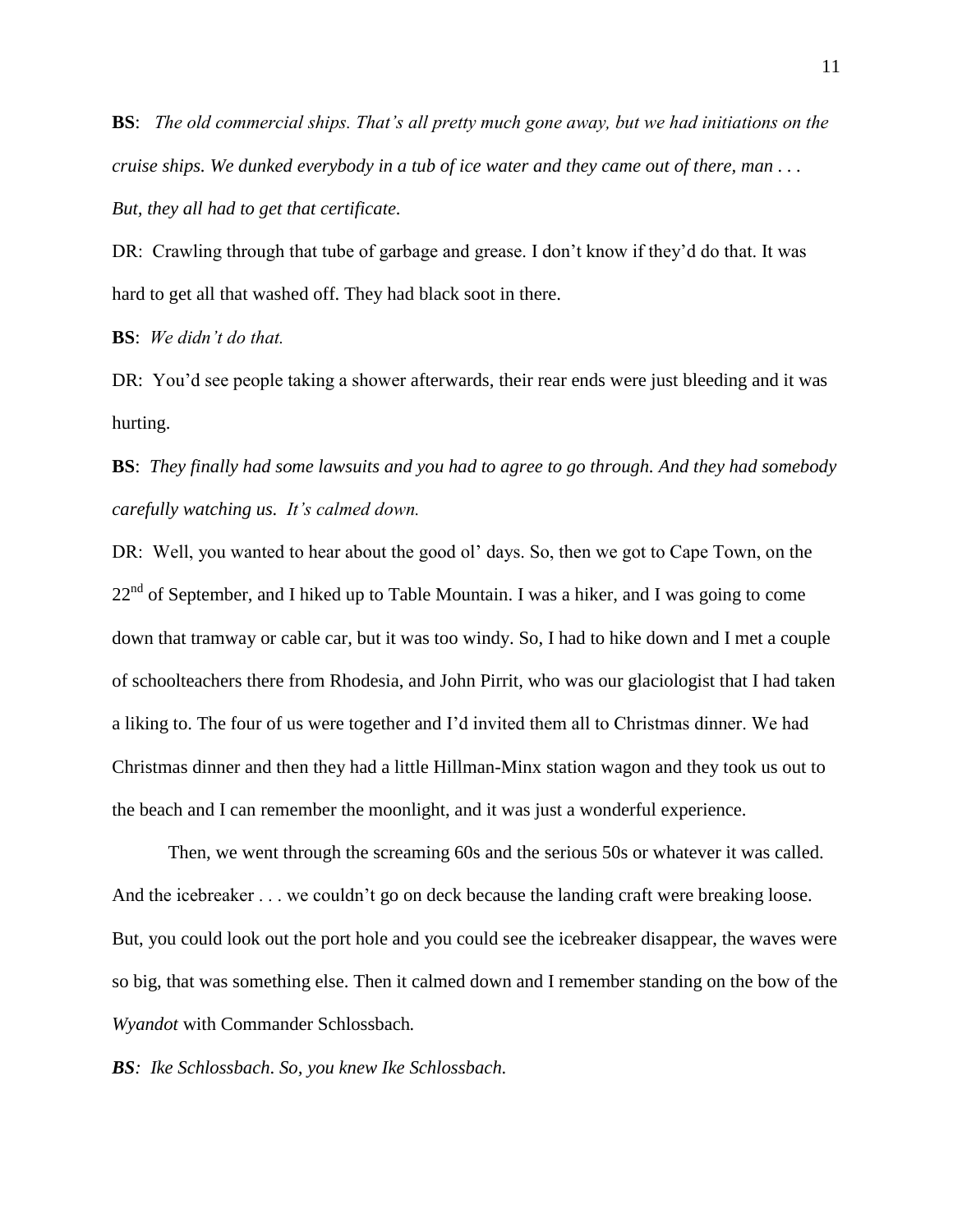DR: Oh, man! I was a kid and he was retired Navy and he even had his old seal skin parka . . . stiff, and he was genuine. As I remember, he only had one eye.

**BS**: *I've never met him, but I've heard lots of stories about him. Everybody thought he was a character.* 

DR: And it was grey. Water was grey, it was calm. The sky was grey. And you could barely see the horizon. And he said, "You watch that horizon." He was so excited. He said, "We"re going to see that ice blink. We're going to see that ice in the sky. We're going to see the water light color coming up." And sure enough, we saw it and oh man, that was something else.

**BS**: *Ike was on the second Byrd expedition, third Byrd expedition, Ronne expedition.*

DR: So, we steamed into Halley Bay, and the Emperor Penguins were there and they got a landing craft off and a bunch of us went on shore and I got photographs. The film all turned green on me. I had thousands of beautiful slides – Kodachrome – that are still good. But there, you know, the English are tough. They go for two years at a time and they were anxious to talk. They came down there on a Ferguson tractor pulling a sled, to take us up to the base. Of course, they got stuck and here I was, a greenhorn, so I was helping, pushing it out, but for some reason I"d taken my gloves off and of man, did I cut my thumb on a fender. You know they had big floppy fenders. And I was a kid, I was trying to make a good impression as an intrepid explorer, and there I was bleeding and I was embarrassed. So, I stuck my hand back in my glove and when we got to the site – here I was, meeting my ionosphere compatriot and he was showing me the data and we were . . . and I was shaking hands with everybody with my gloves on because I was afraid they would make a big deal over it.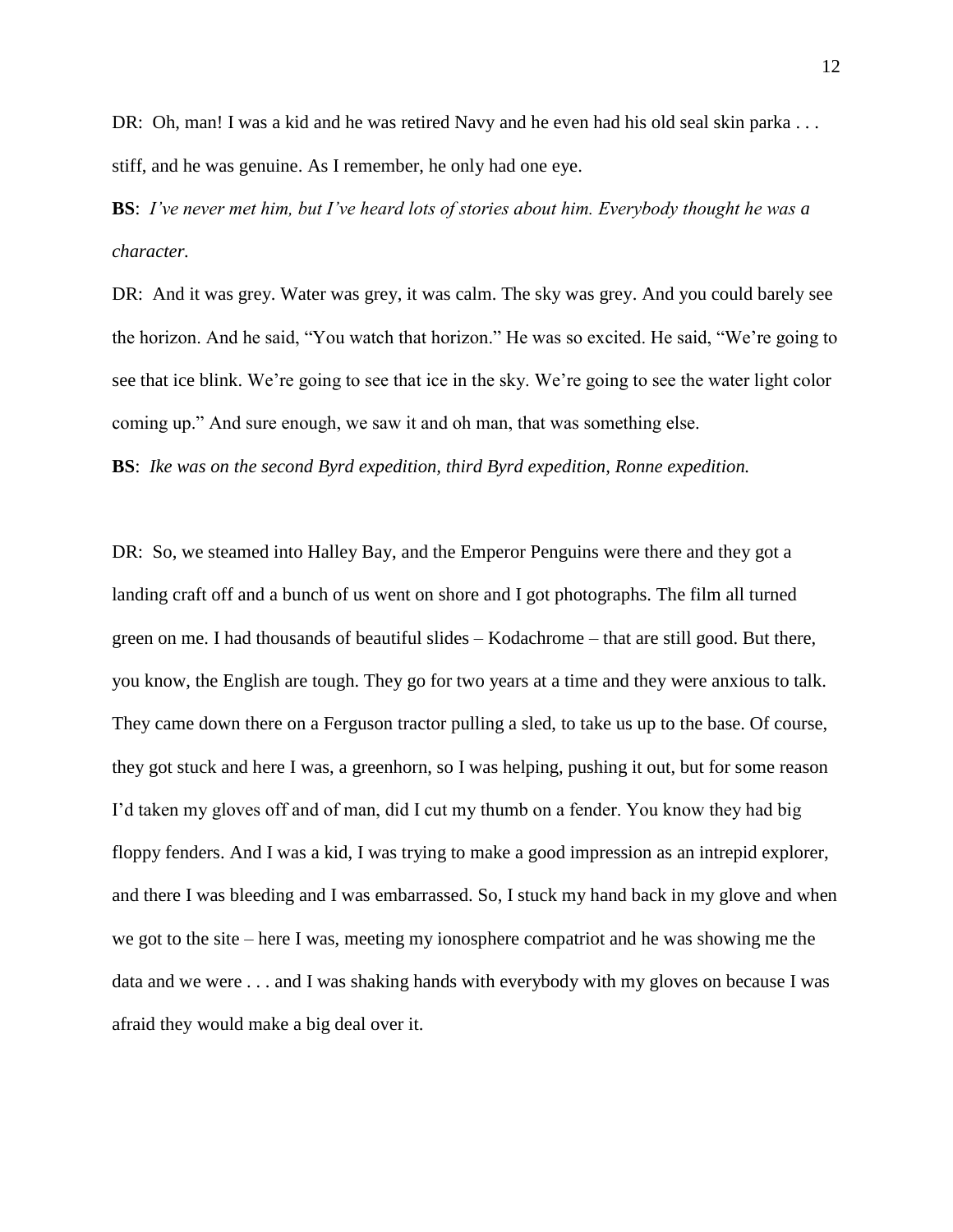Well, anyway, then the captain of the *Wyandot* wanted us all back on and we were not behaving very well. He sent this helicopter after us and you were mentioning before, riding in a helicopter. How exciting that was! I was one passenger in this helicopter, tilted just like that coming off the Ice, over the penguin rookery, off the ice shelf. The ship is out there in the icebergs and oh man, really exciting. And landing. And then I got it all sewed up and about fainted when they took my glove off.

# **BS**: *So, you flew back in the helicopter.*

DR: So, we got back to the ship and I don't think we had any trouble getting into Ellsworth. I don"t remember any big deal. We tied up at Ellsworth Station and at Ellsworth, they had the ionosphere recorder, we did the cosmic rays, and I had to wait for a Jamesway to be built to put the cosmic ray station in. It was heavy – lots of lead and lots of paraffin and I had mezon telescopes – two of them. And then a big neutron pile. All that took lead. And I had to build it just right. And when I first turned it on, I don"t think we had heat in there yet. You know, these electrolitic capacitors and paper and I turned the switch on and I thought, boy, this is really going to be exciting, and it was because all the capacitors were frozen solid and they exploded! And they started to shoot paper all over. Fortunately, I had some extras. Anyway, now I laugh, but the data wasn"t all that great on the telescopes because I noticed later, when I turned on a light in the building, you could hear the cosmic rays coming through. They"d be clicking and then the counter would be clicking – two, four, eight – and then one day, I turned the light off and there wasn"t so many cosmic rays. What had happened was that the tubes, the black glass tubes, had lost their black coating coming across the Equator, I guess. So, I wrapped them in tape and did the best I could. But, that data wasn"t all that great.

**BS**: *That was for Robert Brode, huh?*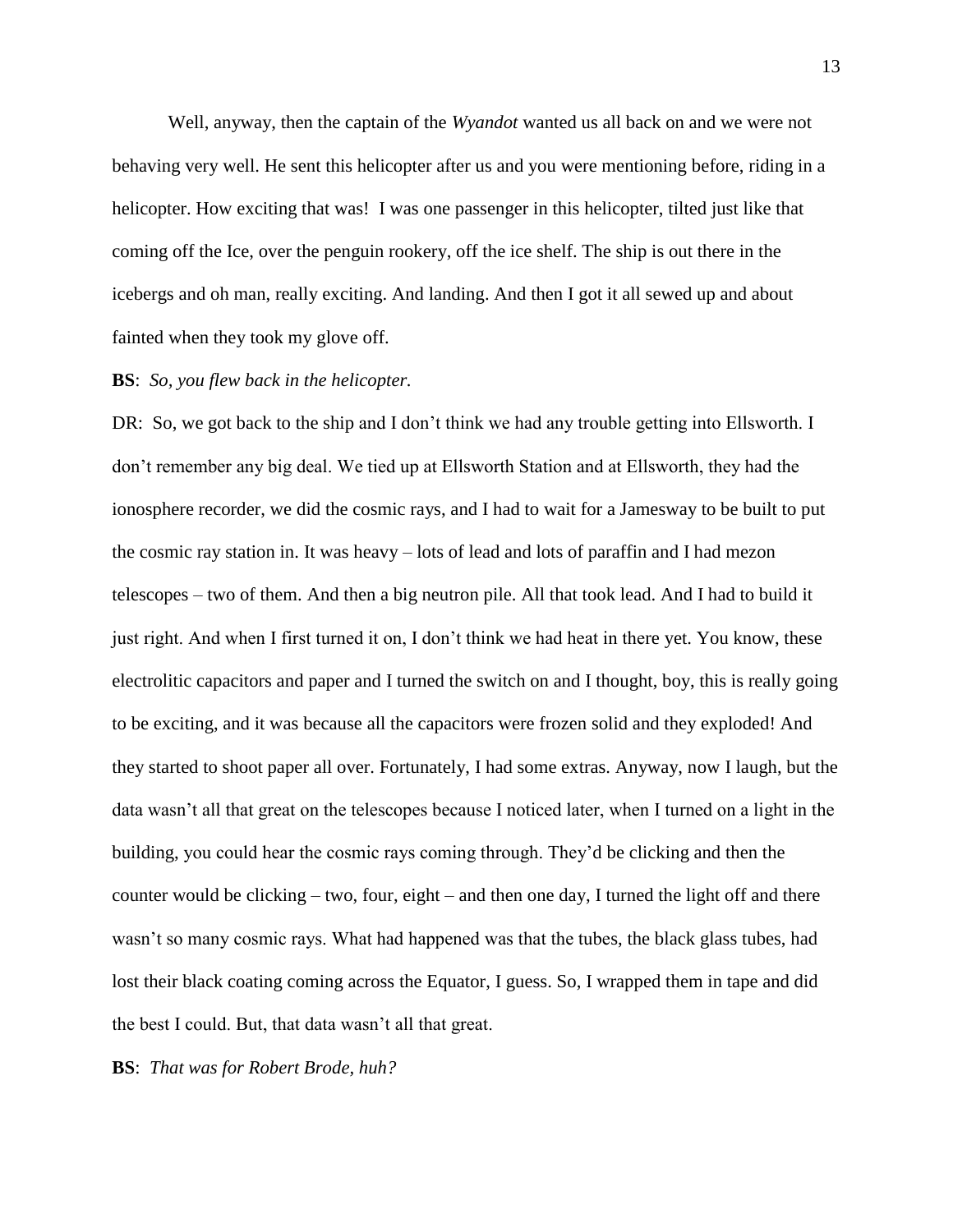DR: Yeah.

# **BS**: *Did you hear the name Martin Pomerantz?*

DR: No. I guess I could mention now, the VLF measurements that I did later at Byrd . . . that was done by Semprebon at Ellsworth for Morgan, and Helliwell was at Byrd. And I think I just noticed that Morgan just died. These were very exciting people, especially for engineering types. They"re thinking all the time. And Morgan had actually heard the whistlers the first time, I think, on the telephone. It opened a whole new area of ways of probing the ionosphere in those outer regions before we had satellites.

The other half of the Jamesway that was built for the cosmic ray research was a church. And I eventually moved out to sleep next to my cosmic ray stuff because of some personal problems we were having on the main base. And so on Sunday mornings, they would walk by me and I"d wake, but there was a curtain there. But, they were listening to my cosmic rays coming in and I could hear the tinkling of the bells of the Catholic priest. It was kind of weird. **BS**: *So, you got off the ship there, and you relieved someone?*

DR: Finn Ronne and his crew. He even mentioned me because there was something wrong and he was complaining that I was complaining about his precious base. He didn"t put my name in his book, but I knew who he was talking about. So, we replaced Skidmore. He was the ionosphere guy before me.

**BS**: *So here you are, you're replacing these guys. How did the camp look when you first got off? What was your impression?*

DR: We were about a mile away from the shore on a floating ice shelf. I mean it's gone now. It's gone. In fact, I was looking on the web last night and you can see the satellite pictures and so on. I think it was 700 ft thick and it's floating on a couple thousand feet of water. So, it's uphill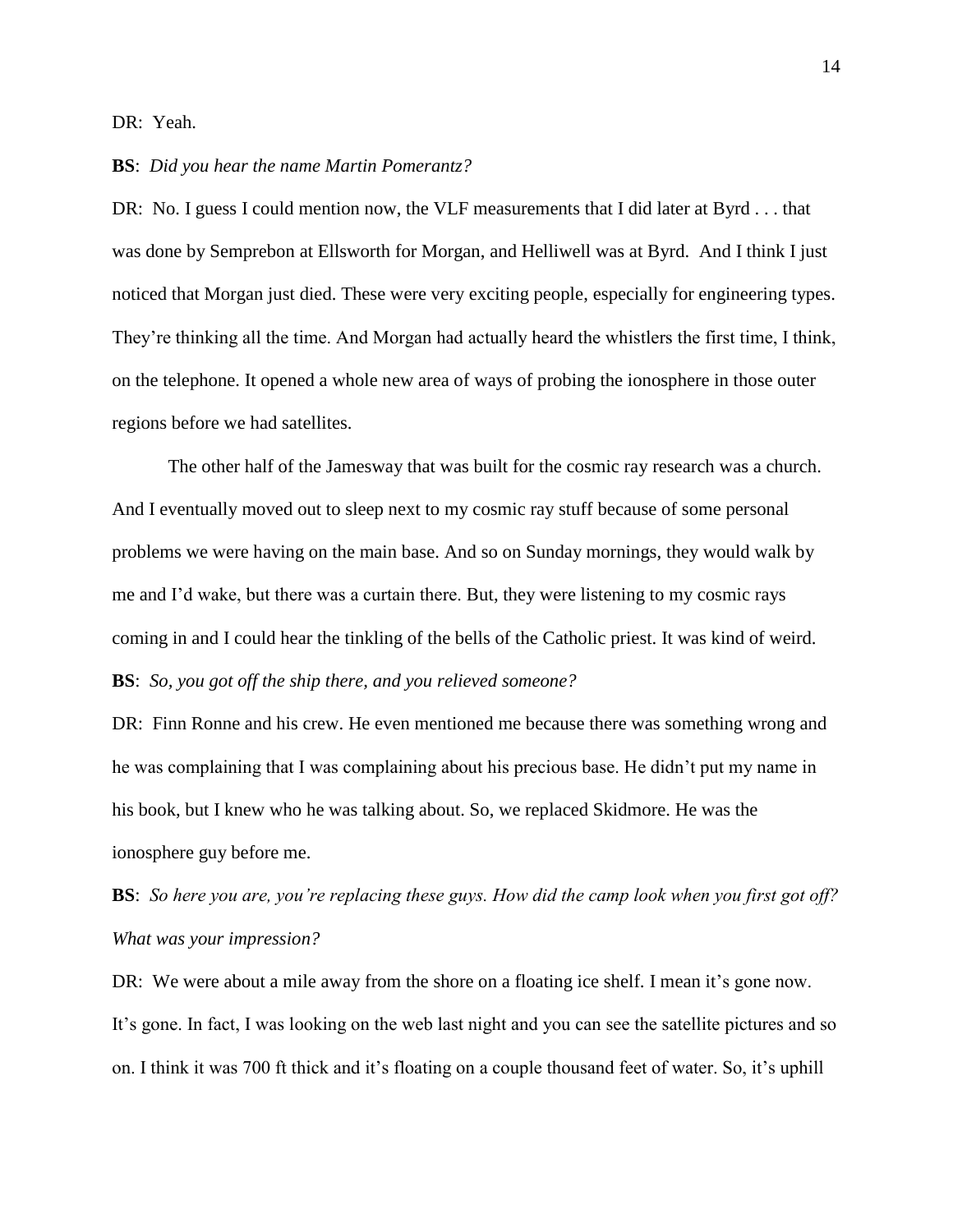and not much . . . there was a little interesting stuff down by the shore, but then it gets flat. And then you go down inside. See, this was the summertime, so there was a lot of light in the passageways. There was melting ice and you had to be careful walking between the buildings. You kind of learn to walk being balanced all the time. The ice would melt and you had to keep chipping it away. And there"s all burlap between the buildings. The snow would melt through and it was hard to clean that off.

But, I guess one thing you notice that's kind of a shock is the lack of privacy. You're taking a crap and so on and you"re talking to the guy next to you. And one reason I mention that is you get used to it, but when the Argentines came in to take over the base – essentially we gave the base to the Argentines - that"s the first thing they did was to start building up dividers between the crappers and we thought it was so funny. But, one thing you notice when you go into the base was how it stinks to high heaven. Of course, the guys that left there, their olfactory organs were gone. They didn"t smell a thing. I remember at Byrd, that was a thing for the new guys that would fly in. Ellsworth, you just went in by ship and they left and then you were isolated – completely different situation. But, it did stink down there.

I don"t remember any first impressions. Everything was all new. It was very comfortable where we had all our equipment. The Seabees did a wonderful job. I really admire those people. **BS**: *What was your breakdown of the camp – how many scientists and how many Navy?* DR: That's a big difference in the situation there. See, I had experience in two different situations there. At Ellsworth, we had 40 people and you had your black shoes, and you had your Seabees and you had your airdales. We had a helicopter and we had two Otters, a gooney bird out there.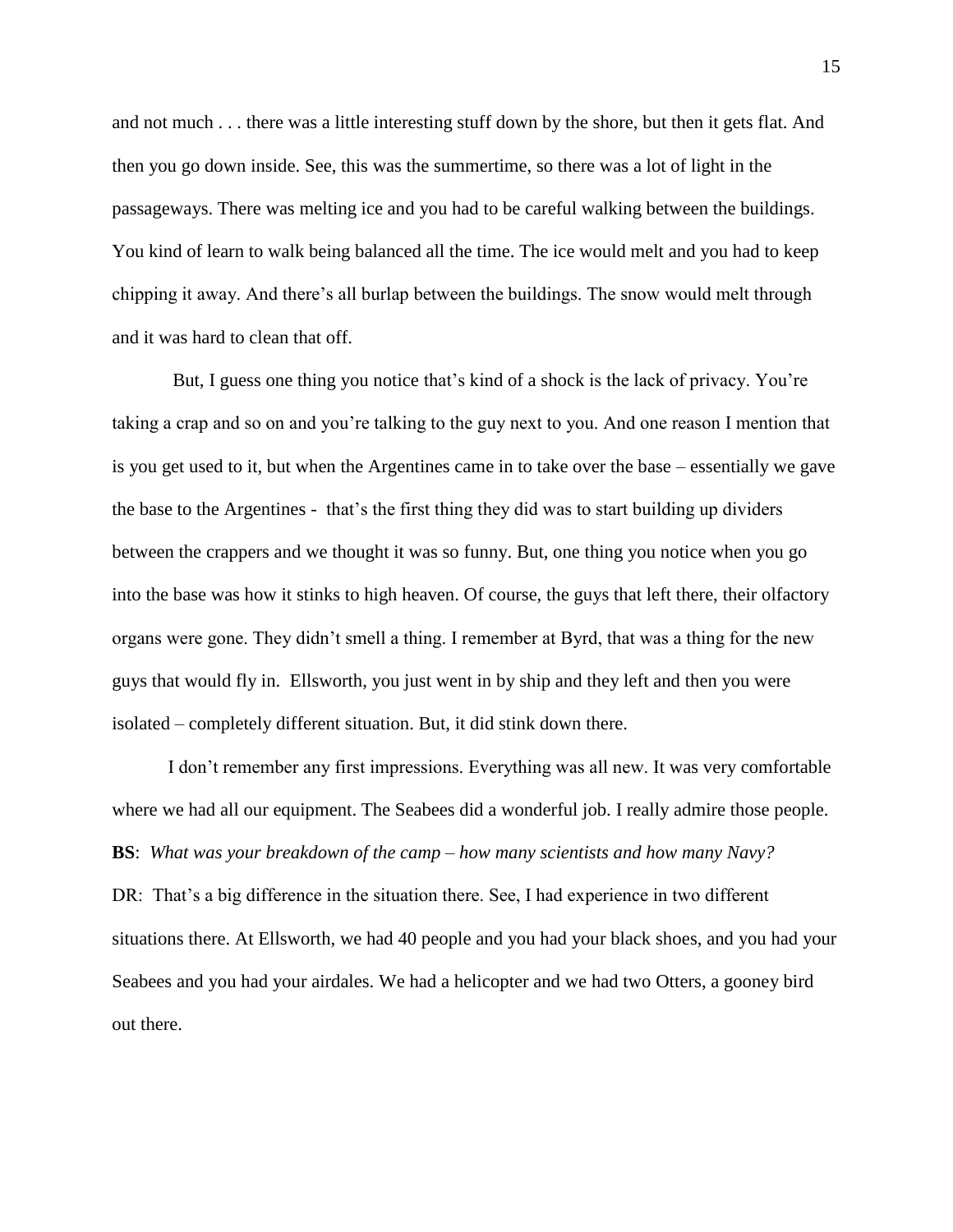## **BS**: *You had an Otter?*

DR: We had two Otters. But, we about 20 guys there that didn't have anything to do all winter. So, that was a little bit . . . We didn"t have any of that at Byrd. We only had 20 people at Byrd and everybody had work to do. So, these were fly boys and they were mechanics and whatevers. **BS**: *And they didn't fly in the winter, so they didn't have much to do, right?*

DR: But, that was part of the issue, and the main reason I mention it is that everybody knows they had trouble the year before with Ronne, and he would have had the same situation. He would have had about 20 guys that didn"t have enough – or hardly any – work to do and you can imagine. I expect now, they can watch videos and TV. But, we were pretty well isolated. If you"re not a reader, all you are is a bull-shitter. Of course, we had HAM radio – KC4 Uncle-Sugar-Whiskey. And all of us, whether we were HAM operators or not, took our turns, especially electrical engineers like me. We spent a lot of time on that HAM radio, and there were wonderful HAMs back here. Jules?

**BS**: *Yeah, he's mentioned a lot. He did it for years.*

DR: And talking to my parents and in Arizona, there was a blind HAM operator there. Steve Barnes, I know, patched me in to my folks.

**BS**: *You go to Steve's house now and he's got a room about this big and it's nothing but radio equipment. And he lives up on this hill up behind Boulder with a rise as you look to the West. He owns the top of that hill. Always has. He bought it way before IGY. And his antennas are in the middle of a residential neighborhood, fancy places . . .*

DR: Probably against the rules.

**BS**: *For everybody but him because he was there. They can't outlaw him, so he's still there and owns more land than anybody there.*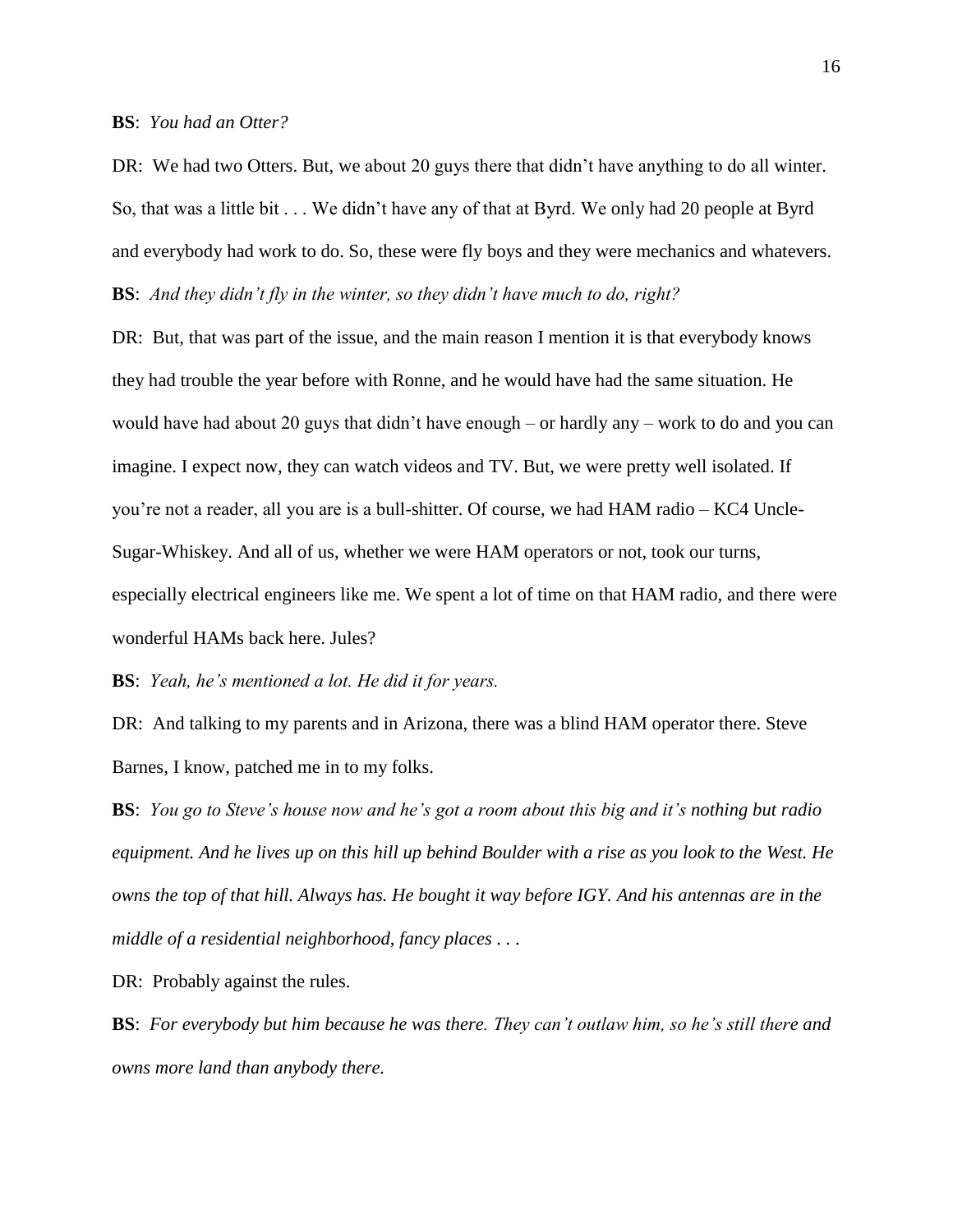*So, I understand what you were saying. You leave a flying detachment down for the winter and there's not much for the maintenance personnel to do. And the pilots, if they're not flying. I flew during the winter at McMurdo, but not much. We had plenty of work, plenty to do.* DR: Well, at McMurdo, you could actually fly most of your mechanics out during the winter and then fly them back in in the spring. But, we couldn"t at Ellsworth. Same thing at Byrd. **BS**: *In my day, a small helo unit stayed over to check out the GTAs for the planes that were flying in, because, in those days, they came in almost out of fuel and if the weather was bad, you'd better have a good GTA radar, up and certified. And for me, it was kind of crazy because I flew a hop in in June for an experiment and I had \_\_\_\_ checking out the radars flying, and when they came out literally they had a full moon and it was right down the ski-way. They had these barrels out there with oil burning in them. They didn't have to light them off. You could see them like daylight. And, of course, I took off and was flying around when they came in and landed, and I came in behind them. Anyway, I was the guy that said we don't need to winter over anybody here. You really can't do any functional flying for the scientists. You can't take them out to the mountains in the dark and that type of thing. Plus, there was no rust cap for me. I was the only guy. And I did it. I flew over to fly over to the dry valleys. I could land at Marble Point, but I didn't go in to the valleys*.

**(End of Tape 1 – Side 1)**

**(Begin Tape 1 – Side 2)**

(000)

**BS**: *I didn't mean to interrupt you on that*.

DR: The whole year of experiences there – the kind of thing I remember is their calling me "Digger," because I kept having to dig out the antenna wires because the snow would load them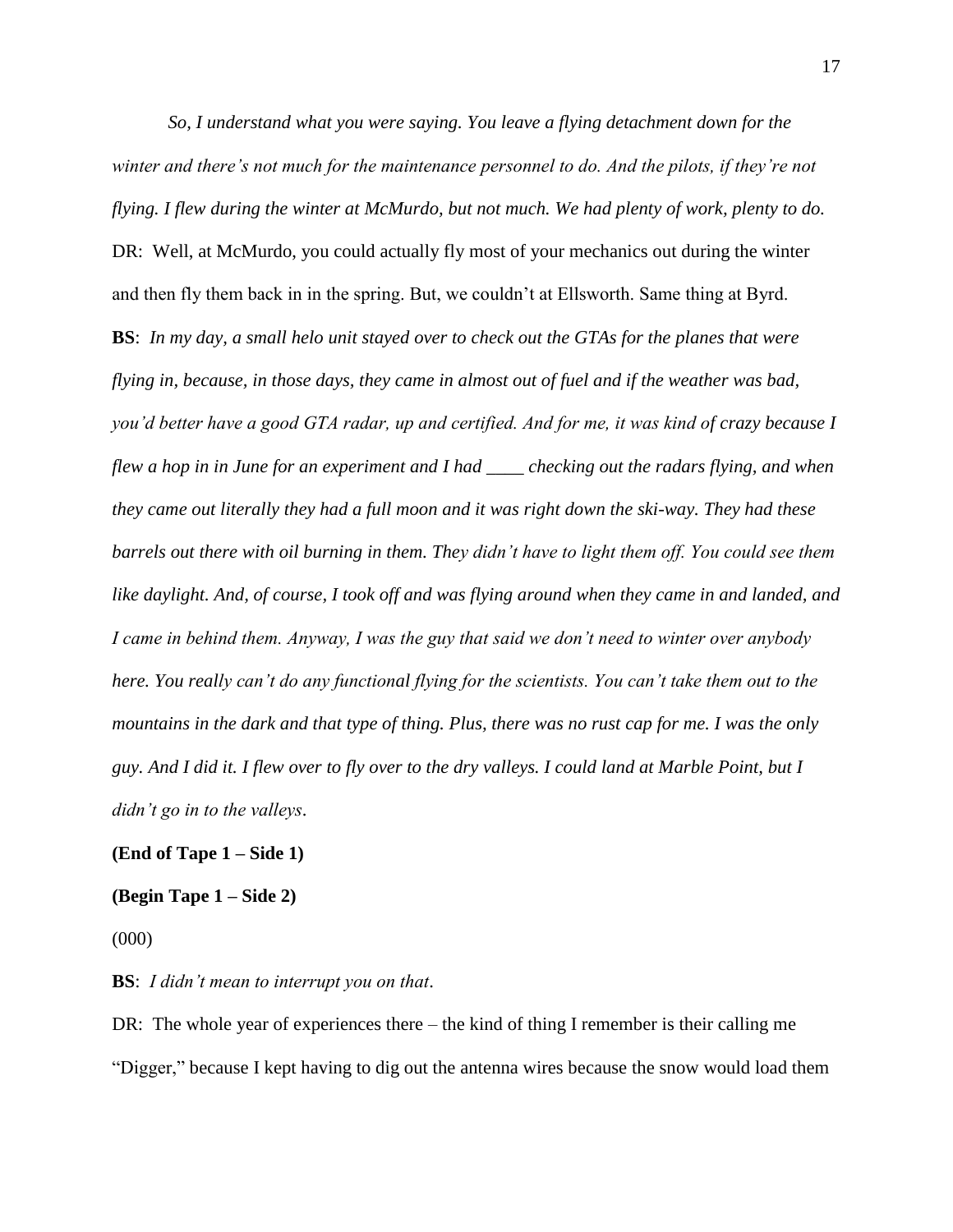down. The ionosphere antenna was 100 ft. long, and it would get buried 6 ft. real easy. And it would get loaded down and break, even though they were copper covered steel wires. And also I dug out the Otter airplanes. They didn"t protect them very well in the winter and that was difficult digging because you would have to break the ice loose, but you had this delicate aluminum skin. But, I dug a lot of that out, and the wings and so on. So, in the spring they gave me nice flights out and I got to sit in the cockpit in the co-pilots's seat. And I remember once we flew out on the coast to where Belgrano base was and we hit a white-out. I suppose you"ve been in plenty of those. Or maybe you stopped flying before you got into one, because that was something else. And we landed, fortunately. We had a smart pilot and we walked up to the base and passed their dogs and this Argentine base, and went down inside and were there a couple of days and they were so gracious. They had a big pile of booze in the middle of the floor. They"d been burned out. A lot of their facilities – they"d had a fire. They gave us their beds and I got to talk to the ionosphere guy as well as we could – two different languages, of course. And we had quite an experience there. We eventually flew back, and the only reason I was on the airplane was because they were trying to reward me for digging.

Another thing I remember doing at Ellsworth, I sewed some bedsheets together and then would walk upwind – into the wind – and our skis were flat and had ropes on them, and we"d come flying back – you had to be careful that you walked up wind because it would blow you back into the base.

### **BS**: *Did you put a framework to hold on?*

DR: No, I understood some of the guys used parachutes. That would have been a ride. But, I just used two sheets and some ropes on there. Nothing very fancy.

**BS**: *Really moved out, huh?*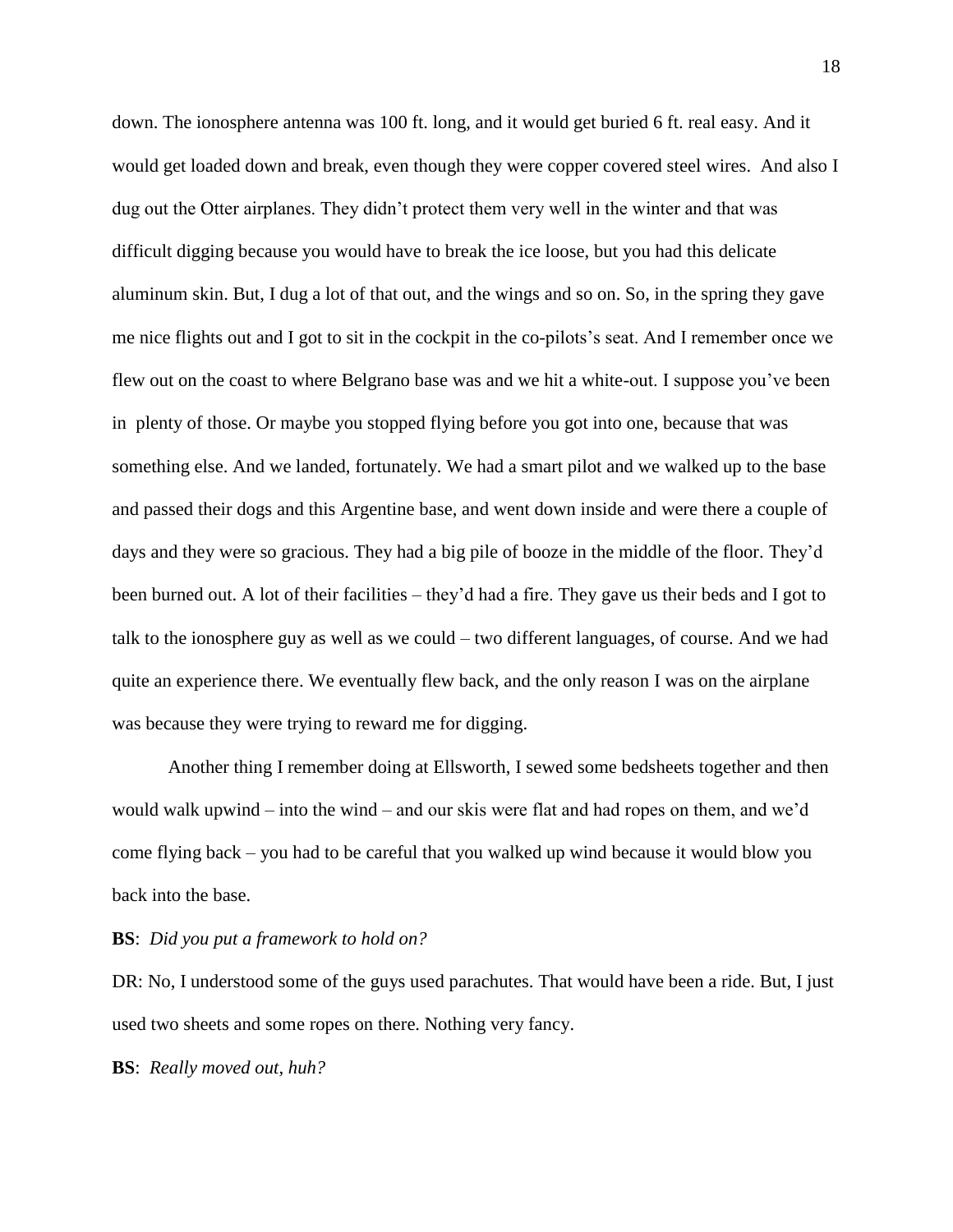DR: Well, another thing we did, now that I think about it. The Seabees cut a weasel up and made it into a hotrod. Painted it baby blue. And they put long ropes behind it and the crevasse detector didn"t work very well, so we had those aluminum dishes and we tied them on a long rope. And I remember we had a little black guy. I had one ride with him. We had one black fella on the base that we wintered over with.. So, they"d get this weasel going like hell and then they"d whip you, really sharp. Here were the two of us, trying to hold on in there and it's rough, you know, with the sastrugi. We"d go whop, and they could flip you off any time they wanted.

**BS**: *Did you have any control?*

DR: No, you didn't have any control. You were sitting in this dish with a rope on it. The guy in the weasel had control.

**BS**: *One of the geophysical dishes that told you where crevasses were. They didn't work at all. Anywhere in the Antarctic, they didn't work. You see all the photos. They look the greatest, but nobody . . . I'll tell you what. The guy, he was a CM-1. He was the only mechanic . . . well, he had the Cats, the generators and everything else. And they have to go out to these outlying stations. So, he gets a D-4 Cat and he kicks the windows out on the bottom, on the back, and he puts a rope on the clutches, and he sent it ahead about 50 ft. And that was his crevasse detector. And he left one of them out there in a crevasse. He said if he had been riding it, he would have gone in with it. It was like 100 ft. down in the crevasse*.

(50)

DR: Well, they lost a D8, out of Ellsworth on one of those traverses that Behrendt was on, probably. And I remember going out there and I think I skied out to see it. I used to do a lot of skiing.

**BS**: *Well, you had the grand chasm.*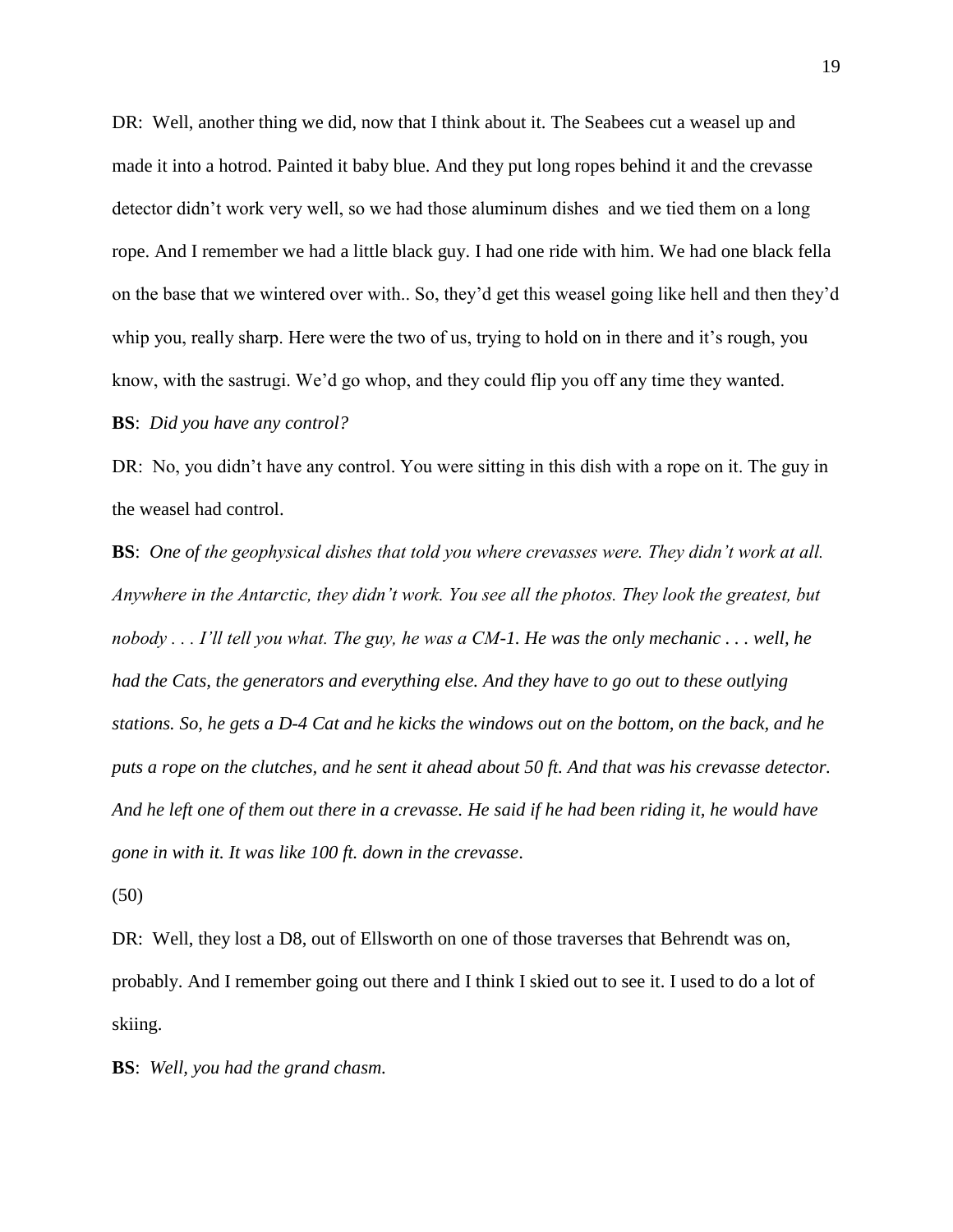DR: Yeah, well by coincidence, I just found out on the web last night, and the Cat was down there not real deep, but it was quite a problem getting it out. So, they did get it out. Oh, I remember him saying, "Boy, that Cat went down and I skittered out of there just like a rat going up a rope." It busted the cab a little bit. As I remember, a tip of the blade was still sticking out. It wasn"t 100 ft deep.

**BS**: *You guys had to get it out, huh? Behrendt's group?*

DR: Well, the people supporting Behrendt. The Seabees. They were tough. So, we did skiing, and I taught a sliderule course.

**BS**: *You taught a sliderule course.*

DR: Yeah. And also, something different. There were some strains and stresses I've already alluded to. So, as far as I know, I was the only civilian that did my turn cleaning heads and doing fire watch and I made a big deal on the bulletin board about being the best cosmic ray station in the whole world and I made a big deal of it and if you wintered over, it"s delicate. Some of the other civilians would be jealous that I was . . . but, I thought the guys in the Navy, the support, were appreciative that I did some of the dirty work.

**BS**: *And they'd do anything for you that you wanted, right?*

DR: Oh, yeah. I'm going to point out something.

**BS**: *We all did KP. Admirals, captains and what have you, once a month will go down and do the KP. Serve the chow and sailors would go along with it - "Gimme me some more," and "Did you fix this crap?"*

DR: They do stuff like that down there.

**BS**: *On every Navy ship.*

DR: Oh, I never heard of that.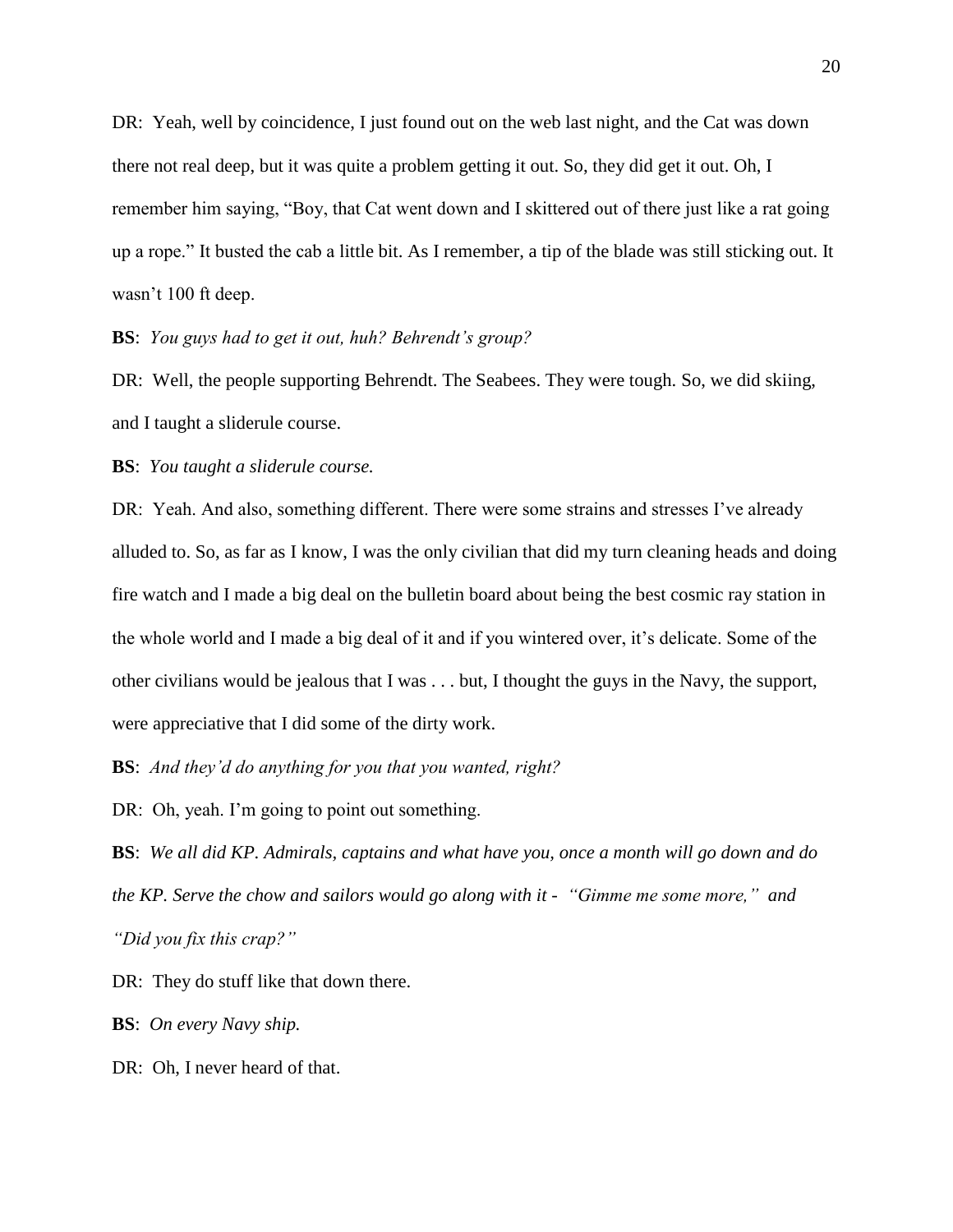**BS**: *The lead guys do. I did it. Admiral Tyree, when he went to South Pole, one of the guys I interviewed said he couldn't believe that as soon as we were done with dinner, he went in and cleaned the dishes. It's a tradition. The men are sensitive to it. They do this grunt work all the time and they kind of go numb, but then they hear somebody say, "We appreciate what you're doing."*

DR: This was a coincidence. One of the guys in my sliderule course, when he was doing his fire watch. He actually did a good job. He came out and looked at my Jamesway because it was kind of out and away, and he saved my life because I had heaters on each end and the wind had died down and I had them turned down low, and they were throwing up smoke. And I was asleep in there.

#### **BS**: *He got you out.*

DR: So, during the winter, just kind of a personal thing, the glaciologist, Bob Goodwin, who I eventually visited in Alaska, was a little squirt and he was trying to gain weight. He wanted to be big and muscular. So, I lifted weights with him and eating all that meat, I got up to about 225, and man, I was pretty near as strong as my oldest son is now. But, that food, we should mention that boy I sure love my vegetables now, and my fresh fruit more than I did before. They did the best they could.

(100)

**BS**: *Are you a vegetarian?*

DR: No, why are you?

**BS**: *Yeah.*

DR: I've tried it a few times.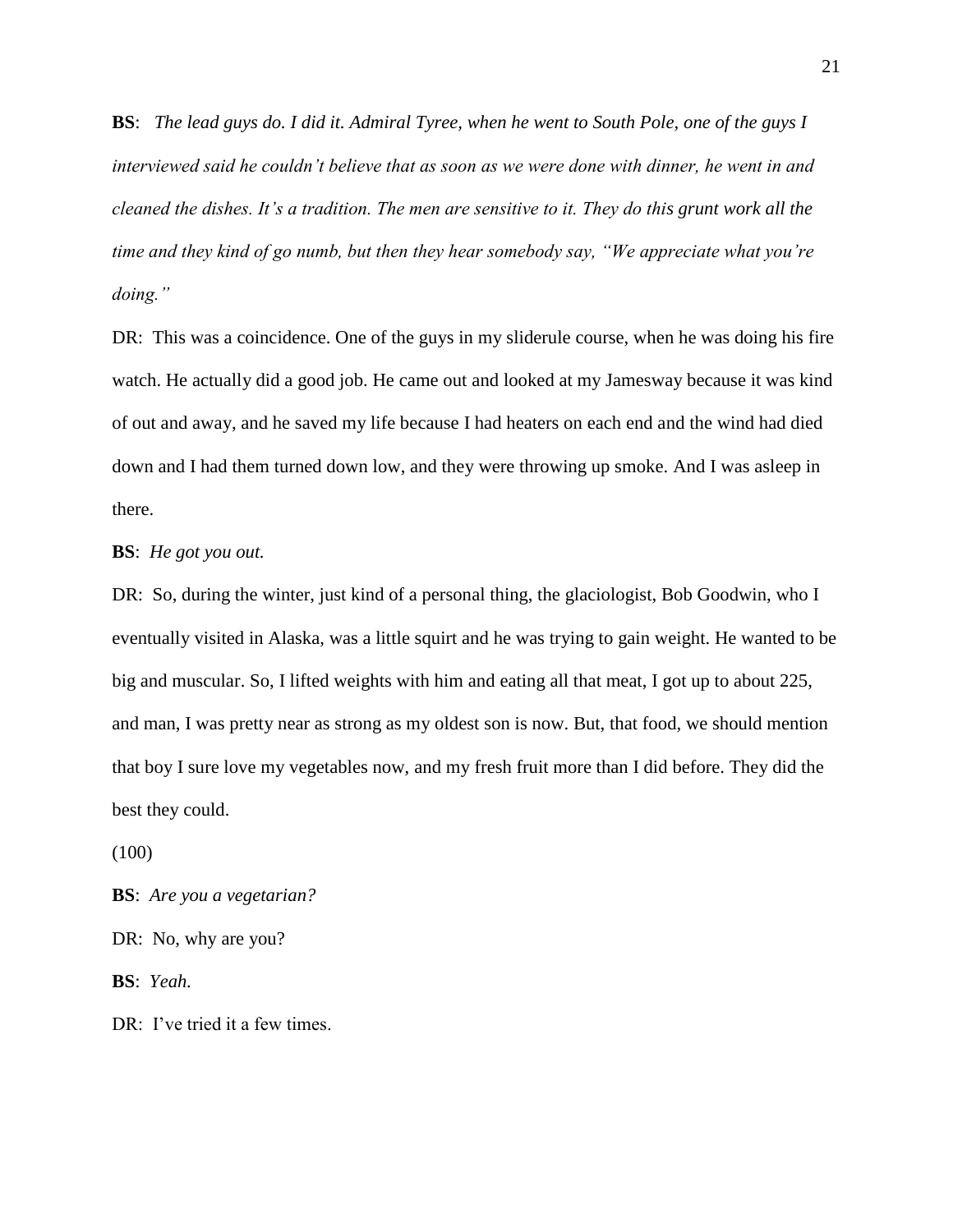**BS**: *I gradually got into it. My wife is a Seventh Day Adventist and they're vegetarians and they've got longer life spans and no cancer.*

DR: I know you're looking good and I know you feel good.

**BS**: *It's only pretty recent for me. We still eat fish. I take skim milk. I really did it to cut the fats out – saturated fats. My wife was cooking two meals and she had for years and that was better than hamburgers and stuff. We were very careful. I weighed, even when I didn't eat right and drank too much beer, it didn't vary much. When I wintered over, I lifted weights. I could press 250. I was 29 years old. I took it up again.*

DR: Four months of darkness and Aurora Australis was beautiful. It was mostly greenish yellow – 5577 angstroms.

**BS**: *You saw green?*

DR: Yeah, mostly in the Antarctic. That's my experience. Greenish-yellow. I saw a lot more in Byrd. But, I do remember one very bright red nitrogen 9300 angstroms – aurora there. You"ve got a photograph of it.

When you were talking about drinking, this was kind of a coincidence. I never drank and I wouldn"t drink with them. There was lots of booze down there. But, I told them I"d drink with them on New Years. So, they got me so drunk and I was so sick and I can remember going out of the Jamesway - I had cut in the ice for steps to go up out of the Jamesway, and those were covered with soot and I just went and threw up time after time. I don"t even like the smell of that any more. It cured me. I"ll drink a little wine with Katy once in a while.

**BS**: *I don't even do a glass of wine any more. I don't do much. So, was it mid-winter party when you did that?*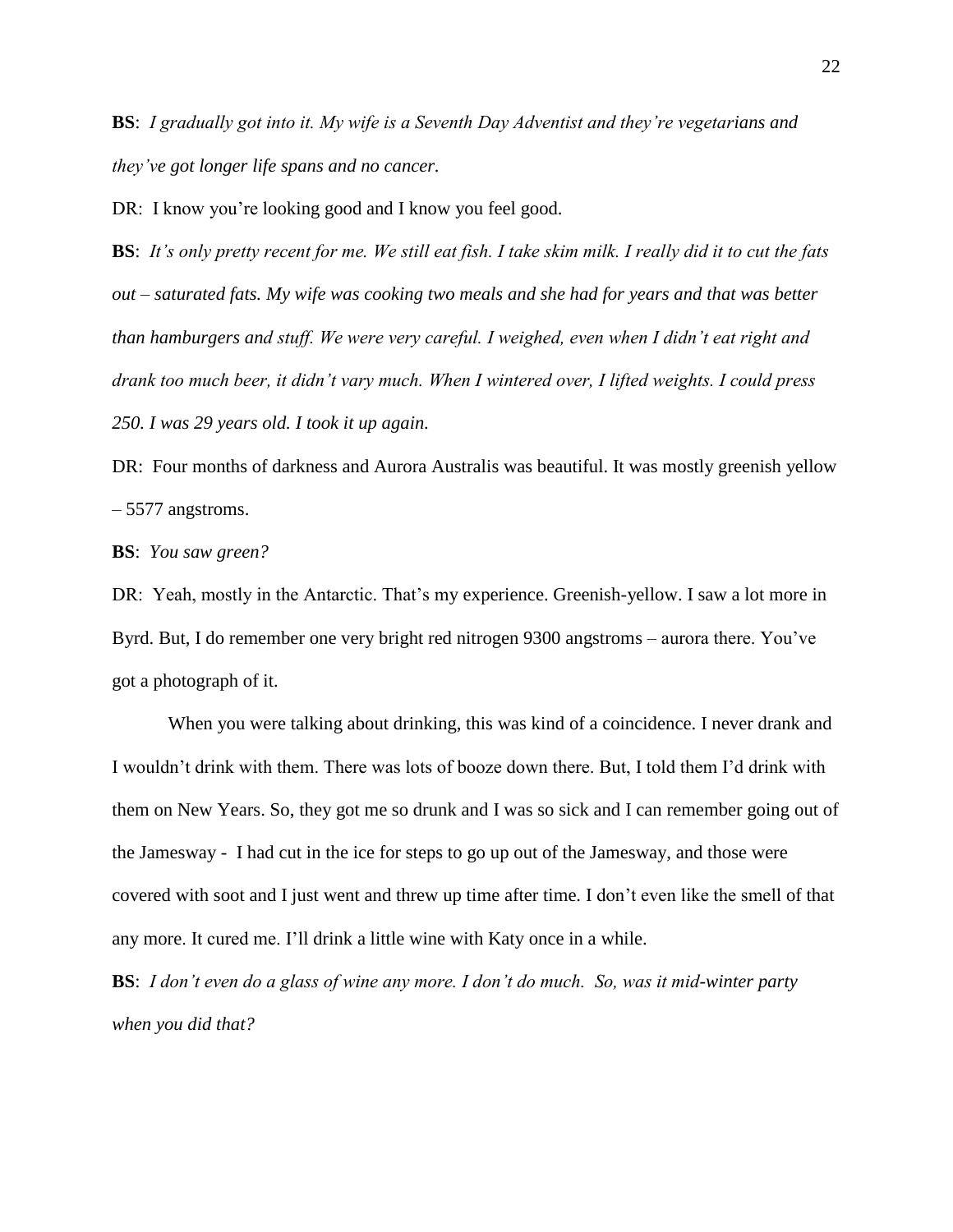DR: Yeah, either that or New Years or something. I forget exactly when it was.

No, mid-winter would be June.

**BS**:  $21^{st}$ .

DR: Well, it could be actually. Yeah, of course. No, it wasn't dark. Because I remember going up those steps. It wasn"t mid-winter.

One thing nobody else would have the experience of is that I have a famous brother, Dean Reed. If you do a search on the web, you"ll find a lot. And I spent a lot of time answering a lot of questions about him. He's dead now, but I could hear him on the radio. I could hear him singing in South America.

**BS**: *You're brother was a singer?*

DR: Yeah. Dean Reed. There's lots of books about him and I think Tom Hanks is going to make a movie about him. And I could hear him in the Antarctic. He was kind of a Frank Sinatra in South America for a while. And he"d get in trouble with the CIA and all kinds of side things that we're not supposed to be talking about here, I guess.

(150)

So, a lot of skiing and hiking along the edge of the barrier. I wasn't supposed to. I wasn't supposed to leave the base, but I"m sure glad I did because it was beautiful along there. There was penguins and eventually, in the summer, the guys would go down and go fishing. And we had dogs. Of course, the dogs would kill the penguins. I don't suppose the guys would like to hear about that.

**BS**: *Did you drive dogsledgs?*

DR: No. We had them as pets. The Argentines had given them to us – Tina and Tony. A couple of dogs.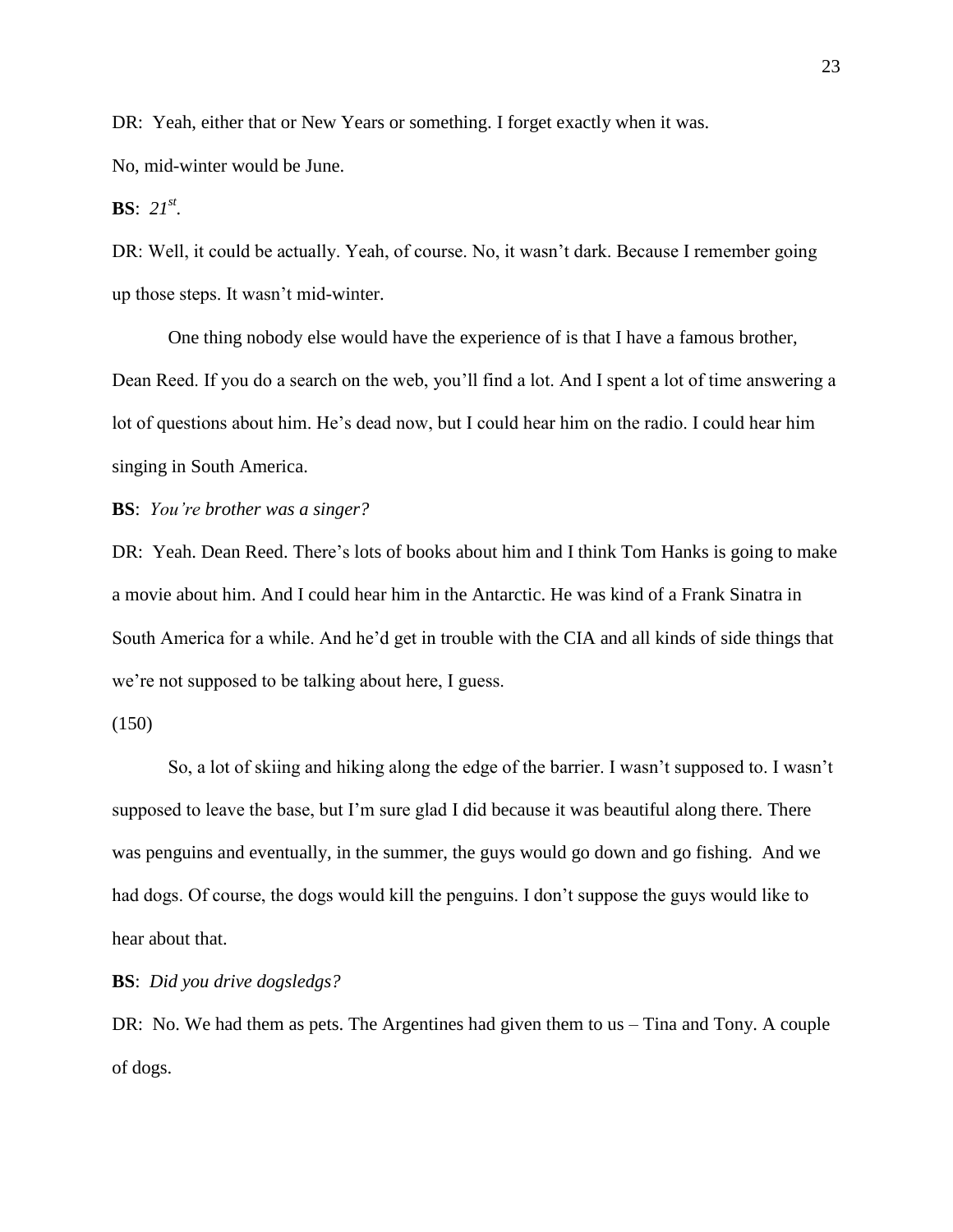OK, when we turned over the base – I think the name of the icebreaker that came in was the *General Belgrano*, but I can"t find anything on the web. Well, I might have. It wasn"t called an icebreaker, but it was something like that. *Belgrano* was sunk during the Falkland war.

# **BS**: *Yeah, that was a battleship*.

DR: Was it a battleship? I think it said cruiser. Whatever. But, the icebreaker that came in was a windclass icebreaker that I understood that the Germans had owned and then the Argentines. Anyway, they brought in our replacements. They did a quicker job of getting in in the spring than our own *Edisto* did. The *Edisto* was coming to pick us up, supposedly. So, they came in and I turned over my cosmic ray station to a fellow that spoke Spanish. So, we"d all been practicing our Spanish because we knew this was coming up. And then a lot of guys got on that icebreaker and left. On the Argentine icebreaker, whatever the name of it was.

## **BS**: *The military guys did?*

(200)

DR: Everybody, except for we called ourselves "the faithful twelve." We were going to wait for the *Edisto* and we"d winter over again if it didn"t come. They were out there battling their way to us and I was the only civilian. And I had a helluva of a time convincing Lieutenant Tidd, he was our commander, fine fellow. So we moved out in the Jamesway house. Some of us did. They had a whole extra emergency base at Ellsworth – a Jamesway house. And so, I can remember eating C-rations and it was a little different environment for a few weeks. But, I"m kind of fuzzy on that now.

**BS**: *They renamed it right away – Belgrano.*

DR: Oh, they named the base?

**BS**: *Argentines did.*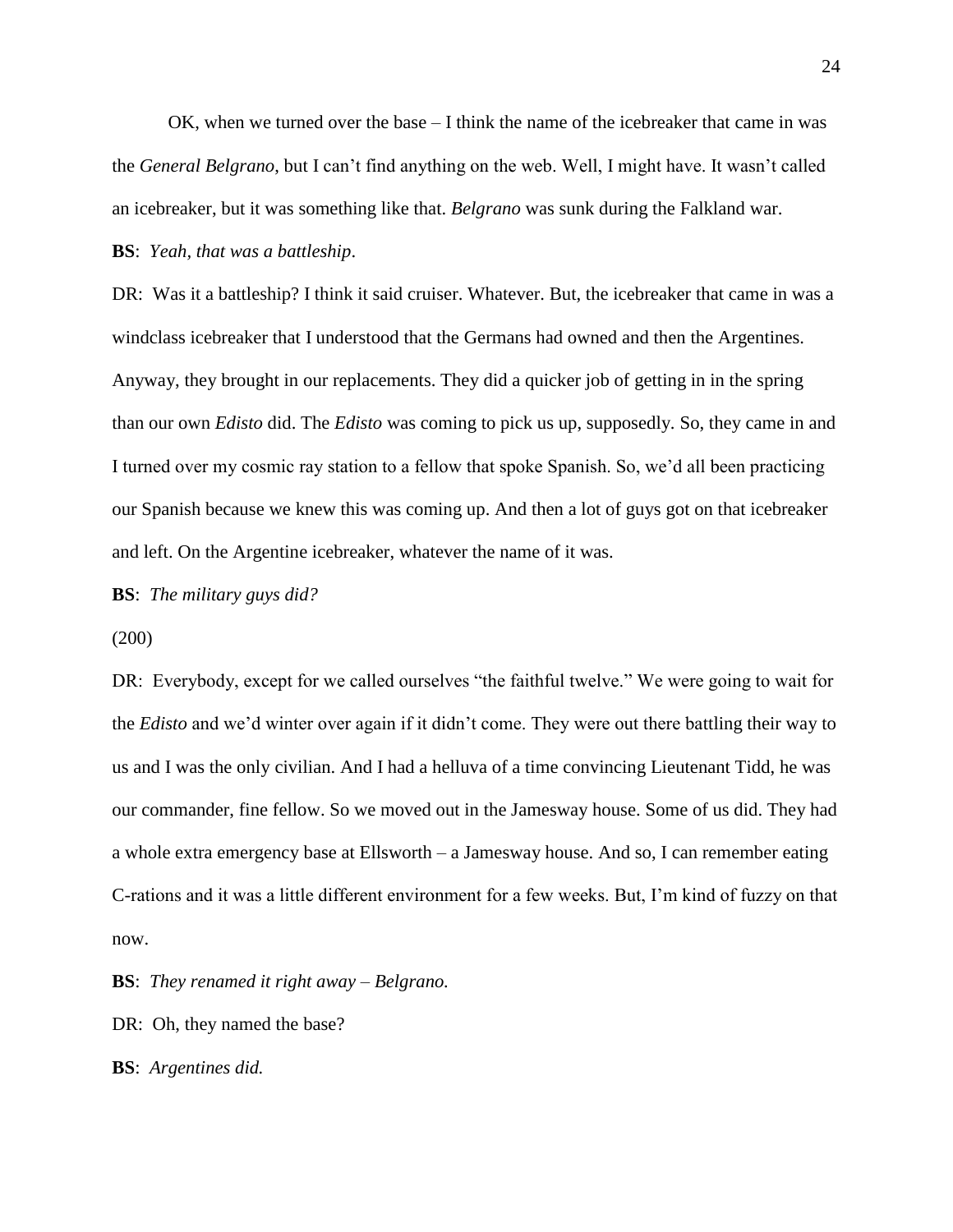DR: See, there"s more than one Belgrano. There"s 1 and 2, and so on. And I think that was the name of the base we had. That's why I'm kind of confused. The base that we actually visited out there when we got in the white out, I think they called that Belgrano and that may be Belgrano 1. And then they may have called Ellsworth Belgrano 2, or something. But, it's all gone now.

**BS**: *Who had the better facilities? Us or them?*

DR: Oh, they had been burned. They were still there, but they were all in one big buried building. They didn"t have any caterpillars or anything there, so they didn"t have any snow team. BS: *This is after IGY had ended, right?*

DR: We were there the last two-thirds of IGY at Ellsworth. I don't remember the cut-off. BS: *December 31st, 1958.*

DR: So, this was in February or March of "59. So, this would get close enough so that Tidd cranked the horse up and we flew out and that"s where we were up high and you could see the *Edisto*. It was way down and he eventually landed on the flight deck with that big helicopter. You had to walk underneath the helicopter and the door was on the stern side and you had to crawl underneath the helicopter and everybody was really interested. We were pretty scruffy and all that.

**BS**: *How come you didn't want to go out on the Argentine icebreaker?*

DR: I don't know, just . . .

**BS**: *Wanted to stay longer?*

DR: No, I didn't want to stay longer. It seemed like the thing to do, Brian.

**BS**: *When was the first landfall you made?*

DR: So, the *Edisto* eventually got to the base. Obviously we weren't all in the helicopter. We just flew out there and visited. Then we flew back, and the *Edisto* finally got through the ice and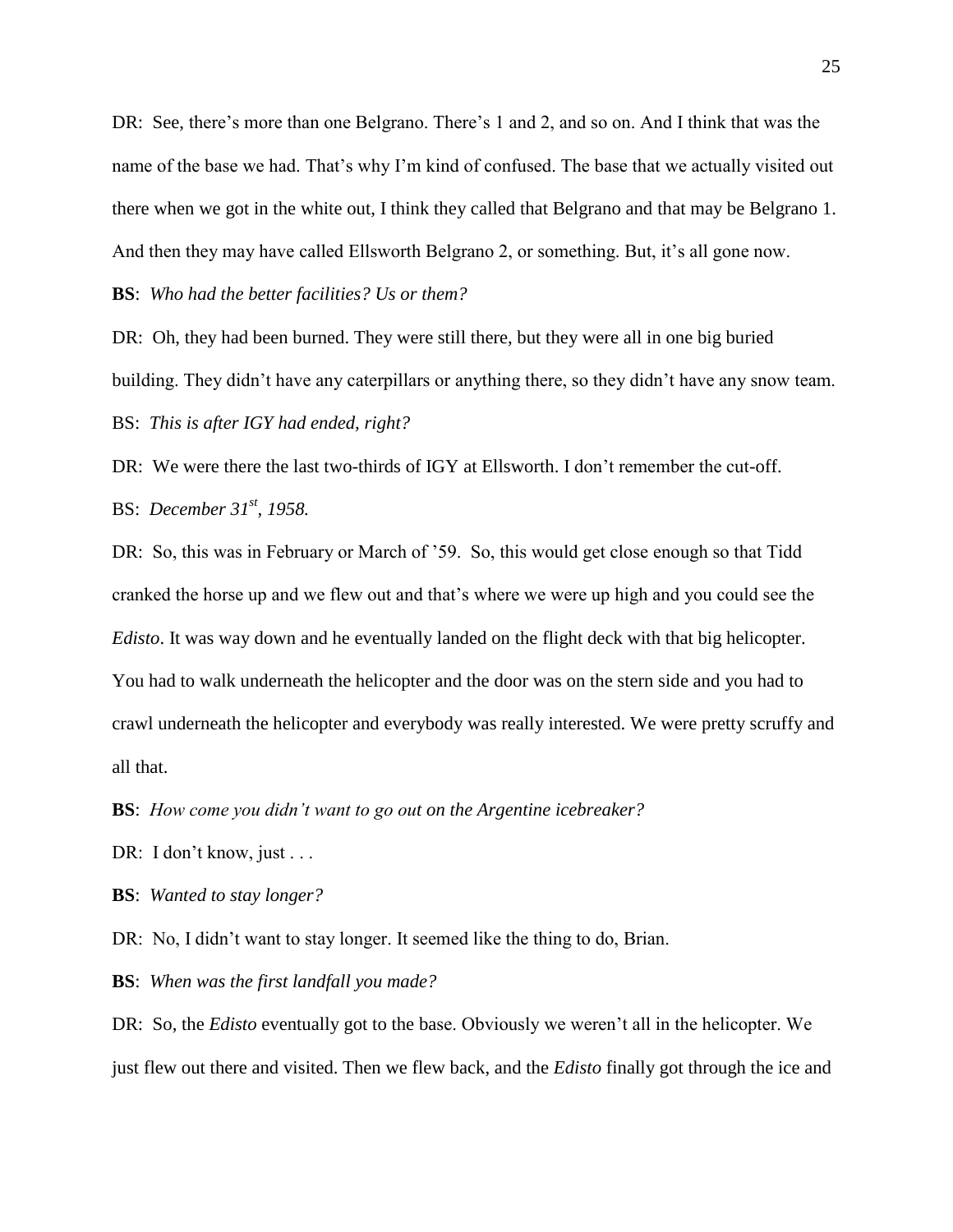the "faithful twelve" got on board. And then we spent about a month in the ice. We went over near Halley Bay, but there was another base over there. I don"t know if it was a french base or what, where there was a Norwegian ship, having trouble or stuck or something. And the *Edisto* towed it or I don"t remember. But, it was beautiful. The thing I remember to tell people is that it was the summertime. There was the sea ice and it's getting later in the season now and not only all the different shades of blues and the big icebergs and all that, but the pinks and the oranges of the sun low on the horizon. And it was calm.

So, that was over and we took off up to Buenos Aires, Argentina. And eventually, I remember seeing my first jet commercial airplane on the field. And then we flew to Brazil and overnight in Trinidad with steel bands and the rum punches and all that. Drunken sailors. Poor guys got rolled. We were picking them up going back to the airplane and they were out in the grass, all dirty. You know their whites weren"t white any more.

**BS**: *Take their money?*

DR: Oh, yeah. It was so sad.

BS: *They must have had a ball in Buenos Aires. I've never seen so many beautiful women as in Buenos Aires. The last seven years when we've gone through there, my wife and I, and gee, they are beautiful, beautiful women. And what's interesting is that the Americans are grossly overweight. Down there, they're not.*

DR: No, but they eat a lot of beef.

**BS**: *But, they eat a lot of lean food and they don't eat big portions. You go to the restaurants. It's like being in Paris. Marvelous restaurants. You can get anything you want. But, they certainly are more akin to keeping healthy it looks like to me.*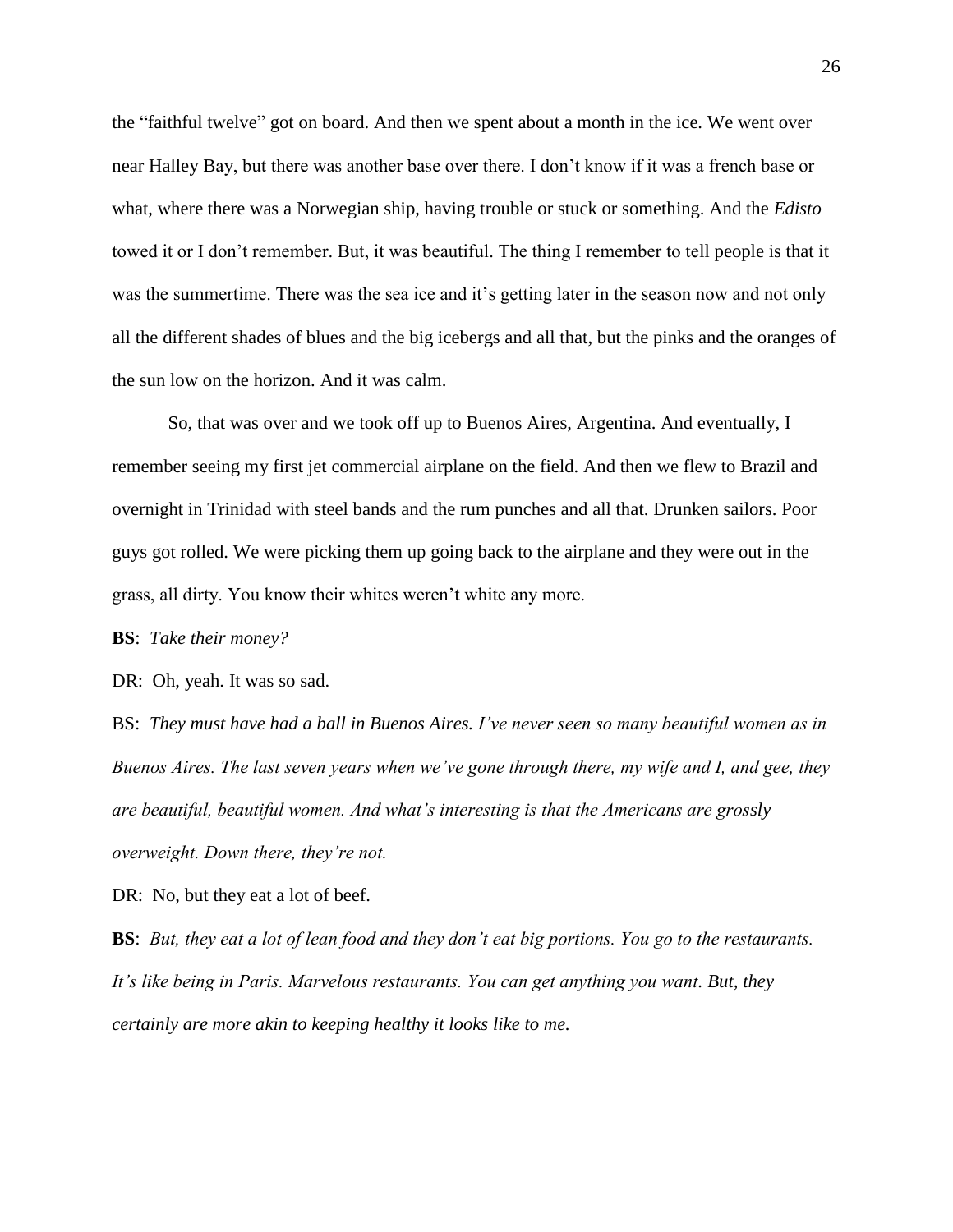DR: You know. I"m confused now, but I think Schlossbach was on the *Edisto*, coming down. Because . . . when we were back in Argentina, I"m almost positive he and I went into a store where we were going to buy leather jackets. And he and I had been practicing our Spanish. I, for the cosmic ray turnover, and he was that kind of a guy. So, we went in this store and he started talking to this good-looking salesgirl in Spanish and she answered him in English. And he hesitated just a second. He wasn"t going to speak English to her. He kept peaking in Spanish, I thought it was so funny.

**BS**: *I'd run into that down there. They want to practice their English. And you want to practice your Spanish. You have a hard time. My wife's from Holland and I go over there and the first time I went, I studied Dutch for 6 months. She's got 7 brothers and sisters. She's one of 8, and her parents, aunts and uncles. They all speak English. They want to practice their English. The whole country speaks English. And I'm trying to practice my Dutch and their English is a lot better than my Dutch. And they want to practice. But, they won't let you speak Dutch. Germans are different. If you don't know German, they're not going to bother with you. I shouldn't say that, but a lot of them speak English.*

(300)

DR: I went back to Boulder and thought I was going to be a geophysicist. And so I started geology at the University of Colorado – Master"s. But, I didn"t last very long. And I"d already bought a little red MG in Jacksonville, Florida, so I drove that to Fairbanks Alaska and visited Bob Goodwin out there. And then I shipped it home. I mean I went out to the University of Alaska working on the aurora or something up there. Had all my stuff in my car. Wasn"t much room, obviously, in that little red MG. But, I shipped it home and the tires were all wore out.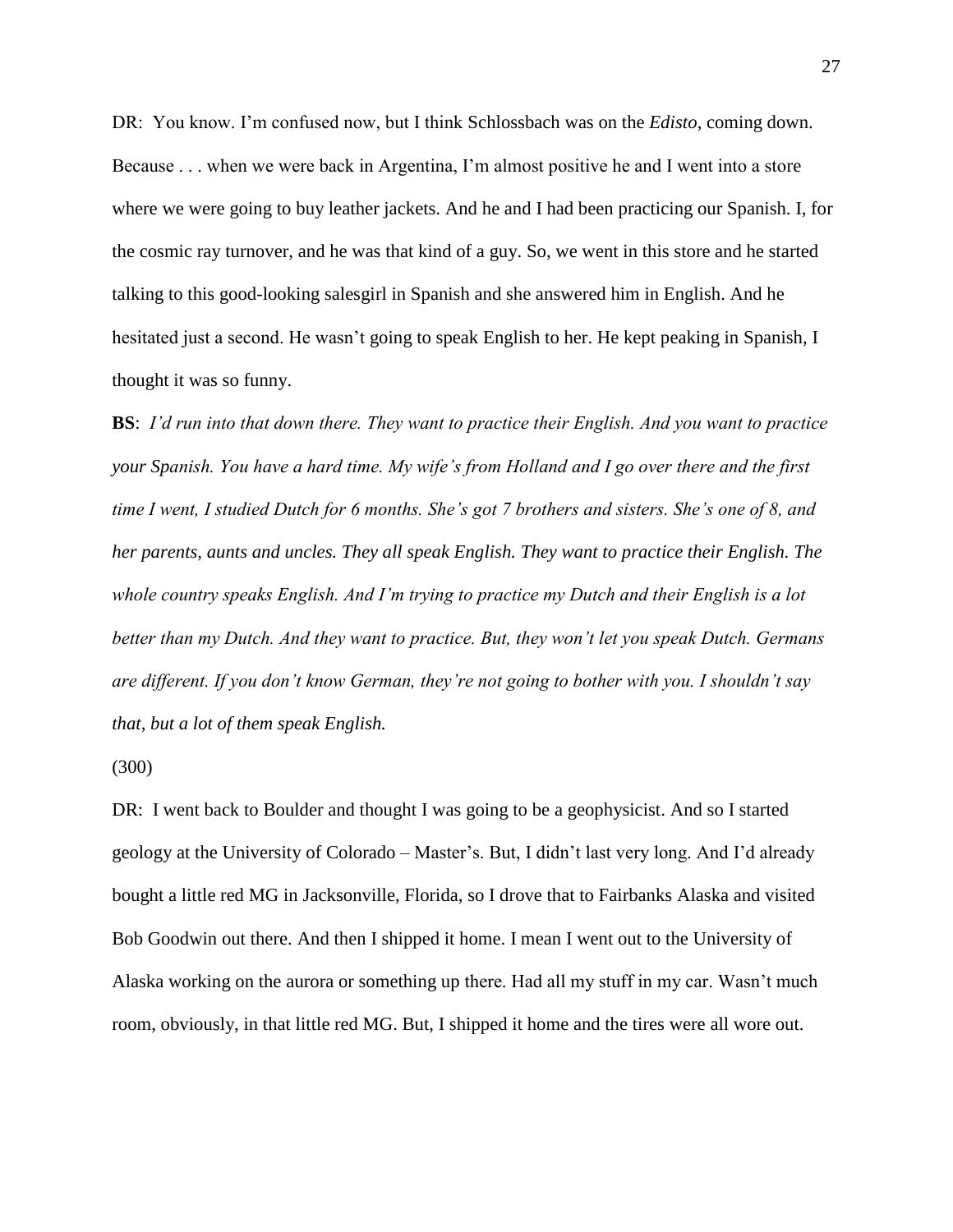You know it"s 1500 miles of gravel. And I returned to Boulder and signed up for a second trip to the Ice. Signed up for another year in the Antarctic.

**BS**: *What year was this now?*

DR: This is 1959. Byrd Station, this next time.

**BS**: *What time of the year did you sign up?*

DR: Well, it would have been in the summertime because I drove up to Alaska and was there 3 or 4 weeks. So, I had just come back and I think I signed up right away. Byrd Station was going to be ionosphere and radio noise and VLF – very low frequency.

**BS**: *When you're talking VLF, what do you mean by that?*

DR: Well, that was Whistler"s West, from Robert Helliwell at Stanford. And the best way to start on that subject is to say that in the Northern Hemisphere, there could be a lightning flash that, if you were in the Northern Hemisphere, you would hear a crack on the radio because there"s lots of frequencies. Just noise. But, that energy would travel out along a line of magnetic force to the ionosphere and back down to the, well, in this case, Byrd Station in the Antarctic, and the energy would be dispersed. The frequencies would kind of be spread out and so instead of hearing a crack in the Antarctic.

### (350)

Actually, there may be a ground wave or sometimes you might hear a crack, but a whistler you wouldn't. You'd hear There's a lot of those on the internet. You can listen to them. And so those were whistlers and sometimes you"d hear – I think I counted up to twelve and they get longer and longer, of course. Because they've gone back and forth like this.

**BS**: *As they bounce, they get longer.*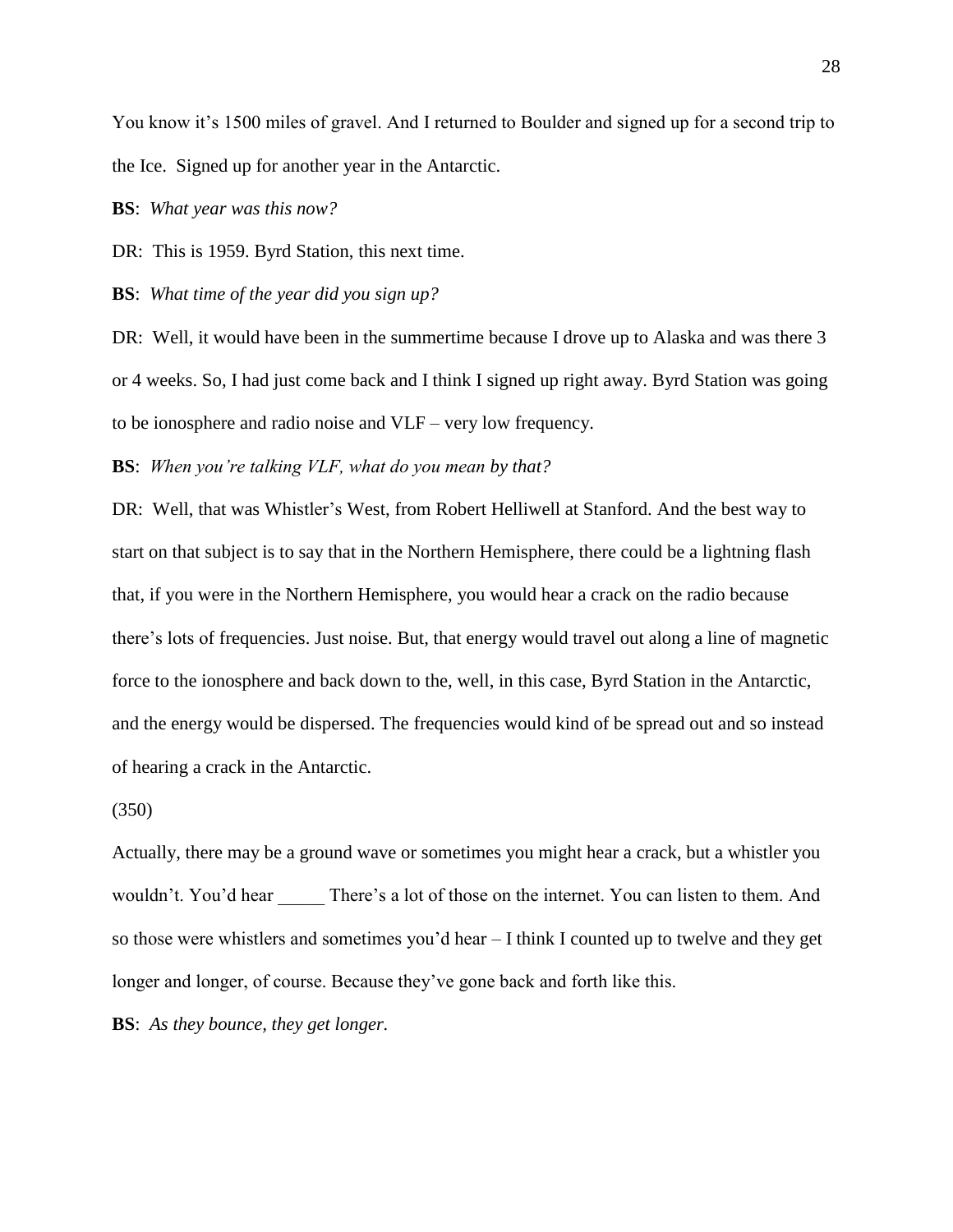DR: They get dispersed. Supposedly the prime reason for doing that at that time was to probe the ionosphere because we didn"t have satellites. As I remember, it was at Byrd that we heard about Sputnik. I think we heard about that on the radio.

**BS**: *Actually, it came along at the tail end of IGY. The Russians put it up for IGY, as a part of IGY. James Van Allen detected it when he was on the Glacier in '58. Sputnik I.*

DR: That was when we were at Ellsworth.

**BS**: *They planned it for IGY and announced it at the meeting in Paris. Nobody believed them.* DR: So, there was other things when you were listening. We recorded for two minutes, every hour. This was a regular tape deck. We had an antenna on the surface. But, these are audio, they're all around us here. We just can't hear them because of the power lines. But, it's quieter down there. People would think I was crazy. At Byrd Station, I would work by myself away from the base and I"d come in and tell everybody what I was hearing and they"d think I was nuts. You know, it was the aurora zone so there was an aurora every night. I was out every day going to my base – my rabbit hole, I called it. I"m a Winnie the Pooh fan, so all this VLF stuff and radio gear was away from the main base.

**BS**: *Now, the radio noise is opposed to whistlers or . . . ?*

DR: Radio noise is a narrow frequency – one is sort of a broad frequency. VLF is . . . lots of frequencies at a much lower frequencies, the ones that can get to the ionosphere and so on and then I don"t even know if they know what causes them. A lot of that is coming from outer space, I think. But radio noise is, I think it's eight different specific frequencies  $-10$  megahertz and 5 megahertz,  $2-1/2$ . I think it went down to about  $\frac{1}{2}$  a megahertz and that was recorded on and off, continuously.

**BS**: *Who did the frequency studies?*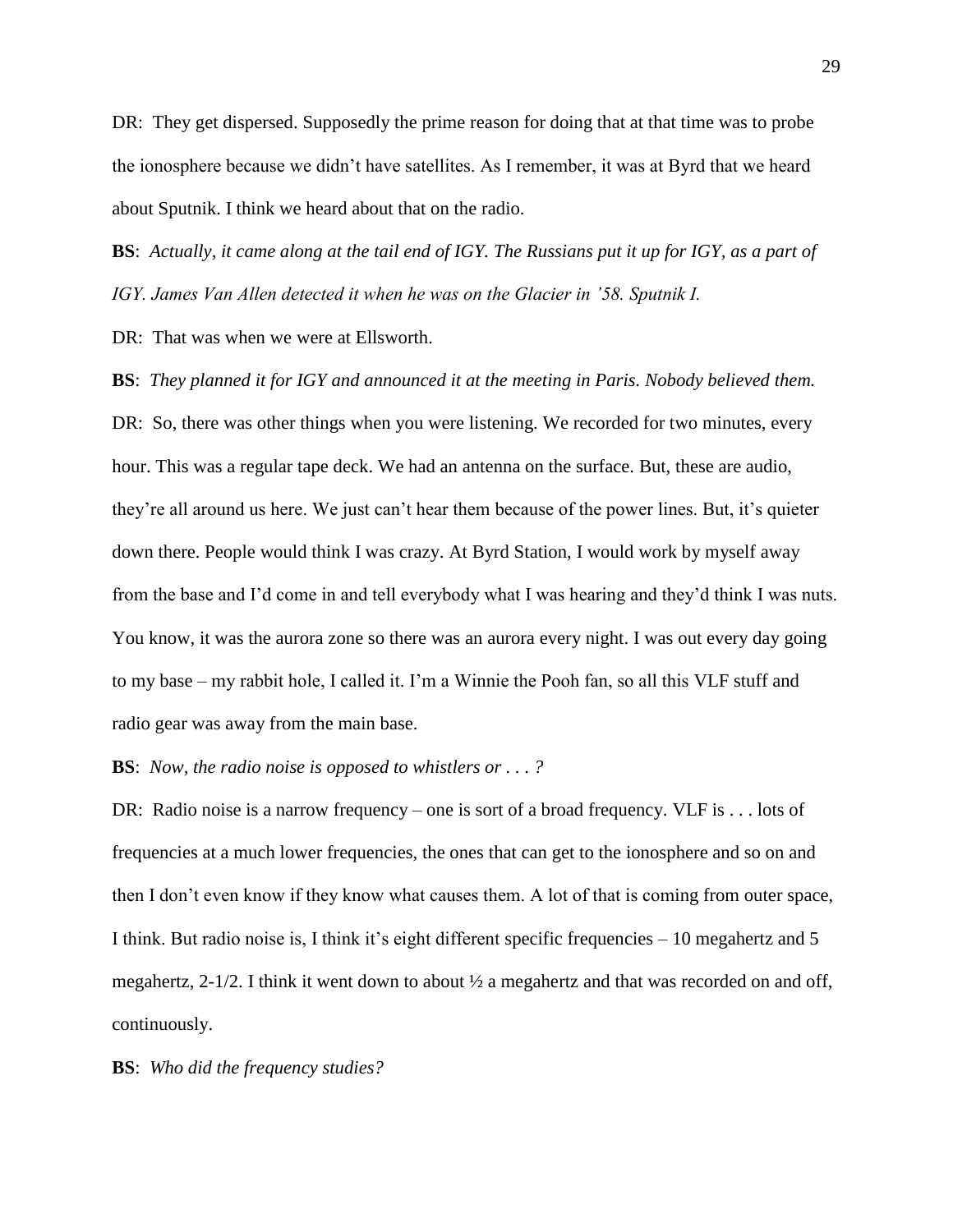DR: Oh, international groups. Radio noise at Boulder had stations. It was kind of like the ionosphere group. They"d been doing this for a long time and they just applied it, just built a lot more machines when the IGY came along. The radio noise data was definitely contaminated by the Byrd Station noise. We were not, in general, measuring atmospheric noise which is what we were supposed to be measuring. Things like radio noise and ionosphere data is actually used, in those days, by airplanes flying long distances. They"ve got the HF probes out on the wing tips and the vertical fins and in those days, everybody was using the ionosphere and how small a signal you could work with would depend on the atmospheric radio noise or the actual noise at the site and in our case, in the Antarctic, the radio noise was so small. Radio noise is caused by lightning, mostly. And we were a long way from lightning. So, it was so small, it was difficult to measure down there. And besides the bases were noisy and we had a long power line going out. We were a third of a mile away from the main base. And there was one funny story. I guess the data that the guy before me had taken back with him to the States, I heard a story that he had taken that data and he had seen a regular peak in noise at 4:00 AM and 4:00 PM and he built up some kind of model with the moon and Saturn and it was the rawinsonde, setting off the weather balloon. So, that was kind of funny.

I could see what it was and I started telling him to watch out for that. But, somehow they didn't catch that the first year. That's one of the reasons you've got to have a person there on their toes rather than a robot, to be sensitive to what else was going on. You go back inside and you"re talking to the weather guys and they say, "Well, we"ve got this 4 o"clock weather balloon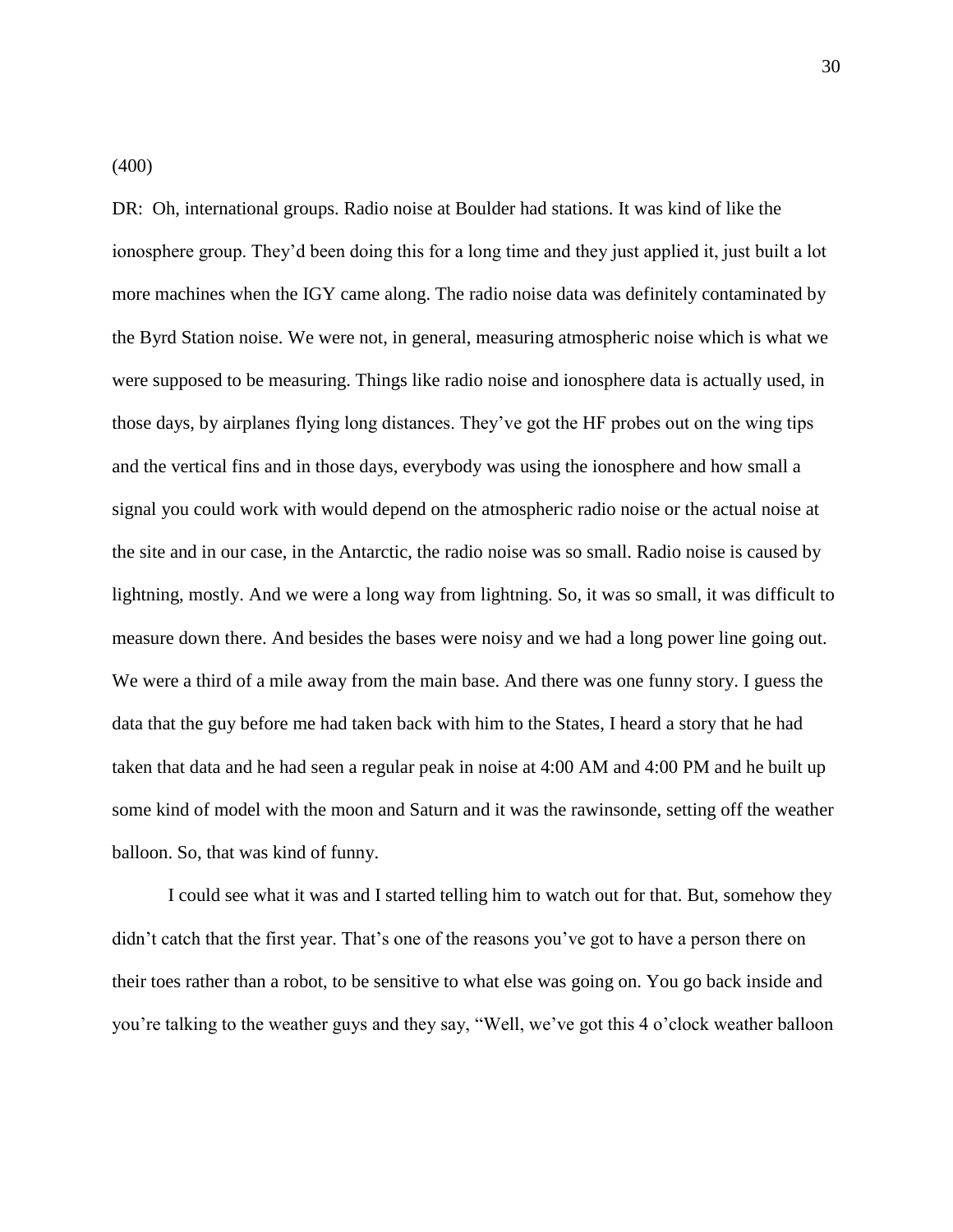. . . " "Oh, well that"s interesting!" You go back and look at the data again and you think, "Oh my goodness, that's what that is.' It's a thyratron in the big tower above the site.

**BS**: *You didn't have the long wire then did you? Irene Peden's stuff?*

DR: No, that's a whole other thing. She went down - I don't know. I assumed she was paid for like by the Minuteman program or something because they buried antennas in the Minuteman site.

(450)

And both – I know guys here at Boeing that actually went down for part of her project, but certainly associated with . . .

**BS**: *She was in charge of this project for 5 years before she could go down because the Navy didn't want any women down there. Not because they didn't want to have them in Antarctica. They would have let them in Antarctica, but they didn't want to have them on ships. They were under tremendous pressure, so they couldn't relent anywhere.*

DR: Well, Byrd Station, she didn"t have to be on a ship.

**BS**: *Well, that was the whole point. NSF put their foot down and said, you know there are a lot of qualified women.*

DR: I forgot to mention it – getting to Byrd Station, we went to Traverse Air Force Base where I remember we got on a MATS DC6 and I was looking out there and you know it's a long flight to Hawaii and you"re flying backwards and looking out the windows and I can remember the copilot having to almost carry the pilot on board he was so drunk to get on that flight. I guess the co-pilot must have flown it. It was pretty casual. And we got down to Honolulu and then to Christchurch and two or three days in Christcurch. It was beautiful. A lot of stuff we did there. And then we got on a Connie and we got all dressed up in our Antarctic gear so we could survive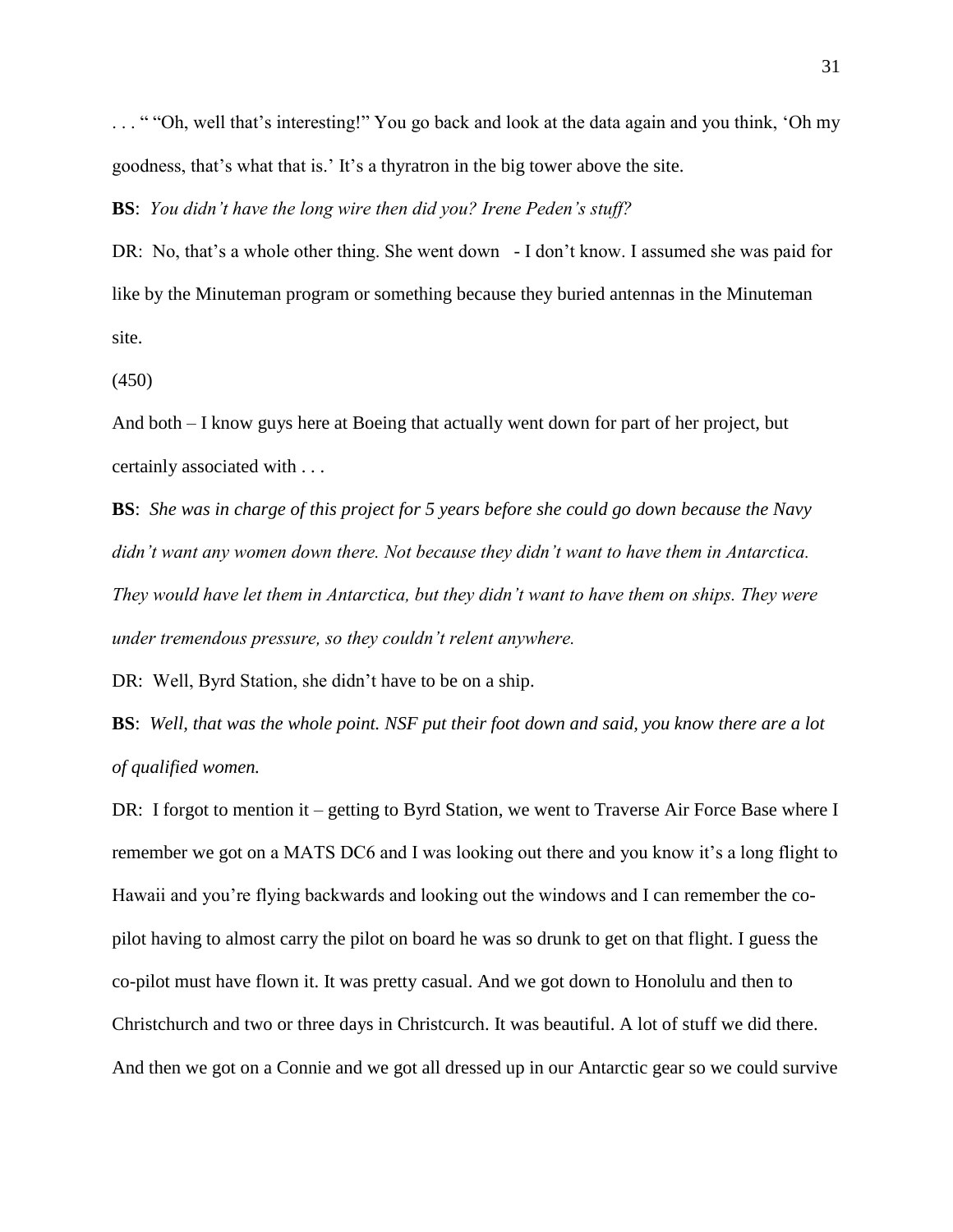a crash, right? And so we got up over Christchurch and somebody looked out the right window and there was oil pouring out one of those engines. So, we turned around and we left a couple days later and we finally made it.

**BS**: *Twelve hour flight, huh?*

DR: Yeah, that was probably another 12.

**BS**: *It's twelve. I've done it.*

DR: That second year, on the way down, I took my own candy-striped shovel. I taped up the handle. I'm not very organized, but I got tired of having to look for a shovel the first year, so when Freddie and I, the Dane who didn"t speak much English, and I took our buses out to Traverse Air Force Base, and no matter where we went we had all this gear with us and the bus drivers got pretty upset. And I always had my candy-striped shovel with me, so that was something I don"t suppose anybody else did. Took their own shovel with them. (500)

So, in the Byrd Station, there were four men out of the 20 who had wintered over before. Which made it a lot easier to get along. We knew the tricks. One of the tricks was that anybody from the Navy knows, but some of the sand crabs especially, civilians had to learn, was you do a lot of talk. If somethings bugging you, if somebody"s got floppy boots on that flop, flop, down the mess hall, and flop, flop, flop back out, and it"s just bugging you, you start to make a joke about it. You just can"t keep it in because it just gets bigger and bigger until you explode and you wake up in the morning and somebody's had a pool cue wrapped around his neck or something – he"s got black eyes.

And so, I had a chief Davis. He"d wintered with Ronne and here we were both Ellsworth guys. Walter Davis wintered with Ronne at Ellsworth the year before I was at Ellsworth and then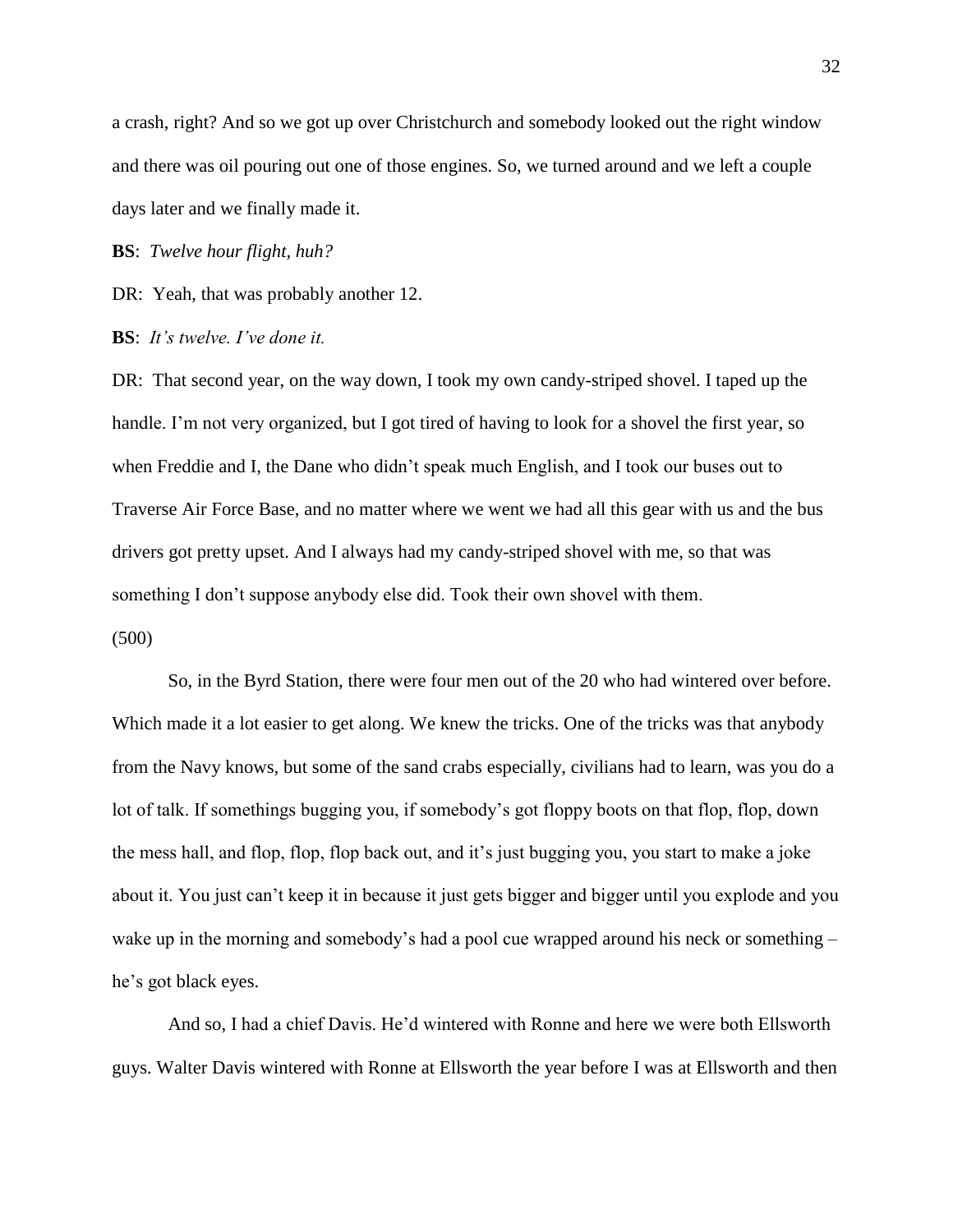we both, by coincidence, wintered over at Byrd Station together. And three of the others had wintered – I think our carpenter. I think he wintered at the Pole. So, we had four out of 20 who had wintered over.

**BS**: *You and three Seabees, huh?*

DR: Probably. Anyway, that helped out a lot. There were still some problems. You"ve got serious problems like the cook, he just loved his cowboy music so he had the whole site wired with speakers and copper wire and of course, another fellow, an aurora guy, didn't like cowboy music, so he was cutting wires. He lived in my house in Boulder.

(550)

**BS**: *Tell me how you got dropped off in McMurdo. That's the first time you'd been to McMurdo, right?*

DR: Yeah.

# **BS**: *What did you do, spend the night there*?

DR: Two or three days. I remember walking down to Scott's hut and one thing I remember about McMurdo was – this was my second time on the Ice and so I went for a walk to Observation Point and up along the ice slopes of Erebus and I couldn"t keep warm. And I had all my gear on, but I was cold. It was summertime, and the fur hood and all my cold winter clothes and I think it was a universal experience. I think a lot of people will recognize this. I couldn"t keep warm. But, after 15 months at Byrd and living in tents and so on, when I got back to McMurdo to fly out, I was out there just about in my shirt sleeves, helping them do work outside and you had to protect your ears. You had to wear gloves and you had to keep things moving, but it wasn"t that cold in the middle of your back. You became acclimitized and it wasn"t your blood thickening. I"m not sure, but it"s just psychological.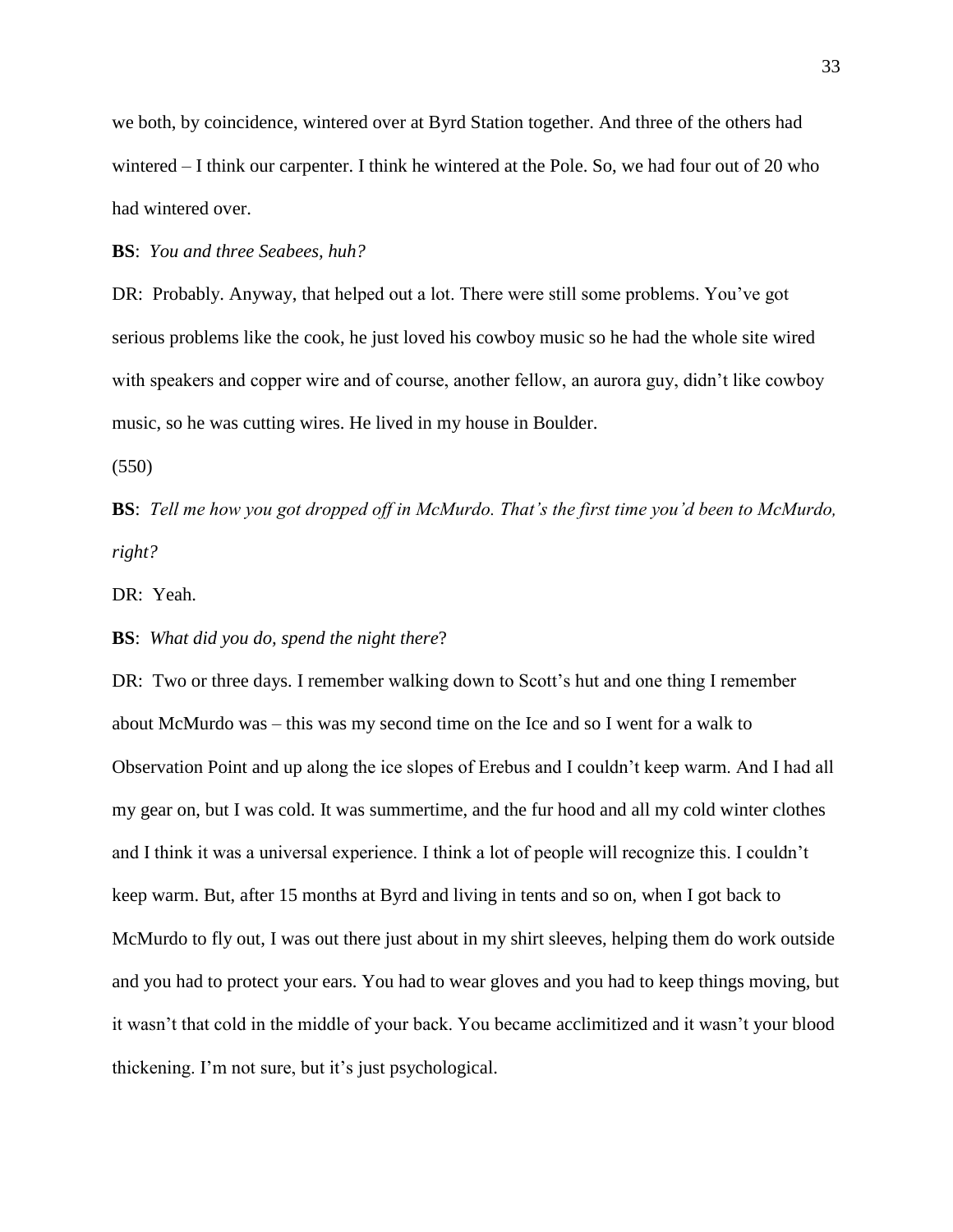**BS**: *Norwegians did some experiments to show how little you could live with and how much you become acclimitized to it.*

DR: Well, you've got a lot more experience than I do, but it's not so much your body changing as your mind, I think. You just start ignoring it.

**BS**: *There are things you can do, too. I was out once when it was 43 below and my fingers were gone and my toes were gone. You know Kenny Twobeck, he was the chief Eskimo. He saw I was starting to get hypothermic and he says, "Try some of the seal oil. I know you don't like it." But, he gave me some good stuff. He would drink the rancid stuff, too. So, I drank this good stuff and it literally felt like I was pouring it into my fingers and toes. Seal oil.*

DR: You drank some of it? You got it down without throwing up?

**BS**: *Yeah. It's part of their diet.*

DR: Like drinking olive oil or something? Right?

**BS**: *The first time I went out I tried it and didn't like it. I drank it because we were out on an ice flow with five Eskimos and we ran out of food and had to eat their food. They always brought extra if our planes got held up. We were camping in tents. I was running the radio. That's why I was out there. So, I didn't like that, but this was another time when we were out working and Kenny's there and he had this flask and I drank it from then on.* 

**(End of Tape 1 – Side B)**

**(Begin Tape 2 – Side A)**

(000)

**BS**: *This is Tape 2 of the Dale Reed interview and the date is the 6th of May, 2002.*

DR: As I get older, my hands are getting useless and it doesn't have to be very cold out. I'm 67 now. I don"t remember that when I was young. You"re talking about temperatures, I tell people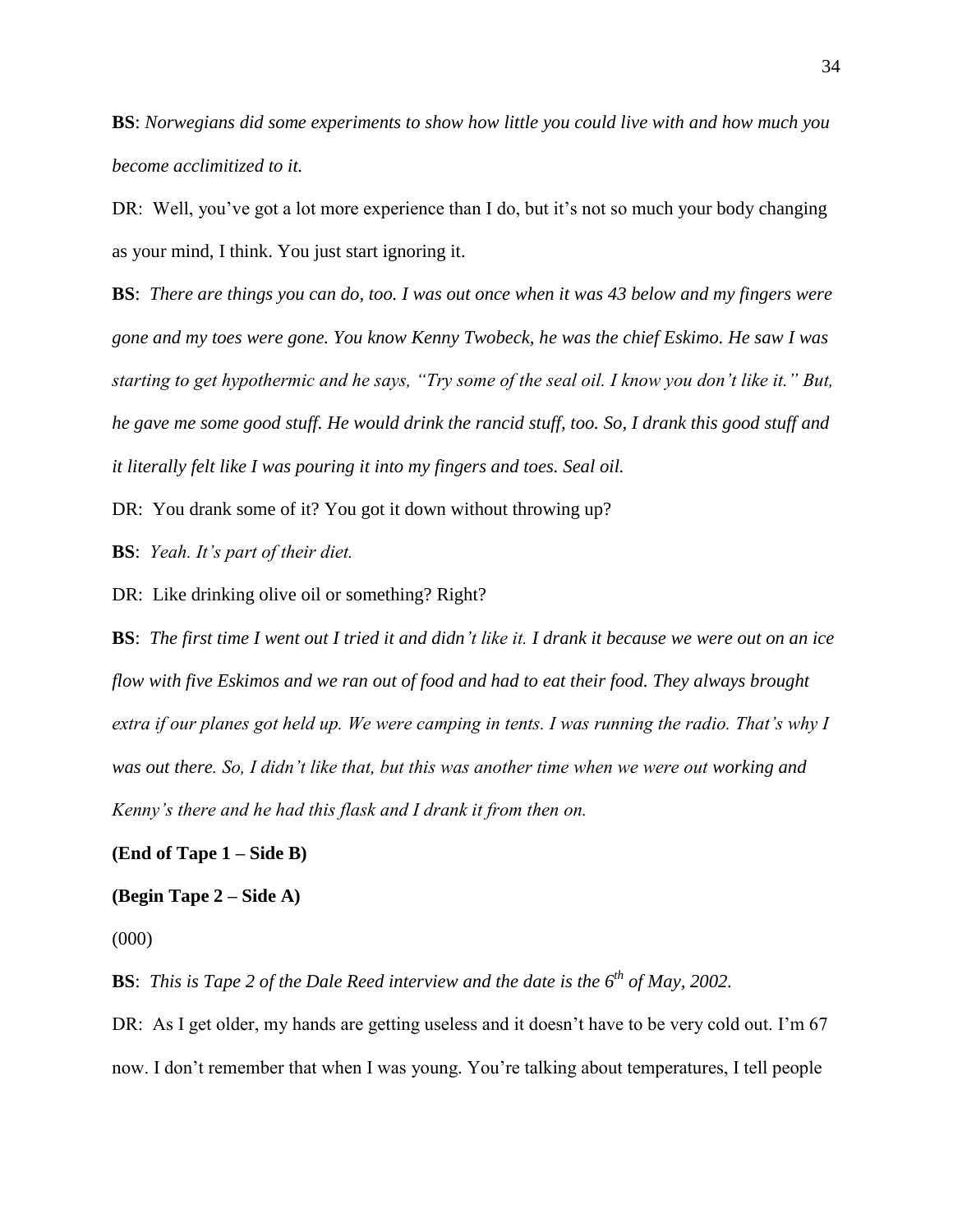that I cleaned the ice off of the radio noise shack away from the antenna when it was 60 or 70 below zero – clear, no wind and beautiful out. I would chop a big block and use a sled to pull it away. I"m sure I had gloves on, but it wasn"t that big a deal. But, at 40 below and 40 knots, you just can"t do anything. I had to walk in those conditions to get out to my rabbit hole. But, you just sort of survived. You put your fur hood up and you obviously can"t see because the snow is blowing, except you have a lifeline to follow.

**BS**: *When you went to Byrd, did you fly in the Herc?*

DR: When we flew in to Byrd, I don"t remember being in a big airplane. I assume, can a Gooney Bird make it up there?

**BS**: *Yes.*

DR: Well, that's probably what we flew, because I flew a lot of them there. So, as long as we're mentioning airplanes, as I remember, it was Byrd where we saw our first C-130 land and what a wonderful thing that was – what a huge change that made in the Antarctic because the 141s or whatever they were, had been dropping stuff by parachute and busting 50% of our electronics.

**BS**: *It was just a drogue chute to pull it out of the 124s*.

DR: The C-130s were just wonderful airplanes. It was kind of uncomfortable unpacking them because they"d keep the engines running because they were using diesel fuel. They"d burn that thick oily stuff that would come spitting out of the engines while you"re pulling stuff out of the cargo bay.

**BS**: *Well, C-130 made so many more things possible. We could put big temporary camps out and you didn't need things like Byrd because you could fill the whole camp real fast at the start of summer, leave those guys out there all summer, particularly geologists that did a lot of work. We had a camp for four years in the Ellsworth Mountains. We just manned it in the summer and*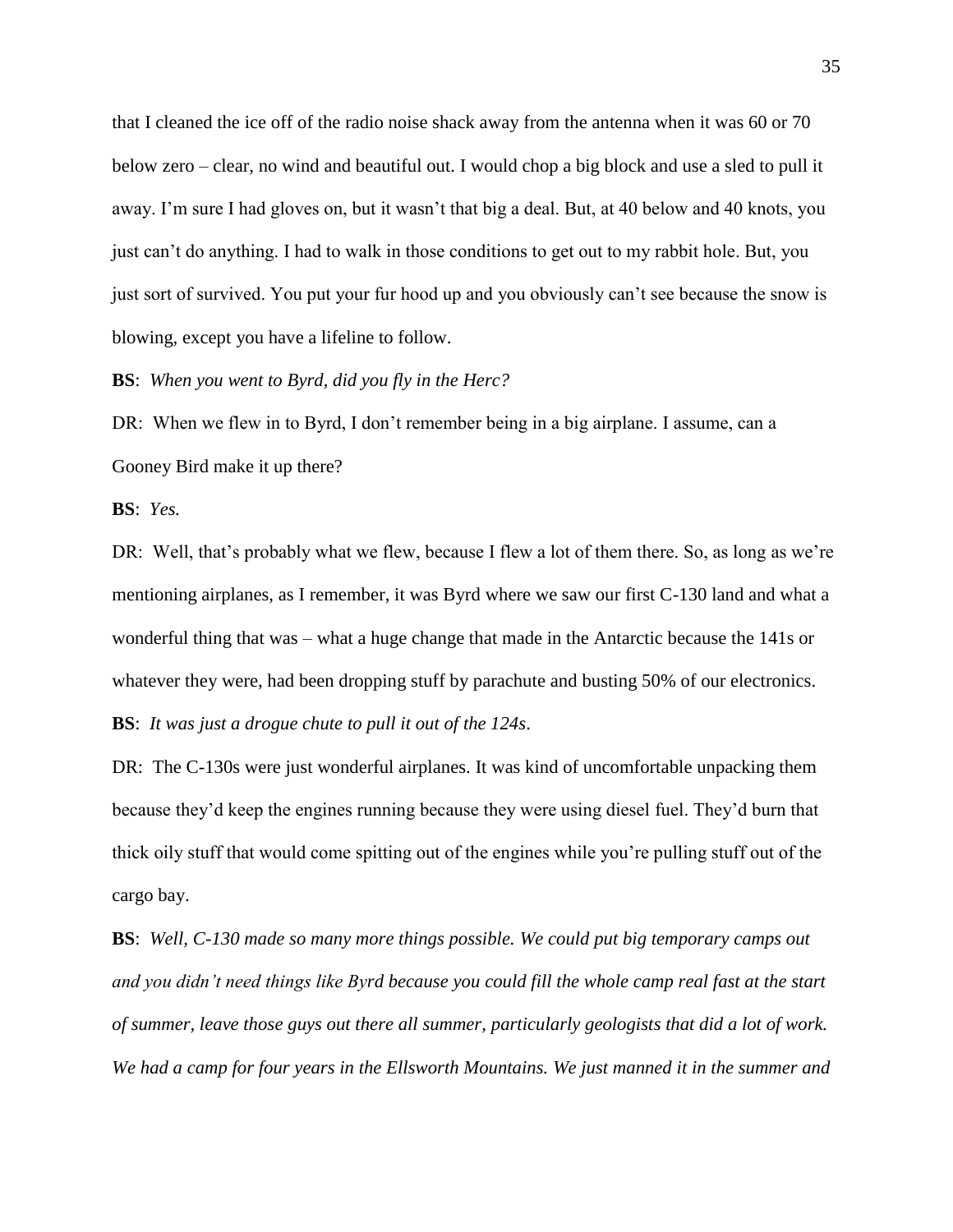*then when we were done, we took it all down. That's when they came, about 1960 and they've been around ever since.* 

## *So, you went out in the DC-3. OK. Here you are at Byrd Station.*

DR: You go down in there and, it was being crushed by the weight of the snow. And they were holding it up with . . . they had made pillars out of 55 gal. oil drums – welded them together one on top of the other. And it was a year or two older than Ellsworth was. And this is 80 degrees south, so it was different. There's no birds and there was more aurora. It's higher altitude. And there"s no melting out in the summertime. In fact, they were building a new one at Byrd because I remember that second summer. I heard, I never saw it, but I think they were building a new Byrd not very far away and using Peter's snow milling machines to dig trenches to bury it . . . See, the problem was if you put anything on top of the ice, it causes drift right away and there"s always some knothead who"s going to leave his tractor parked too close to the base and it collects drift. Pretty soon, you"ve got a hump in the Antarctic continent and it just builds up and builds up.

**BS**: *Byrd Station was on a hump?*

DR: It was by the time we got there. They were buried deep.

(50)

**BS**: *You're the second person that pointed that out. It's not the snowfall that covers it up. It's the blowing snow.*

DR: Well, obviously the new Pole Station is built on poles. In fact, that's what I told them to do for the radio noise gear. Our data wasn"t much good. I said build it far away from the base, and put it up on poles. That"s kind of like what they"re doing in the South Pole.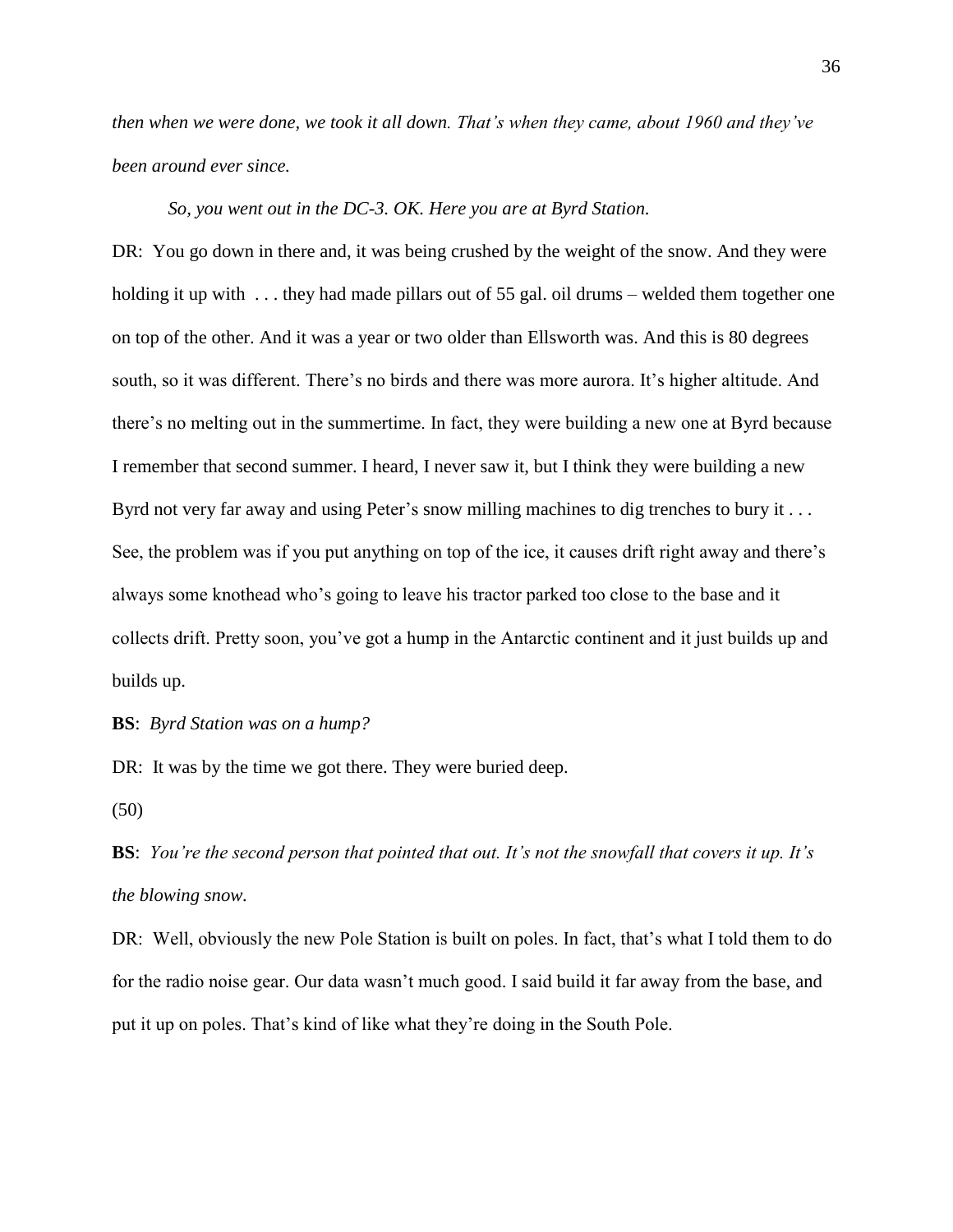**BS**: *They did it on the DIE sites in Greenland in 1950. You know why they buried them? Because Byrd buried his in Little America. Well, he didn't mean to. It just snowed over.*

DR: The original one wasn't buried.

**BS**: *I understand, but the Byrd Stations were all up and they got buried and everybody thought, well, if we bury them, the snow will just blow over the top. Trouble is, people kept leaving stuff – you put an antenna up.*

DR: Yeah, of course we had the aurora towers and all that, but some of these guys, they were really ambitious Seabees and they said, "Well, that"s really hard crawling down the ladder and all that, so we"ll build a nice little hut out of plywood."

**BS**: *The concept possibly could have worked if they'd just kept it flat and the snow might have blown over it. I saw an experiment with a pole that was that big around. Put up a 30 ft. pole near Pole Station to see what would happen to it. It was two miles out. And sure enough, the wind blew this way and this way and this way, and there was a hump.*

DR: I don't have any interesting stories about Byrd. It's kind of a blur. In fact, that's one of the things I might mention to people, that one of the things about the Antarctic and these bases is to get through it as fast as possible. And one way of doing that is to make every day the same. Some of the guys never learned that. They"d stay awake for three days then they"d go to sleep for a day. And it just drug and drug out. It was awful.

**BS**: *What you're saying is to have a routine and keep to it.*

DR: Yeah, so that's kind of what I did. It was especially easy at Byrd for me to do that because the nature of the VLF, for example, I had to change the tapes 7 days a week. I had to go out there and tend to my data. I had to scale the data.

**BS**: *This was down in the rabbit hole, right?*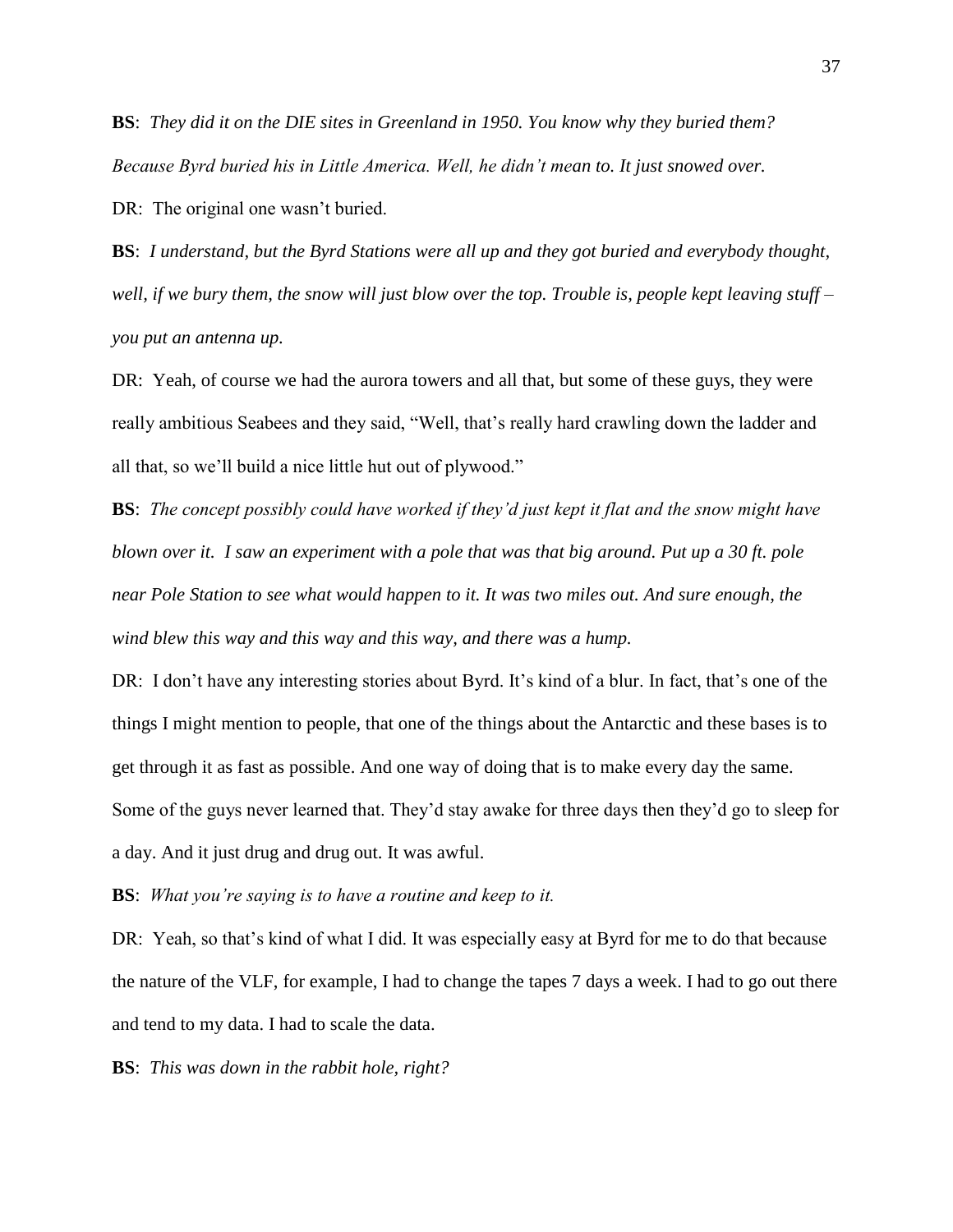DR: Yeah.

**BS**: *So, what was down there?*

DR: It was about  $8' \times 5'$  and it had the radio noise gear, a big piece of

4" x 4", and it had some tape recorders. And then the spare parts and all that. And you had to crawl through quite a tunnel  $-15'$  long sloping tunnel to get into it. You had to lift this heavy hatch and then get down inside to keep the wind from blowing the hatch off until you could get it down. And then you crawled down this tunnel. And it was lit in there and it was warm. Nice place to work.

**BS**: *Was it a box?*

DR: Oh yeah, like a refrigerator only the cold was outside.

**BS**: *Did you have a heater in there?*

DR: Well, the problem wasn"t the heat. We had all this electronics using tubes. The problem was getting the heat out so that it didn"t melt the snow around the antenna. You had to get the heat out with vents and so on. Because the antenna was sticking out the top and you calibrate the antenna as best you can. So, you didn"t want any wet snow around it. So, you"ve got to get the snow out. Actually, it had been buried some, too, and the next year Keith had this bright idea about building up the plywood above the top – the stuff I worked on after he left. And it worked pretty good. That was one of the things I was doing, cleaning that.

**BS**: *So, it was automated? Where did you get the power? Did you have a power line?*

(100)

DR: Long power line. That's where a lot of the noise was coming from.  $1/3^{rd}$  of a mile of power line.

**BS**: *Buried the power line?*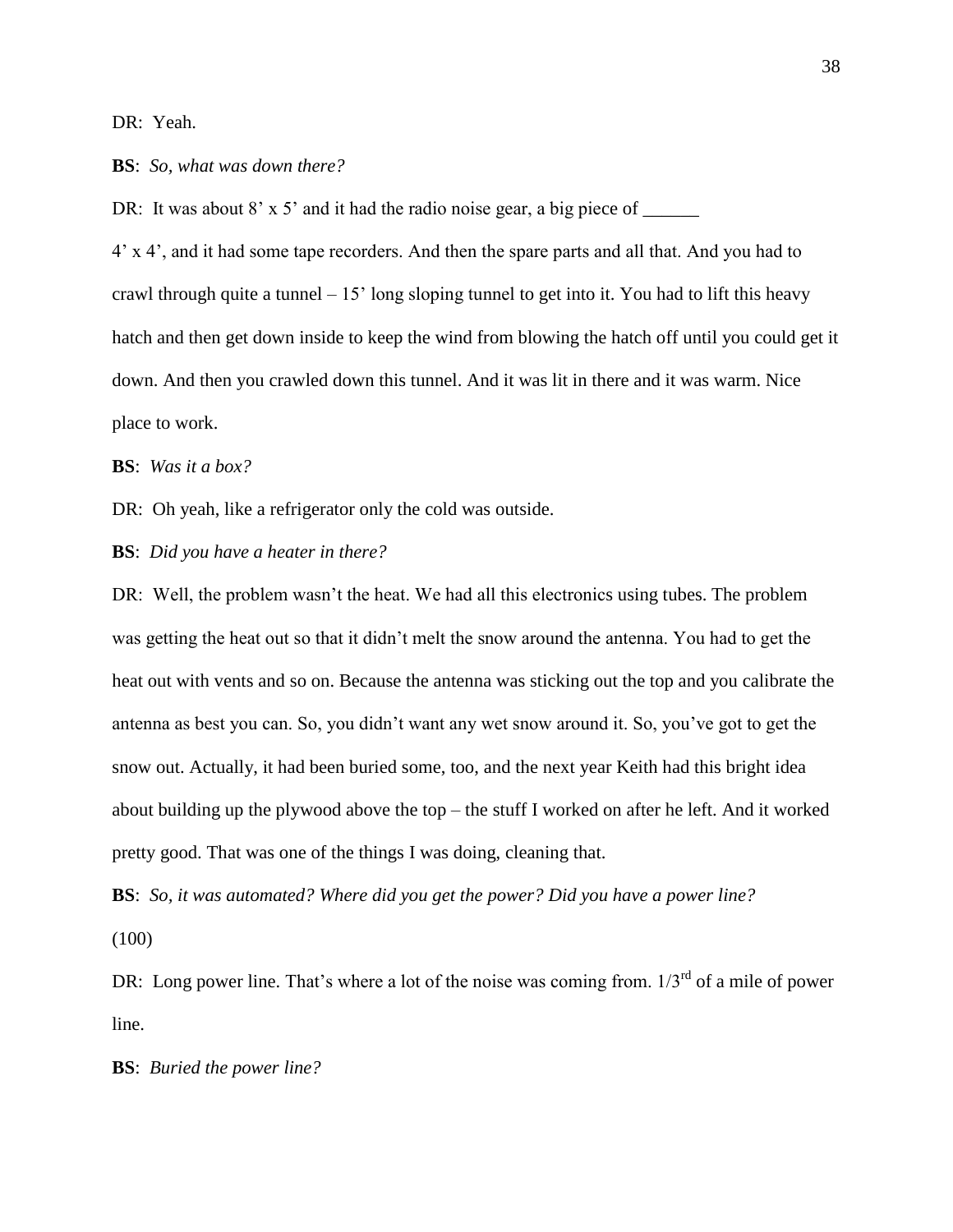DR: Well, it was probably put on top to begin with.

**BS**: *And what type work went on in there?*

DR: We were measuring the noise level and DBS above KTB, or whatever it was, of eight different narrow bands – frequencies – on a regular basis.

**BS**: *So, that was the radio part.*

DR: Wasn't anything you could hear. It was all RF as contrasted with the variable frequency stuff I was measuring two feet away, which was connected to another antenna – a small triangular antenna that was actually audio frequencies but, of course, it was an RF signal – electromagnetic – and I"d scale a whole day, 2 minutes an hour – about an hours worth of data I"d scale and give me some data that I could send by code to Helliwell. I don"t remember how often.

**BS**: *Did you meet Helliwell?*

DR: Oh yes. Well, I was telling you, I went to Berkeley to train with Brode, but I went to Stanford to train with Bob Helliwell. Yes, he was a really fine fellow. And I had a lot more to do with them. I'll tell you in a minute.

Well, actually it's probably about time because I don't remember many really interesting things that happened in Byrd.

**BS**: *Did you do KP duty there too?*

DR: I don't think it was as important. I don't remember it, so I don't think so. Because things were so peaceful, you didn"t have to make an extra effort to do anything.

**BS**: *Everybody got along?*

DR: Everybody had their own jobs to do and that was somebody's job, so it wasn't a big deal.

**BS**: *Did they call you an Iggy then?*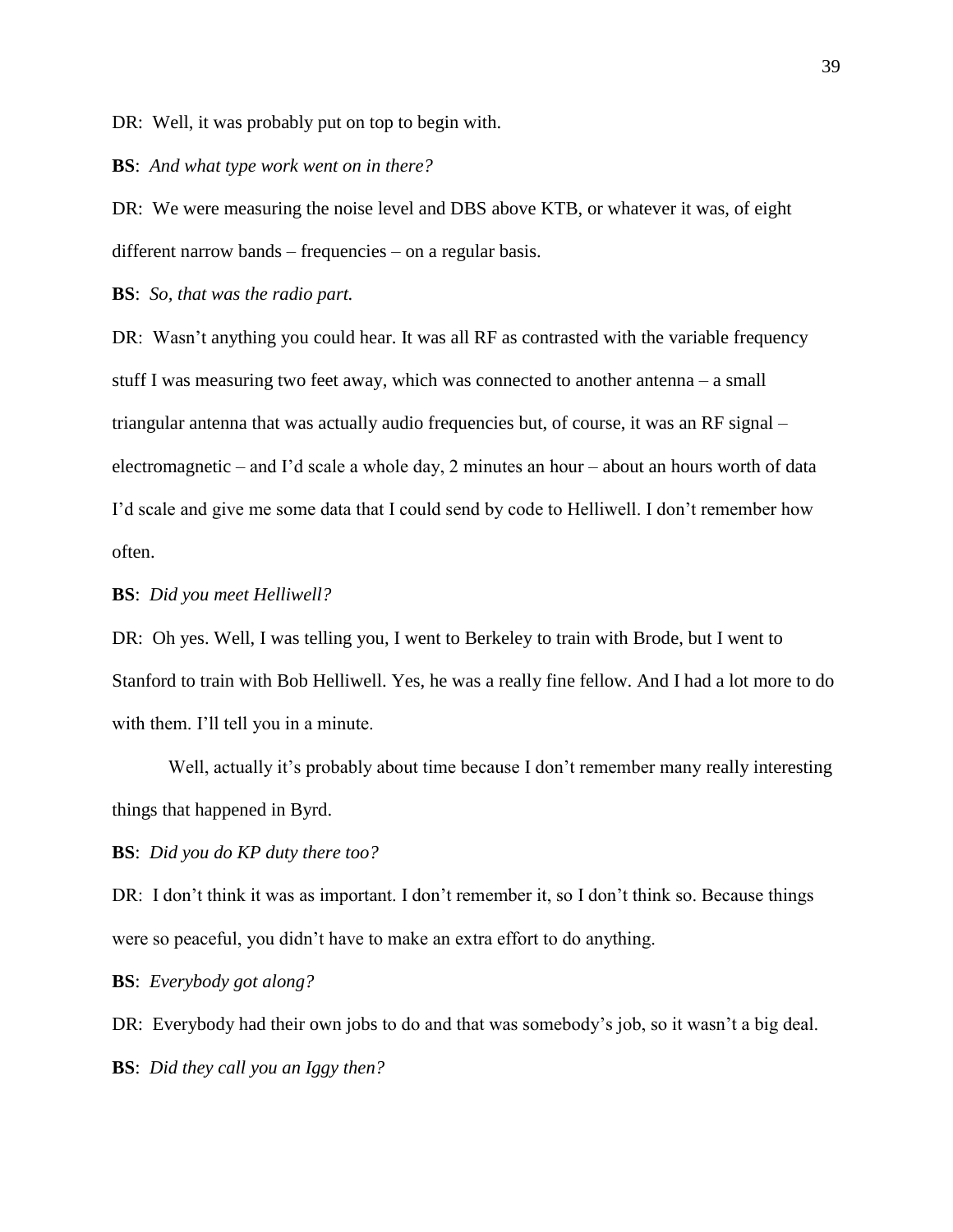DR: Well, just sand crabs. Maybe Iggy, I don't know.

**BS**: *There were Iggys during IGY. And then USARPs after IGY. That's what the sailors called the scientists. A scientist would tell you he's a USARP. I was a USARP.*

DR: I kind of got an anti-science thing. I'm an engineer. I'm proud to be one. I just love my engineering and the home schoolers are all into science and tease them about that.

**BS**: *They're all into biology. That's what they think of in the Antarctic. The IGY, they weren't interested in biology at all. It's really changed down there.*

DR: During the nighttime, it was actually Keith Marks again who wrote me and said,"Hey, do you want to go on a traverse next summer?" And I said, "Great." So, I had to learn how to take sun shots. And Morse Code. In those days, what was battery operated, you couldn"t talk on it for very far. And so, the sun shots was so they would fly us out somewhere and then they would set us down out in the middle of nowhere and they had to find us again. We had to tell them our location. So, we had a theodalite and I had my Bowditch and I had put me a light on my upper bunk to practice and everything. Of course, I tried to take it outside and practice on a star and of course, it froze up just like that.

(150)

So, what we did . . . it was a Goony Bird ski-equipped with JATO bottles. We"d overload it with tents and stuff and Neil Brice came down. Dr. Neil Brice was an Aussie, a Stanford PhD, and I and then Oliver Cromwell Morris came over from Pole. And there was three of us for the first site. We were going to determine the geomagnetic correlations with the very low frequency. So, we put up this antenna and then hooked up our tape recorder It was pretty simple.

**BS**: *They picked you up at Byrd and flew you somewhere?*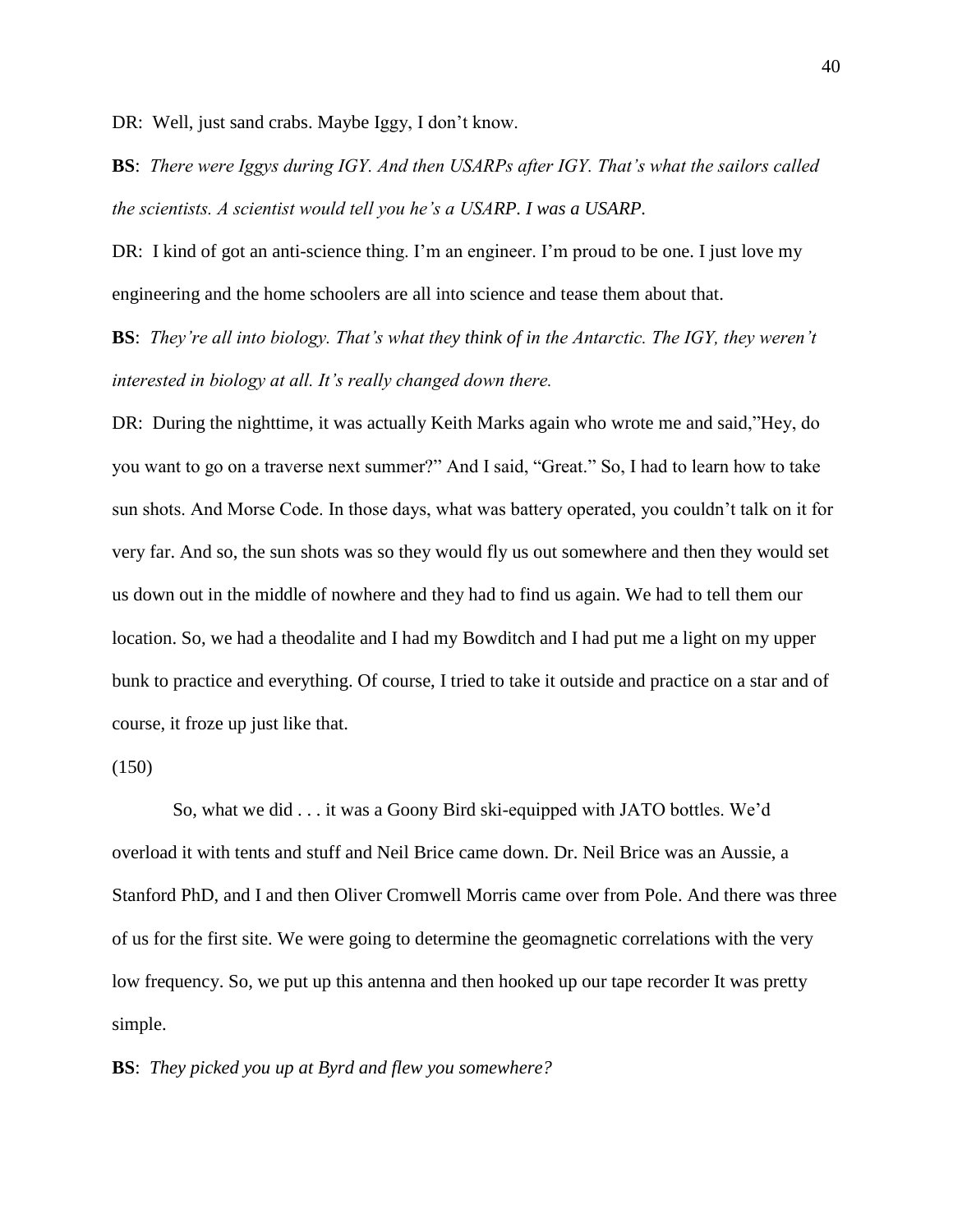DR: Yeah. Three different sites along a geomagnetic line.

**BS**: *This wasn't a traverse with a tracked vehicle.*

DR: No.

**BS**: *Now, you camped there?*

DR: Yes, in little tents and big tents. And slept on the ground in big down sleeping bags.

Actually, Oliver pooped out early. That was too much for him. And Neil and I did the other two sites. He's dead. I understand he died in an airplane crash quite a while ago. And I keep searching for Morris on the web and I can"t find him.

**BS**: *Tell me the work that you were doing. You were making magnetic correlation with . . .*

DR: What we had was we set this antenna up and then a little pink tent. I tell people that the tape recorder was put in the tent on top of a box and we kept it warm with a primus stove that you had to keep putting gas in in a steel can that would reflect the heat for the tape recorder. And you had to watch that burner because inside that pink tent flames were green. They didn"t look hot. So, my wool sweater got a hole in it because I set myself on fire once. It didn"t look dangerous. But we recorded the whistlers and same old, same old.

**BS**: *So you coordinated the whistlers with the geomagnetic information.*

DR: Well, yeah. We were actually just gathering data. Hopefully, the guys at Stanford could actually do the science.

**BS**: *So, you had to get the geomagnetic data while you were there, right?*

DR: Well, we knew where we were, but they told us about where they wanted us to be so we'd be along a magnetic line of force.

**BS**: *So, you had that already.*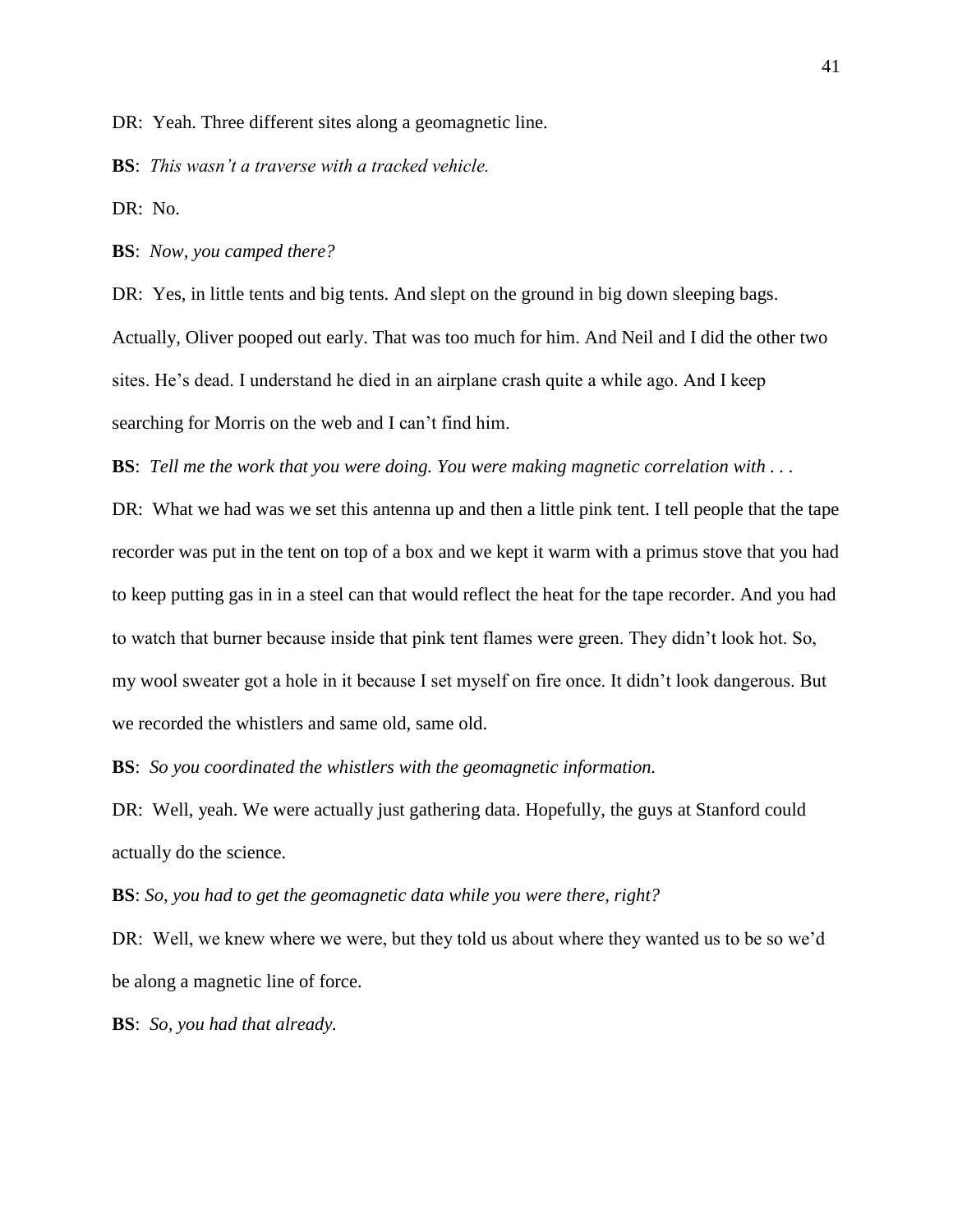DR: Yes. So, what we'd do . . . we'd load our gear up and fly – kind of overload it. I'm sure you know about Gooney Birds with JATO bottles.

**BS**: *I know. I flew them. Gus Shinn fired 13 JATO bottles to get off of South Pole.* (200)

DR: They"d want to kick us out really fast. And we had tubes, you know. They wanted to use transistors. This is the time transistors were coming on board. So, there were amplifiers right out the antenna and so the transistors would have been really nice because then we could have just used little batteries. Well, Stanford hadn"t tested those suckers in a cold room and so they were all unbiased. Once you got out there at 20 below zero, they"d just buzz. So we had to use tube amplifiers. That means we had a lot of holes in our clothes when we got home with lead acid batteries around. We had a little putt-putt to charge the batteries.

**BS**: *Probably got lead in your system.*

DR: That's probably why I'm so healthy. I'm not environmentalist inclined. So, we had to take sun shots. And so I get out there and I don"t know if you"ve done that – probably flying, you do some of that. And you have your tables and you have your chronometer – a big wooden box, and you have a stopwatch and I"m self-taught. And I was doing great at two sites. And this was important data because the pilots, supposedly, didn"t know where we were. You know you fly out and around the crevasses and then they"d find a place where they"d set us down and then they"d fly back home. And then he"d want to fly directly out to where we were. I mean the pressure was on me to give him a good location.

So, you do about five points and they"re all supposed to be close together. Well, they were in a line. The last site they were in a line and they were not close together. And you talk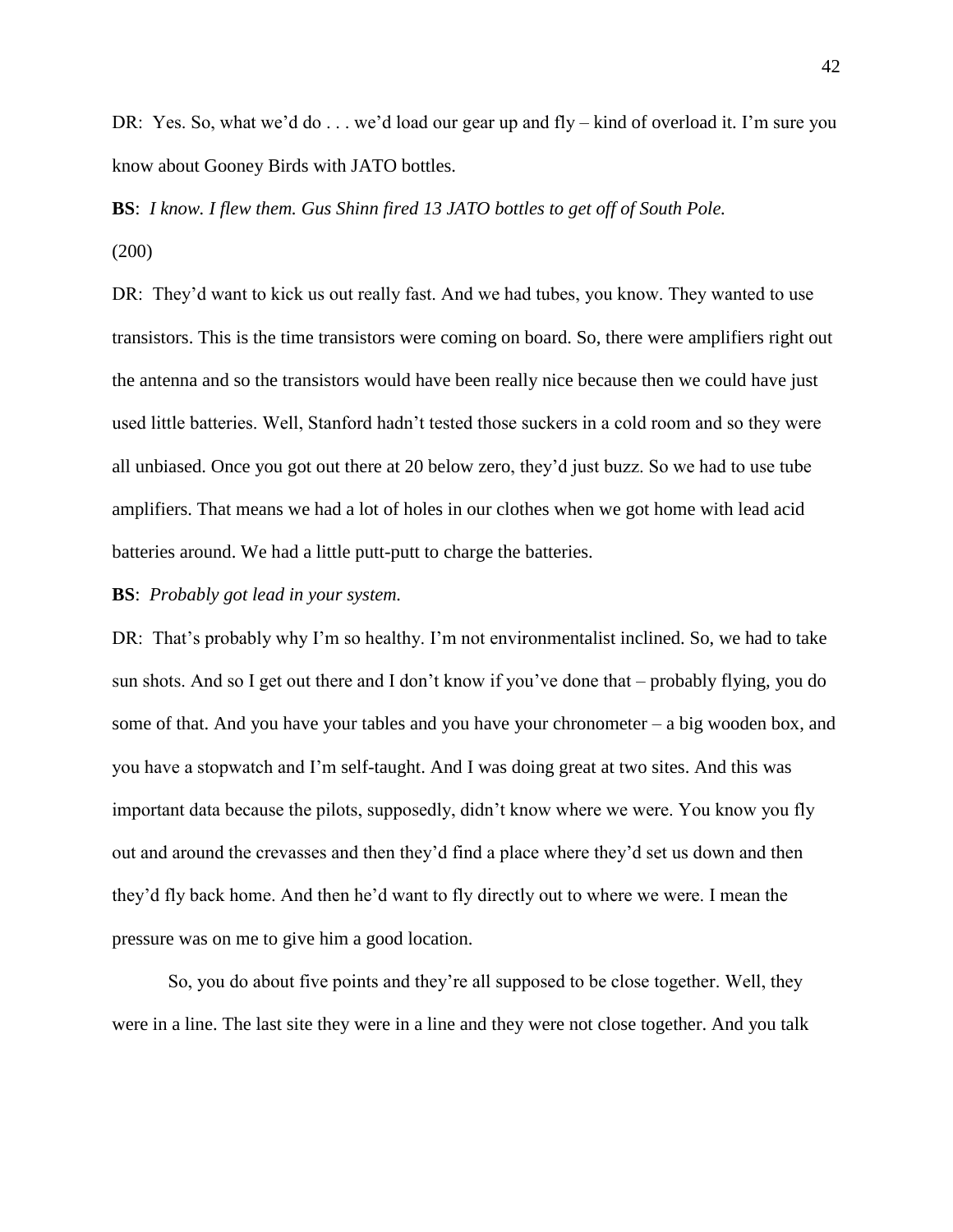about being scared. I hadn"t been scared many times, and I didn"t know where I was. I lost a day.

The sun was up 24 hours a day and all this flying around. I lost a day. I figured it out on my own.

**BS**: *After you got back, huh?*

DR No, no, no. I figured it out while I was still down there. One of the places was a beautiful place. I got really nice photos. It was close to mountains and they weren"t mapped. It"s now Mt. Murphy. If can go to the internet you can find Mt. Murphy and it will show that Dale Reed located it. It was more than me, but I helped locate that mountain. So, that was kind of neat.

**BS**: *This was all in the summer after you went to Byrd.*

DR: It was a 15 month trip.

**BS**: *After the winter, OK. We're you relieved of the responsibilities back at Byrd?*

DR: Yes.

**BS**: *So, you were relieved so you could turn your back on it*

DR: I was relieved so I could go on a second trip. So, I think that's the traverse. And when I left the Antarctic for McMurdo, I calculated I had spent 10% of my life in the Antarctic.

**BS**: *Up to that time.*

DR: Yeah.

**BS**: *What was your total time there?*

DR: 13 months the first time and 15 months the second time. Or something like that.

(250)

**BS**: *So, you're leaving Byrd. Did you take a Herc back to McMurdo?*

DR: Probably did. Then we were back at McMurdo a couple of days, out in the sun. Actually, I was out in the sun in long underwear I liked to wear. I wasn't cold.

**BS**: *Then you flew back to . . . ?*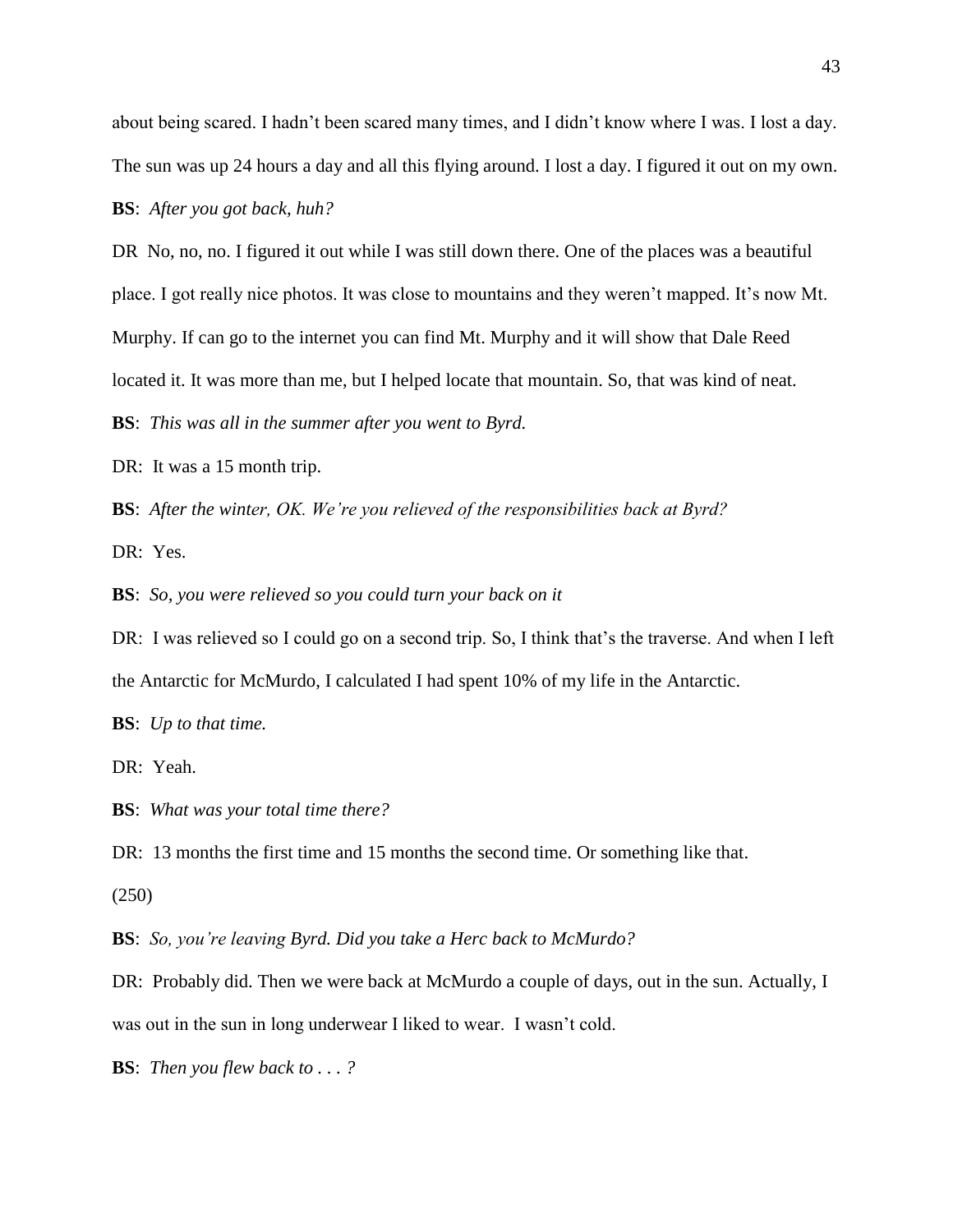DR: I don't remember how we got back.

**BS**: *How did you close out when you got home? Did you have to de-brief?*

DR: I don't remember stopping by and talking to anybody. Probably talked to them on the phone.

**BS**: *So, basically you were done. You didn't write reports or anything.*

DR: Well, I did. I wrote suggestions on how they could improve the radio noise measurements. How they should move the base. I think they took my suggestions when they built the new Byrd Station. But, I continued working at the Bureau afterwards.

(300)

Cottony got a contract for this *Eltanin* – a research vessel that had antennas all over it. And I modeled those. I had 125<sup>th</sup> scale models. I had a big loop antenna up on the forward deck and a whole bunch of radio noise antennas. I don"t remember. The ship was being fitted out as a scientific ship.

**BS**: *Did you go aboard the ship?*

DR: No, well I might have. We went back east.

**BS**: *So that ended your polar career, huh?*

DR: Yeah, working on the *Eltanin*. That was the last contact. And then eventually the Bureau sent me out to. Well, I got married, then the Bureau sent me to Tern Island and then I quit the Bureau and went back to school.

**BS**: *Tell me. How did the Antarctic affect your later life. You've certain kept a lot of your momentos. What did it do to you?*

DR: Well, one of the big influences was I learned as I mentioned – you learn to not . . . it must have helped Katy and I in our marriage because we talk things out. And I'm not a natural – I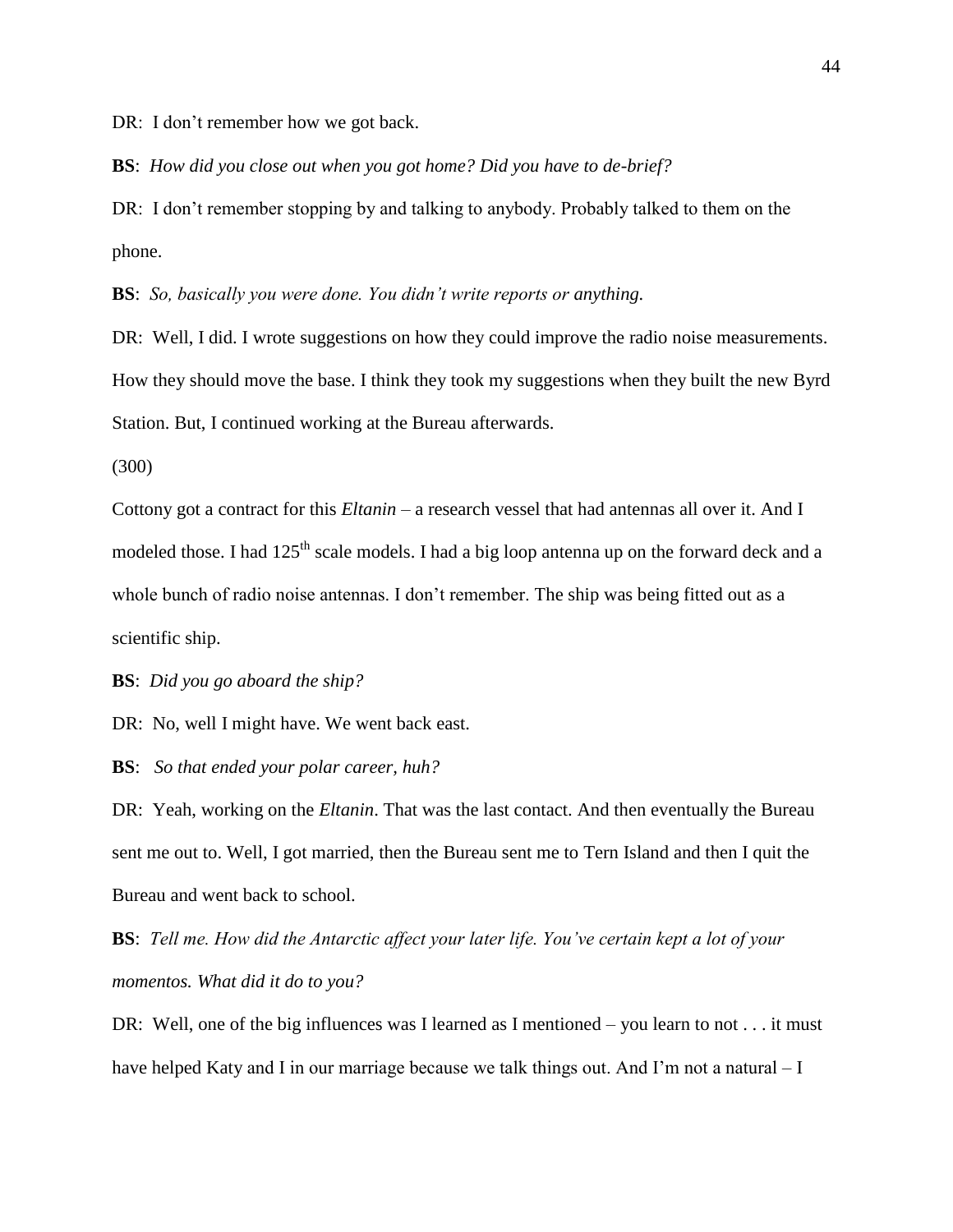suppose that"s hard to believe right now, but I"m not a big talker, as a general rule. Especially before I went to the Antarctic. But, I learned to chew the fat and tell jokes and at least be a good listener. Some of those guys were champions.

(350)

**BS**: *You feel it helped your marriage.*

DR: Oh, yeah.

**BS**: *You're the first guy to say that.*

DR: Oh, yeah. There's no doubt. Katy and I have been married 40 years and we're both very independent and we have very different ideas. But, we"ve got two fine boys so I guess that"s the goal. And I"m enjoying my retirement.

**BS**: *I'm closer to my wife now that I'm retired and we can spend some time together.*

DR: It was rough the first eight months.

**BS**: *That's the thing. You get up and you have something to do. Well, I'm glad. That's a nice thing to say that it sure helped your marriage.*

DR: And the second thing the Antarctic was a good deal, the first year I came back, I spent all my money on sports cars and so forth. The second year, knowing my character by that time, I bought half a house and then I had to make payments and that made me go to work. And it made me save my money. So then I had a grubstake which a lot of people don"t have. So that was a good thing for me. You don"t spend any money down there except for Colorado taxes. Then having the advantage of having some adventures before I got married. Katy did the same thing, so we kind of got that out of our systems.

**BS**: *So the Antarctic modified your character.*

DR: Very definitely.